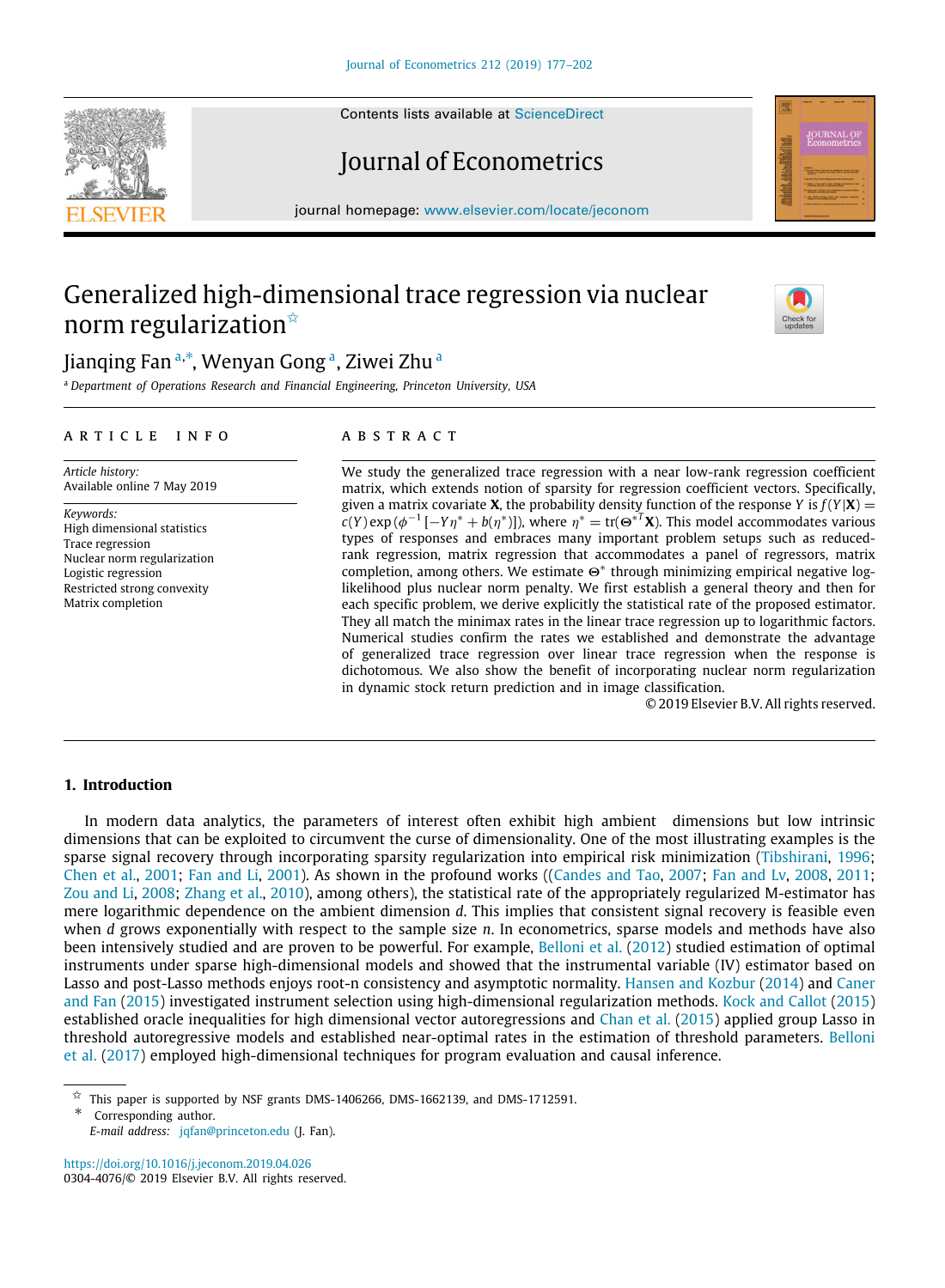When the parameter of interest arises in the matrix form, elementwise sparsity is not the sole way of constraining model complexity; another structure that is exclusive to matrices comes into play: the rank. Low-rank matrices have much fewer degrees of freedom than its ambient dimensions *d*<sup>1</sup> · *d*2. To determine a rank-*r* matrix Θ ∈ R *<sup>d</sup>*1×*d*<sup>2</sup> , we only need *r* left and right singular vectors and *r* singular values, which correspond to *r*(*d*1+*d*2−1) degrees of freedom, without accounting for the orthogonality. As a novel regularization approach, low-rankness motivates matrix representations of the parameters of interest in various statistical and econometric models. If we rearrange the coefficient in the traditional linear model as a matrix, we obtain the so-called trace regression model:

<span id="page-1-0"></span>
$$
Y = \text{tr}(\mathbf{\Theta}^{*T}\mathbf{X}) + \epsilon,\tag{1.1}
$$

where tr( $\cdot$ ) denotes the trace,  $\bm{X}\in\mathbb{R}^{d_1\times d_2}$  is a matrix of explanatory variables,  $\bm{\Theta}^*\in\mathbb{R}^{d_1\times d_2}$  is the matrix of regression coefficients,  $Y \in \mathbb{R}$  is the response and  $\epsilon \in \mathbb{R}$  is the noise. In predictive econometric applications, **X** can be a large panel of time series data such as stock returns or macroeconomic variables [\(Stock and Watson,](#page-25-8) [2002](#page-25-8); [Ludvigson and Ng,](#page-25-9) [2009](#page-25-9)), whereas in statistical machine learning **X** can be images. The rank of a matrix is controlled by the  $\ell_q$ -norm for  $q \in [0, 1)$ of its singular values:

$$
\mathcal{B}_q(\Theta^*) \coloneqq \sum_{j=1}^{d_1 \wedge d_2} \sigma_j(\Theta^*)^q \le \rho,\tag{1.2}
$$

where  $\sigma_j(\Theta^*)$  is the *j*th largest singular value of  $\Theta^*$ , and  $\rho$  is a positive constant that can grow to infinity. Note that when  $q=0$ , it controls the rank of  $\Theta^*$  at  $\rho$ . Trace regression is a natural model for matrix-type covariates, such as the panel data, images, genomics microarrays, etc. In addition, particular forms of **X** can reduce trace regression to several wellknown problem setups. For example, when **X** contains only a column and the response *Y* is multivariate, [\(1.1\)](#page-1-0) becomes reduced-rank regression model ([Anderson](#page-24-6), [1951;](#page-24-6) [Izenman,](#page-25-10) [1975](#page-25-10)). When **X** ∈ R<sup>d<sub>1×d2</sub> is a singleton in the sense that all</sup> entries of **X** are zeros except for one entry that equals one,  $(1.1)$  $(1.1)$  $(1.1)$  characterizes the matrix completion problem in item response problems and online recommendation systems. We will specify these problems later.

To explore the low rank structure of  $\Theta^*$  in ([1.1](#page-1-0)), a natural approach is the penalized least-squares with the nuclear norm penalty. Specifically, consider the following optimization problem.

$$
\widehat{\Theta} = \operatorname{argmin} \left\{ \frac{1}{n} \sum_{i=1}^{n} \left( \langle \Theta, \mathbf{X}_i \rangle - Y_i \right)^2 + \lambda \|\Theta\|_N \right\},\tag{1.3}
$$

where  $\langle A, B \rangle := \text{tr}(A^T B)$  is the inner product of two matrices *A* and *B* which have the same dimension and  $\|\Theta\|_N =$  $\sum_{j=1}^{d_1\wedge d_2}\sigma_j(\Theta)$  is the nuclear norm of  $\Theta$ . As  $\ell_1$ -norm regularization yields sparse estimators, nuclear norm regularization enforces the solution to have sparse singular values, in other words, to be low-rank. Recent literatures have rigorously studied the statistical properties of  $\widehat{\Theta}$ . [Negahban and Wainwright](#page-25-11) [\(2011](#page-25-11)) and [Koltchinskii et al.](#page-25-12) [\(2011\)](#page-25-12) derived the statistical error rate of  $\widehat{\Theta}$  when  $\epsilon$  is sub-Gaussian. [Fan et al.](#page-25-13) [\(2016](#page-25-13)) introduced a shrinkage principle to handle heavytailed noise and achieved the same statistical error rate as [Negahban and Wainwright](#page-25-11) ([2011\)](#page-25-11) when the noise has merely bounded second moments.

However, [\(1.1\)](#page-1-0) does not accommodate categorical responses, which is ubiquitous in pragmatic settings. For example, in P2P microfinance, platforms like Kiva seek potential pairs of lenders and borrowers to create loans. The analysis is based on a large binary matrix with the rows correspondent to the lenders and columns correspondent to the borrowers. Entry (*i*, *j*) of the matrix is either checked, meaning that lender *i* endorses a loan to borrower *j*, or missing, meaning that lender *i* is not interested in borrower *j* or has not seen the request of borrower *j*. The specific amount of the loan is inaccessible due to privacy concern, thus leading to the binary nature of the response ([Lee et al.,](#page-25-14) [2014](#page-25-14)). Another example is the famous Netflix Challenge. There, people are given a large rating matrix with the rows representing the customers and the columns representing the movies. Most of its entries are missing and the aim is to infer these missing ratings based on the observed ones. Since the Netflix adopts a five-star movie rating system, the response is categorical with only five levels. This kind of matrix completion problems for item response arise also frequently in other economic surveys, similar to the aforementioned P2P microfinance. These problem setups with categorical responses motivate us to consider the generalized trace regression model.

Suppose that the response *Y* follows a distribution from the following exponential family:

<span id="page-1-1"></span>
$$
f_n(\mathbf{Y}; X, \beta^*) = \prod_{i=1}^n f(Y_i; \eta_i^*) = \prod_{i=1}^n \left\{ c(Y_i) \exp\left(\frac{Y_i \eta_i^* - b(\eta_i^*)}{\phi}\right) \right\},\tag{1.4}
$$

where  $\eta_i^* = \text{tr}(\Theta^{*T}\mathbf{X}_i) = \langle \Theta^*,\mathbf{X}_i\rangle$  is the linear predictor,  $\phi$  is a constant and  $c(\cdot)$  and  $b(\cdot)$  are known functions. The negative log-likelihood corresponding to  $(1.4)$  $(1.4)$  is given, up to an affine transformation, by

$$
\mathcal{L}_n(\Theta) = \frac{1}{n} \sum_{i=1}^n \left[ -Y_i \langle \Theta, \mathbf{X}_i \rangle + b(\langle \Theta, \mathbf{X}_i \rangle) \right]
$$
(1.5)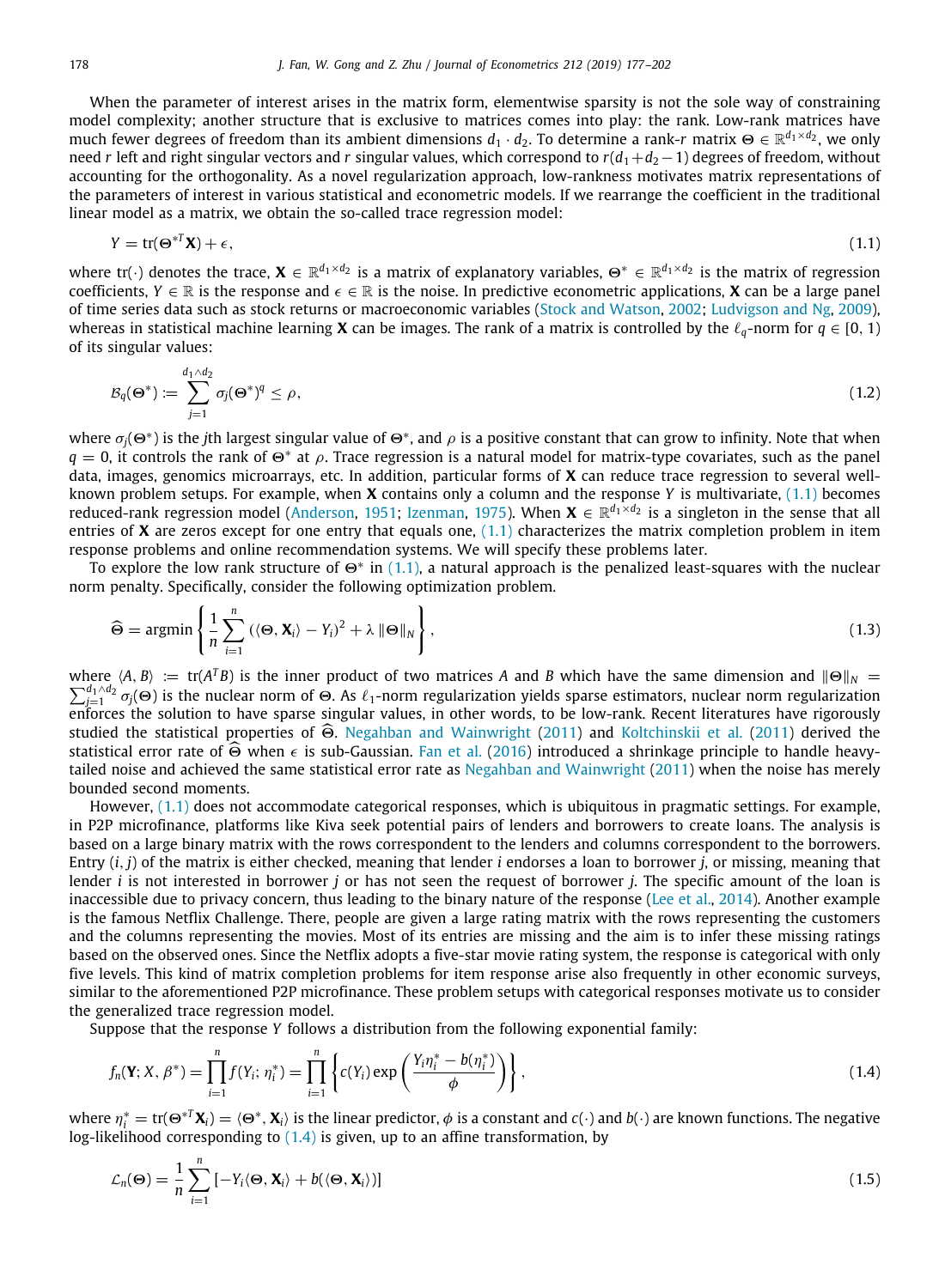and the gradient and Hessian of  $\mathcal{L}_n(\Theta)$  are respectively

$$
\nabla \mathcal{L}_n(\Theta) = \frac{1}{n} \sum_{i=1}^n \left[ b'(\eta_i) - Y_i \right] \mathbf{X}_i = \frac{1}{n} \sum_{i=1}^n \left[ b'(\langle \Theta, \mathbf{X}_i \rangle) - Y_i \right] \mathbf{X}_i
$$
  

$$
\mathbf{H}_n(\Theta) := \nabla^2 \mathcal{L}_n(\Theta) = \frac{1}{n} \sum_{i=1}^n b''(\langle \Theta, \mathbf{X}_i \rangle) \text{vec}(\mathbf{X}_i) \text{vec}(\mathbf{X}_i)^T.
$$
 (1.6)

For future convenience, we denote E[**H***n*(Θ)] by **H**(Θ). To estimate <sup>Θ</sup><sup>∗</sup> , we recruit the following M-estimator that minimizes the negative log-likelihood plus nuclear norm penalty.

<span id="page-2-0"></span>
$$
\widehat{\Theta} = \underset{\Theta \in \mathbb{R}^{d_1 \times d_2}}{\operatorname{argmin}} \left\{ \frac{1}{n} \sum_{i=1}^n \left[ b(\langle \Theta, \mathbf{X}_i \rangle) - Y_i \langle \Theta, \mathbf{X}_i \rangle \right] + \lambda \left\| \Theta \right\|_N \right\}.
$$
\n(1.7)

This is a high-dimensional convex optimization problem. We will discuss the algorithms for computing ([1.7](#page-2-0)) in the simulation section.

Related to our work is the matrix completion problem with binary entry, i.e., 1-bit matrix completion, which is a specific example of our generalized trace regression and has direct application in predicting aforementioned P2P microfinance. Therein entry (*i*, *j*) of the matrix is modeled as a response from a logistic regression or probit regression with parameter Θ<sup>∗</sup> *ij* and information of each responded items is related through the low-rank assumption of <sup>Θ</sup><sup>∗</sup> . Previous works studied the estimation of Θ<sup>∗</sup> by minimizing the negative log-likelihood function under the constraint of max-norm ([Cai](#page-24-7) [and Zhou,](#page-24-7) [2013](#page-24-7)), nuclear norm [\(Davenport et al.](#page-24-8), [2014\)](#page-24-8) and rank [\(Bhaskar and Javanmard](#page-24-9), [2015\)](#page-24-9). There are also some works in 1-bit compressed sensing to recover sparse signal vectors ([Gupta et al.](#page-25-15), [2010;](#page-25-15) [Plan and Vershynin,](#page-25-16) [2013a,](#page-25-16)[b](#page-25-17)). Nevertheless, we did not find any work in the generality that we are dealing with, which fits matrix-type explanatory variables and various types of dependent variables.<br>In this paper, we establish a unified framework for statistical analysis of  $\widehat{\Theta}$  in (1.7) under the generalized trace

In this paper, we establish a unified framework for statistical analysis of  $\Theta$  in ([1.7](#page-2-0)) under the generalized trace regression model. As showcases of the applications of our general theory, we focus on three problem set matrix regression, reduced-rank regression and one-bit matrix completion. We explicitly derive statistical rate of  $\widehat{\Theta}$  under these three problem setups respectively. It is worth noting that for one-bit matrix completion, our statistical rate is sharper than that in [Davenport et al.](#page-24-8) ([2014](#page-24-8)). We also conduct numerical experiments on both simulated and real data to verify the established rate and illustrate the advantage of using the generalized trace regression over the vanilla trace regression when categorical responses occur.

The paper is organized as follows. In Section [2,](#page-2-1) we specify the problem setups and present the statistical rates of  $\widehat{\Theta}$ under generalized matrix regression, reduced-rank regression and one-bit matrix completion respectively. In Section [3,](#page-7-0) we present simulation results to back up our theoretical results from Section [2](#page-2-1) and to demonstrate superiority of generalized trace regression over the standard one. In Section [4,](#page-13-0) we use real data to display the improvement brought by nuclear norm regularization in return prediction and image classification.

# **2. Main results**

## <span id="page-2-1"></span>*2.1. Notation*

We use regular letters for random variables, bold lower case letters for random vectors and bold upper case letter for matrices. For a function  $f(\cdot)$ , we use  $f'(\cdot)$ ,  $f''(\cdot)$  and  $f'''(\cdot)$  to denote its first, second and third order derivatives. For sequences  $\{a_i\}_{i=1}^\infty$  and  $\{b_i\}_{i=1}^\infty$ , we say  $a_i = O(b_i)$  if there exists a constant  $c > 0$  such that  $a_i/b_i < c$  for  $1 \le i < \infty$ , and we Sequences  $\{u_i\}_{i=1}$  and  $\{v_i\}_{i=1}$ , we say  $u_i = O(v_i)$  if there exists a constant  $\epsilon > 0$  such that  $u_i/v_i < \epsilon$  for  $1 \le i < \infty$ , and we<br>say  $a_i = \Omega(b_i)$  if there exists a constant  $\epsilon > 0$  such that  $a_i/b_i \ge \epsilon$  for  $1 \le i < \infty$  $\int \frac{dx}{dt} = \frac{dz(b_1)}{dt}$  in these exists a constant  $\epsilon > 0$  such that  $a_1/b_1 \le \epsilon$  for  $1 \le \epsilon < \infty$ , for a random variable  $\lambda$ , we define its sub-Gaussian norm as  $||x||_{\psi_2} := \sup_{p \ge 1} \left( \mathbb{E} |x|^p \right)^{1/p} / p$ . For a random vector  $\mathbf{x} \in \mathbb{R}^d$ , we denote its sub-Gaussian norm as  $\|\mathbf{x}\|_{\psi_2} = \sup_{\mathbf{v} \in \mathcal{S}^{d-1}} \left\| \mathbf{v}^T \mathbf{x} \right\|_{\psi_2}$  and its sub-exponential norm as  $\|\mathbf{x}\|_{\mathbf{\psi}_1} = \sup_{\mathbf{v}\in\mathcal{S}^{d-1}} \left\|\mathbf{v}^T\mathbf{x}\right\|_{\mathbf{\psi}_1}.$  Here,  $\mathcal{S}^{d-1}$  denotes the unit sphere in  $\mathbb{R}^d.$  We use  $\mathbf{e}_j$  to denote a vector whose elements are all 0 except that the jth one is 1. For a matrix  $X\in\mathbb{R}^{d_1\times d_2},$  we use vec( $X) \in\mathbb{R}^{d_1d_2}$  to represent the vector that consists of all the elements from **X** column by column. We use *r*(**X**), ∥**X**∥∞, ∥**X**∥op, ∥**X**∥*<sup>N</sup>* to denote the rank, elementwise max norm, operator norm and nuclear norm of **X** respectively. We call {**X** : ∥**X** − **Y**∥<sup>∞</sup> ≤ *r*} a *L*∞-ball centered at **Y** with radius r for  $r>0.$  Define  $d_1\wedge d_2\coloneqq\min(d_1,d_2)$  and  $d_1\vee d_2\coloneqq\max(d_1,d_2).$  For matrices  ${\bf A}$  and  ${\bf B}$ , let  $\langle{\bf A},{\bf B}\rangle=\text{tr}({\bf A}^T{\bf B}).$  For any subspace  $\mathcal{M} \subset \mathbb{R}^{d \times d}$ , define its orthogonal space  $\mathcal{M}^{\perp} := \{ \mathbf{A} : \forall \mathbf{M} \in \mathcal{M}, \langle \mathbf{A}, \mathbf{M} \rangle = 0 \}.$ 

#### *2.2. General theory*

In this section, we provide a general theorem on the statistical rate of  $\widehat{\Theta}$  in ([1.7](#page-2-0)). As we shall see, the statistical consistency of  $\widehat{\Theta}$  essentially requires two conditions: (i) sufficient penalization  $\lambda$ ; (ii) localized restricted strong convexity of <sup>L</sup>*n*(Θ) around <sup>Θ</sup><sup>∗</sup> . In high-dimensional statistics, it is well known that the restricted strong convexity (RSC) of the loss function underpins the statistical rate of the M-estimator ([Negahban et al.](#page-25-18), [2011;](#page-25-18) [Raskutti et al.](#page-25-19), [2010\)](#page-25-19). In generalized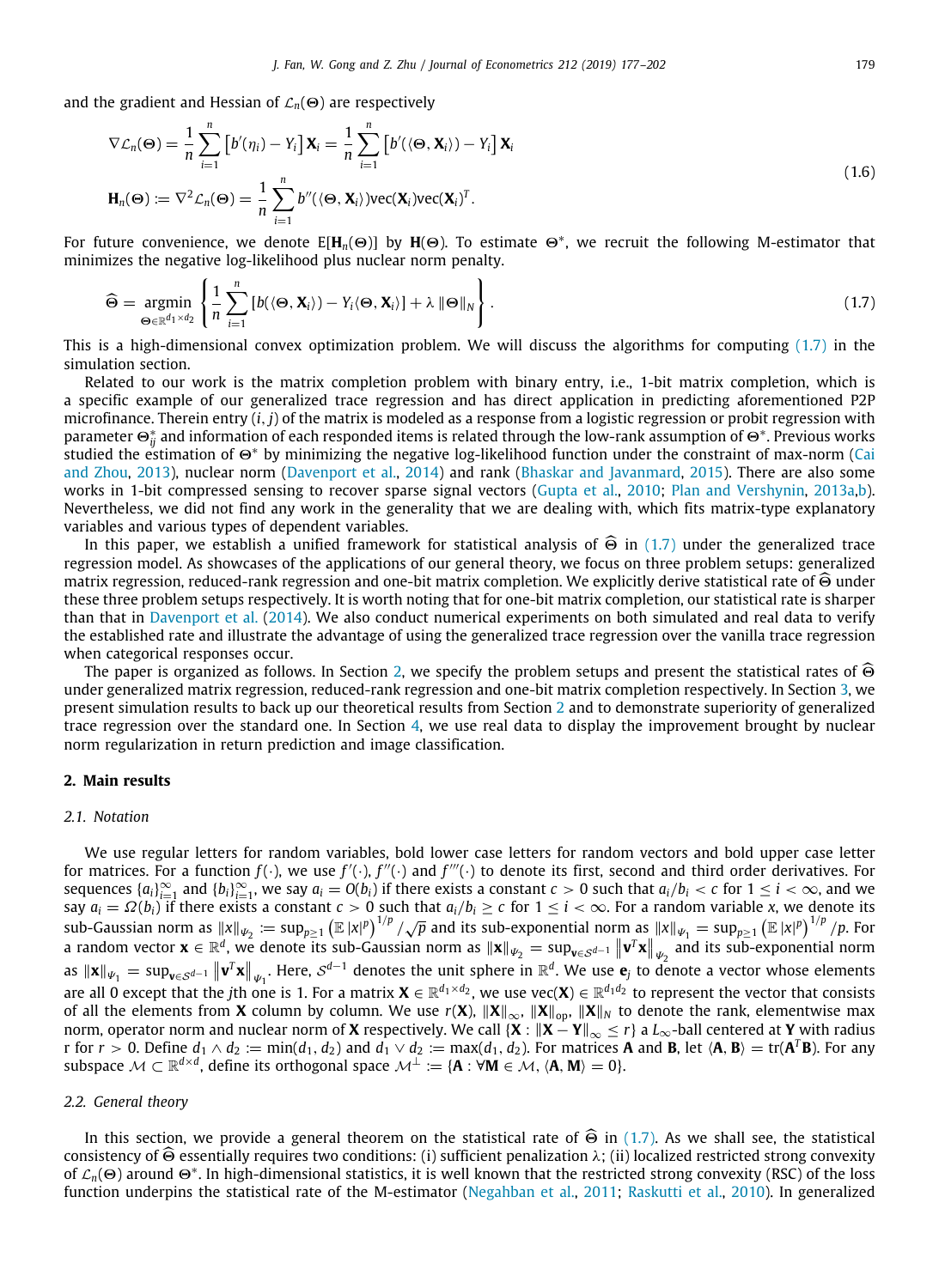trace regression, however, the fact that the Hessian matrix **H***n*(Θ) depends on Θ creates technical difficulty for verifying RSC for the loss function. To address this issue, we apply the localized analysis due to [Fan et al.](#page-25-20) ([2015](#page-25-20)), where they only require local RSC (LRSC) of  $\mathcal{L}_n(\Theta)$  around  $\Theta^*$  to derive statistical rates of Θ̂. Below we formulate the concept of LRSC. For<br>cimplicity, from now on we assume that  $\Theta^*$  is a d by d square matrix. We say easily simplicity, from now on we assume that Θ<sup>∗</sup> is a *d*-by-*d* square matrix. We can easily extend our analysis to the case of rectangular  $\Theta^*\in\R^{d_1\times d_2}$ ; the only change in the result is a replacement of  $d$  with max( $d_1,d_2$ ) in the statistical rate.

**Definition 1.** Given a constraint set  $\mathcal{C}\subset\mathbb{R}^{d\times d}$ , a local neighborhood  $\mathcal{N}$  of  $\Theta^*$ , a positive constant  $\kappa_\ell$  and a tolerance term  $\tau_{\ell}$ , we say that the loss function  $\mathcal{L}(\cdot)$  satisfies LRSC( $\mathcal{C}, \mathcal{N}, \kappa_{\ell}, \tau_{\ell}$ ) if for all  $\Delta \in \mathcal{C}$  and  $\Theta \in \mathcal{N}$ ,

$$
\mathcal{L}(\Theta + \Delta) - \mathcal{L}(\Theta) - \langle \nabla \mathcal{L}(\Theta), \Delta \rangle \ge \kappa_{\ell} \, \|\Delta\|_{\mathrm{F}}^2 - \tau_{\ell}.\tag{2.1}
$$

Note that  $\tau_\ell$  is a tolerance term that will be specified in the main theorem. Now we introduce the constraint set C in our context. Let Θ<sup>∗</sup> = **UDV***<sup>T</sup>* be the SVD of Θ<sup>∗</sup> , where the diagonal of **D** is in the decreasing order. Denote the first *r* columns of **U** and **V** by **U** *r* and **V** *r* respectively, and define

<span id="page-3-0"></span>
$$
\mathcal{M} := \{ \Theta \in \mathbb{R}^{d \times d} \mid \text{row}(\Theta) \subseteq \text{col}(\mathbf{V}^r), \text{col}(\Theta) \subseteq \text{col}(\mathbf{U}^r) \},
$$
\n
$$
\overline{\mathcal{M}}^{\perp} := \{ \Theta \in \mathbb{R}^{d \times d} \mid \text{row}(\Theta) \perp \text{col}(\mathbf{V}^r), \text{col}(\Theta) \perp \text{col}(\mathbf{U}^r) \},
$$
\n(2.2)

where col(·) and row(·) denote the column space and row space respectively. For any ∆ ∈ R *d*×*d* and Hilbert space  $\mathcal{W} \subseteq \mathbb{R}^{d\times d}$ , let  $\bm{\Delta}_{\mathcal{W}}$  be the projection of  $\bm{\Delta}$  onto  $\mathcal{W}.$  We first clarify here what  $\bm{\Delta}_{\mathcal{M}}$ ,  $\bm{\Delta}_{\overline{\mathcal{M}}}$  and  $\bm{\Delta}_{\overline{\mathcal{M}}^{\perp}}$  are. Write  $\bm{\Delta}$  as

$$
\boldsymbol{\Delta} = [\boldsymbol{U}^r, \boldsymbol{U}^{r\perp}]\begin{bmatrix} \boldsymbol{\Gamma}_{11} & \boldsymbol{\Gamma}_{12} \\ \boldsymbol{\Gamma}_{21} & \boldsymbol{\Gamma}_{22} \end{bmatrix} [\boldsymbol{V}^r, \boldsymbol{V}^{r\perp}]^T,
$$

then the following equalities hold:

$$
\Delta_{\mathcal{M}} = \mathbf{U}^r \mathbf{\Gamma}_{11} (\mathbf{V}^r)^T, \quad \Delta_{\overline{\mathcal{M}}^{\perp}} = \mathbf{U}^{r^{\perp}} \mathbf{\Gamma}_{22} (\mathbf{V}^{r^{\perp}})^T,
$$
\n
$$
\Delta_{\overline{\mathcal{M}}} = [\mathbf{U}^r, \mathbf{U}^{r^{\perp}}] \begin{bmatrix} \mathbf{\Gamma}_{11} & \mathbf{\Gamma}_{12} \\ \mathbf{\Gamma}_{21} & \mathbf{0} \end{bmatrix} [\mathbf{V}^r, \mathbf{V}^{r^{\perp}}]^T.
$$
\n(2.3)

According to [Negahban and Wainwright](#page-25-11) ([2011\)](#page-25-11), when  $\lambda \geq 2\|n^{-1}\sum_{i=1}^n \left[b'(\langle \mathbf{X}_i, \Theta^* \rangle) - Y_i\right] \cdot \mathbf{X}_i\|_{op}$ , regardless of what *r* is,  $\widehat{\Delta}$  falls in the following cone:

$$
C(\mathcal{M}, \overline{\mathcal{M}}^{\perp}, \Theta^*) \coloneqq \left\{ \Delta \in \mathbb{R}^{d \times d} : \|\Delta_{\overline{\mathcal{M}}^{\perp}}\|_{N} \leq 3 \left\| \Delta_{\overline{\mathcal{M}}}\right\|_{N} + 4 \sum_{j \geq r+1} \sigma_{j}(\Theta^*) \right\}.
$$

Now we present the main theorem that serves as a roadmap to establish the statistical rate of convergence for  $\widehat{\Theta}$ .

**Theorem 1.** *Consider the model* ([1.4](#page-1-1)). Suppose  $B_q(\Theta^*) \le \rho$  and

<span id="page-3-2"></span><span id="page-3-1"></span>
$$
\lambda \geq 2\|\frac{1}{n}\sum_{i=1}^{n} \left[ b'(\langle \mathbf{X}_i, \Theta^* \rangle) - Y_i \right] \cdot \mathbf{X}_i\|_{op}.\tag{2.4}
$$

 $\mathsf{Define} \ \mathcal{N} \coloneqq \{\mathbf{\Theta} \in \mathbb{R}^{d \times d} : \|\mathbf{\Theta}-\mathbf{\Theta}^*\|_F^2 \leq \mathcal{C}_1\rho\lambda^{2-q}, \mathbf{\Theta}-\mathbf{\Theta}^* \in \mathcal{C}(\mathcal{M}, \overline{\mathcal{M}}^\perp, \mathbf{\Theta}^*)\}, \text{ where } \mathcal{C}_1 \text{ is a constant and } \mathcal{M} \text{ and } \overline{\mathcal{M}} \text{ are } \overline{\mathcal{M}}$ *constructed as per* [\(2.2\)](#page-3-0). Suppose  $\mathcal{L}_n(\Theta)$  satisfies LRSC(C(M,  $\overline{\mathcal{M}}^{\perp}$ ,  $\Theta^*$ ), N,  $\kappa_{\ell}$ ,  $\tau_{\ell}$ ), where  $\tau_{\ell} = C_0 \rho \lambda^{2-q}$  for some constant  $C_0$ *and* κ<sup>ℓ</sup> *is a positive constant. Then it holds that*

$$
\|\widehat{\Theta} - \Theta^*\|_F^2 \le C_1 \rho \left(\frac{\lambda}{\kappa_\ell}\right)^{2-q} \quad \text{and} \quad \|\widehat{\Theta} - \Theta^*\|_N \le C_2 \rho \left(\frac{\lambda}{\kappa_\ell}\right)^{1-q},\tag{2.5}
$$

*where C*1, *C*<sup>2</sup> *are constants.*

[Theorem](#page-3-1) [1](#page-3-1) points out two conditions that lead to the statistical rate of  $\Theta$ . First, we need  $\lambda$  to be sufficiently large, which has an adverse impact on the rates. Therefore, the optimal choice of  $\lambda$  is the lower bound given in [\(2.4\)](#page-3-2). The second requirement is LRSC of  $\mathcal{L}_n(\Theta)$  around  $\Theta^*$ . In the sequel, for each problem setup we will first derive the rate of the lower bound of  $\lambda$  as shown in ([2.4](#page-3-2)) and then verify the LRSC of  $\mathcal{L}_n(\Theta)$  so that we can establish the statistical rate. Note that the LRSC property does not imply any constraint on the choice of the initial values for solving the optimization problem. It is a pure statistical assumption and used to show that the minimizer of the penalized likelihood possesses the established statistical property.

For notational convenience, later on when we refer to certain quantities as constants, we mean they are independent of  $n, d, \rho$ . In the next subsections, we will apply the general theorem to analyze various specific problem setups and derive the explicit rates of convergence.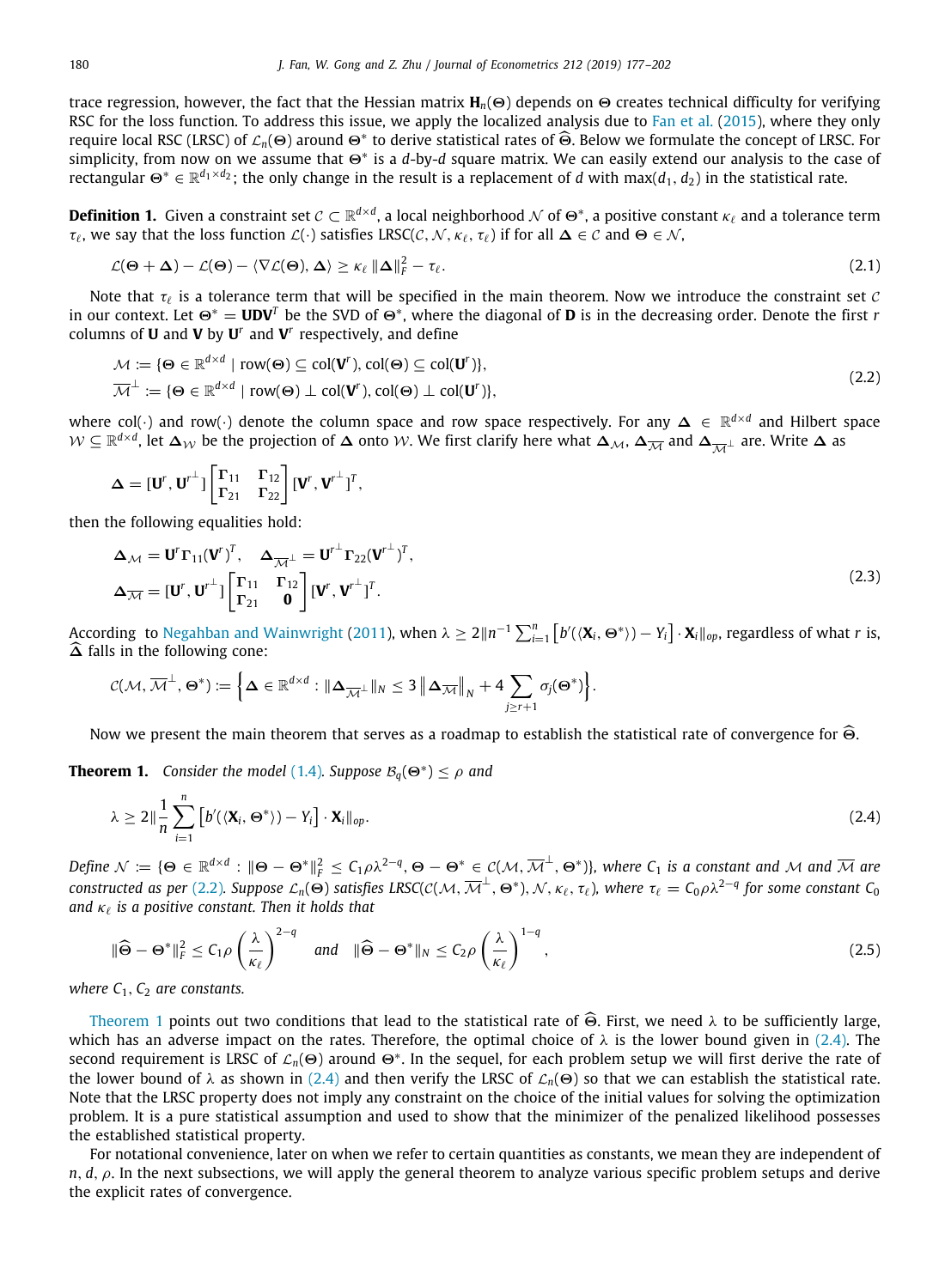## *2.3. Generalized matrix regression*

<span id="page-4-3"></span>Generalized matrix regression can be regarded as a generalized linear model (GLM) with matrix covariates. Here we assume that vec( $\mathbf{X}_i$ ), the vectorized version of  $\mathbf{X}_i$ , is a sub-Gaussian random vector with bounded  $\Psi_2$ -norm. Consider Θ<br>as defined in (1.7). To derive statistical rate of <u>Θ</u> we first establish the rate of t as defined in ([1.7\)](#page-2-0). To derive statistical rate of  $\widehat{\Theta}$ , we first establish the rate of the lower bound of  $\lambda$  as characterized in ([2.4](#page-3-2)).

<span id="page-4-0"></span>**Lemma 1.** *Consider the following conditions:*

 $f(C1)$   $\{vec(\textbf{X}_i)\}_{i=1}^n$  are i.i.d. sub-Gaussian vectors with  $\|vec(\textbf{X}_i)\|_{\psi_2} \leq \kappa_0 < \infty$ ;  $\left| f''(x) \right| \leq M < \infty$  for any  $x \in \mathbb{R}$ ;

*Then for any*  $\nu > 0$ *, there exists a constant*  $\gamma > 0$  *such that as long as*  $d/n < \gamma$ *, it holds that* 

$$
\mathbb{P}\left(\|\frac{1}{n}\sum_{i=1}^{n}(b'(\langle\Theta^*,\mathbf{X}_i\rangle)-Y_i)\cdot\mathbf{X}_i\|_{op}>\nu\sqrt{\frac{d}{n}}\right)\leq C\exp(-cd),\tag{2.6}
$$

*where C and c are constants.*

Next we verify the LRSC of  $\mathcal{L}_n(\Theta)$ .

<span id="page-4-1"></span>**Lemma 2.** *Besides (C1) and (C2) in [Lemma](#page-4-0)* [1](#page-4-0)*, assume that*

*(C3)*  $λ_{min}$  (**H**( $Θ^*$ ))  $\geq$   $κ_{\ell}$  > 0*; (C3)* λ<sub>min</sub> (**H**(Θ<sup>\*</sup>))<br>*(C4)*  $||\Theta^*||_F \geq \alpha \checkmark$ *d for some constant* α*;*  $\left| f''(x) \right| \leq |x|^{-1}$  *for*  $|x| > 1$ *.* 

 $Suppose \lambda \geq \nu \sqrt{d/n}$ , where  $\nu$  is the same as in *[Lemma](#page-4-0)* [1](#page-4-0). Let  $\mathcal{N} = \{\Theta \in \mathbb{R}^{d \times d} : \|\Theta - \Theta^*\|_F^2 \leq C_1 \rho \lambda^{2-q}, \Theta - \Theta^* \in \mathbb{R}^{d \times d} \}$  $\mathcal{L}(M, \overline{\mathcal{M}}^{\perp}, \Theta^*)$ }. As long as  $\rho \lambda^{1-q}$  is sufficiently small,  $\mathcal{L}_n(\Theta)$  satisfies LRSC( $\mathcal{C}(\mathcal{M}, \overline{\mathcal{M}}^{\perp}, \Theta^*)$ ,  $\mathcal{N}, \kappa/2, \tau_\ell$ ) with probability at *least*  $1 - C_1 \exp(-c_1 d)$ *, where*  $\tau_{\ell} = C_0 \rho \lambda^{2-q}$  *and*  $c_1$ *,*  $C_0$  *and*  $C_1$  *are constants.* 

**Remark 1.** Since ⟨Θ, **X**⟩ represents the signal in our model, the lower bound on ∥Θ<sup>∗</sup>∥*<sup>F</sup>* in Condition (C4) guarantees sufficient strength of the signal. If  $||\Theta^*||_F$  is too small, the signal might be dominated by the noise. Condition (C4) is mild; even if Θ<sup>∗</sup> is sparse and only has *O*(*d*) non-zero entries, as long as they are of constant order, (C4) is satisfied. When Θ<sup>∗</sup> is extremely sparse and only has *O*(1) non-zero entries, Condition (C4) requires their magnitude to be comparable to *d* since otherwise the signal is too weak. In fact, if  $\Theta^*$  is extremely sparse,  $L_1$  regularization shall be better than the nuclear norm regularization for accurate matrix recovery.

Condition (C5) requires that the third order derivative of  $b(\cdot)$  decays sufficiently fast. In fact, except for Poisson regression, most members in the family of generalized linear models satisfy this condition, e.g., linear model, logistic regression, log-linear model, etc.

Based on the above two lemmas, we apply [Theorem](#page-3-1) [1](#page-3-1) and establish the explicit statistical rate of  $\widehat{\Theta}$  as follows.

**Theorem [2](#page-4-1).** Under the conditions in *[Lemmas](#page-4-0)* [1](#page-4-0) and 2, choosing  $\lambda = 2\nu\sqrt{\frac{m}{n}}$ *d*/*n, where* ν *is the same as in [Lemma](#page-4-0)* [1](#page-4-0)*, there exist constants*  $\{c_i\}_{i=1}^2$  and  $\{C_i\}_{i=1}^5$  such that once  $\rho(d/n)^{(1-q)/2} \leq C_1$ , we have

<span id="page-4-2"></span>
$$
\|\widehat{\Theta} - \Theta^*\|_F^2 \le C_2 \rho \left(\frac{d}{n}\right)^{1-q/2}, \quad \|\widehat{\Theta} - \Theta^*\|_N \le C_3 \rho \left(\frac{d}{n}\right)^{(1-q)/2} \tag{2.7}
$$

*with probability at least*  $1 - C_4 \exp(-c_1 d) - C_5 \exp(-c_2 d)$ .

When  $q = 0$ ,  $\rho$  becomes the rank of  $\Theta^*$  and there are  $O(\rho d)$  free parameters. Each of these parameters can be estimated at rate  $O_P(1/\sqrt{n})$ . Therefore, the sum of squared errors should at least be  $O(\rho d/n)$ . This is indeed the bound of ∥Θ − Θ\*∥ $^2$ given by [\(2.7\)](#page-4-2), which depends on the effective dimension  $\rho d$  rather than the ambient dimension  $d^2$ . The second result of  $(2.7)$  $(2.7)$  $(2.7)$  confirms this in the spectral " $L_1$ -norm", the nuclear norm.

## *2.4. Generalized reduced-rank regression*

Consider the conventional reduced-rank regression model (RRR)

$$
\mathbf{y}_i = \mathbf{\Theta}^* \mathbf{x}_i + \boldsymbol{\varepsilon}_i,
$$

where  $\mathbf{x}_i\in\mathbb{R}^d$  is the covariate,  $\mathbf{y}_i\in\mathbb{R}^d$  is the response,  $\Theta^*\in\mathbb{R}^{d\times d}$  is a near low-rank coefficient matrix and  $\bm{\varepsilon}_i\in\mathbb{R}^d$  is the noise. Again, we set the number of covariates to be the same as the number of responses purely for simplicity of the presentation. Note that in each sample there are *d* responses correspondent to the same covariate vector. RRR aims to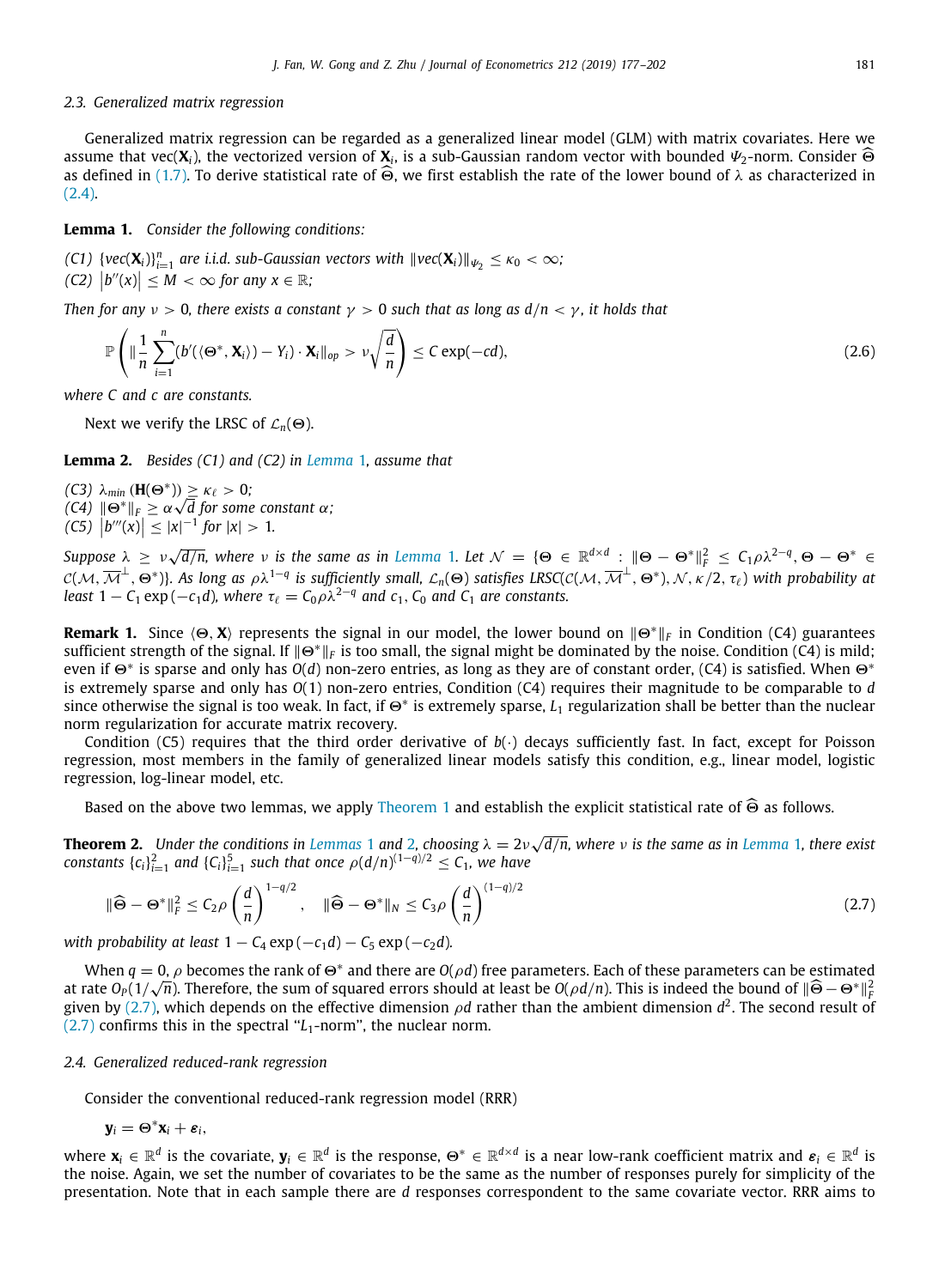reduce the number of regression parameters in multivariate analysis. It was first studied in detail by [Anderson](#page-24-6) [\(1951](#page-24-6)), where the author considered multi-response regression with linear constraints on the coefficient matrix and applied this model to obtain points estimation and confidence regions in ''shock models'' in econometrics ([Marshak,](#page-25-21) [1950](#page-25-21)). Since then, there has been great amount of literature on RRR in econometrics ([Ahn and Reinsel,](#page-24-10) [1994;](#page-24-10) [Geweke,](#page-25-22) [1996](#page-25-22); [Kleibergen and](#page-25-23) [Paap](#page-25-23), [2006\)](#page-25-23) and statistics [\(Izenman](#page-25-10), [1975](#page-25-10); [Velu and Reinsel,](#page-25-24) [2013](#page-25-24); [Chen et al.](#page-24-11), [2013](#page-24-11)).

Now we generalize the above reduced-rank regression to accommodate various types of dependent variables. For any  $1 \leq i \leq n$  and  $1 \leq j \leq d$ ,  $y_{ij}$  is generated from the following density function.

<span id="page-5-0"></span>
$$
f(y_{ij}; \mathbf{x}_i, \Theta^*) = c(y_{ij}) \exp\left(\frac{y_{ij} \eta_{ij}^* - b(\eta_{ij}^*)}{\phi}\right) = c(y_{ij}) \exp\left(\frac{y_{ij} \theta_j^{*T} \mathbf{x}_i - b(\theta_j^{*T} \mathbf{x}_i)}{\phi}\right),
$$
\n(2.8)

where  $\bm{\theta}_j^*$  is the *j*th row of  $\Theta^*$ ,  $\eta_{ij}^*=\bm{\theta}_j^{*T}\mathbf{x}_i$ ,  $c(\cdot)$  and  $b(\cdot)$  are known functions. We further assume that for any  $(i_1,j_1)\neq i_2$  $(i_2, j_2)$ ,  $y_{i_1j_1} \perp \_y_{i_2j_2}$ . Note that we can recast this model as a generalized trace regression with  $N~=~$  *nd* samples:  $\{X_{(i-1)d+j} = e_jX_i^T \in \mathbb{R}^{d \times d}, Y_{(i-1)d+j} = y_{ij} \in \mathbb{R} : 1 \le i \le n, 1 \le j \le d\}$ . We emphasize here that throughout this paper we will use  $(x_i, y_i)$  and  $\{(X_t, Y_t)\}_{t=(i-1)d+1}^{id}$  to denote the vector and matrix forms of the *i*th sample in RRR.

According to model ([2.8](#page-5-0)), we solve for the nuclear norm regularized M-estimator  $\widehat{\Theta}$  as follows.

<span id="page-5-3"></span>
$$
\widehat{\Theta} = \underset{\Theta \in \mathbb{R}^{d \times d}}{\operatorname{argmin}} \frac{1}{N} \sum_{i=1}^{n} \sum_{j=1}^{d} \left[ b(\langle \Theta, \mathbf{X}_{(i-1)d+j} \rangle) - Y_{(i-1)d+j} \cdot \langle \Theta, \mathbf{X}_{(i-1)d+j} \rangle \right] + \lambda \|\Theta\|_{N}
$$
\n
$$
= \underset{\Theta \in \mathbb{R}^{d \times d}}{\operatorname{argmin}} \frac{1}{N} \sum_{i=1}^{n} \sum_{j=1}^{d} \left[ b(\theta_{j}^{T} \mathbf{x}_{i}) - y_{ij} \cdot \theta_{j}^{T} \mathbf{x}_{i} \right] + \lambda \|\Theta\|_{N} .
$$
\n(2.9)

Under the sub-Gaussian design, we are able to derive the convergence rate of  $\widehat{\Theta}$  in RRR with the same tool as what we used in matrix regression. Notice that there is a change of notation introduced in this section.  $\{x_i\}_{i=1}^n$  and  $\{y_i\}_{i=1}^n$  are the original forms of reduced-rank regression while  $\{X_i\}_{i=1}^N$  and  $\{Y_i\}_{i=1}^N$  are the rephrased forms that match our framework  $(N = nd)$ . Again, we explicitly derive the rate of the lower bound of  $\lambda$  in the following lemma.

<span id="page-5-1"></span>**Lemma 3.** *Suppose the following conditions hold:*

 $f(C1)$   $\{X_i\}_{i=1}^n$  are i.i.d. sub-Gaussian vectors with  $\|\mathbf{x}_i\|_{\mathbf{\Psi}_2} \leq \kappa_0 < \infty$ ;  $(C2)$   $b''(\cdot) \leq M < \infty$ ,  $b'''(\cdot) \leq L < \infty$ .

*Then for any*  $v > 0$ , there exists a constant  $\gamma > 0$  such that as long as  $d/n < \gamma$ , it holds that

<span id="page-5-2"></span>
$$
P\left(\|\frac{1}{N}\sum_{i=1}^{N}(b'(\langle \mathbf{X}_i, \Theta^*) \rangle - Y_i)\mathbf{X}_i\|_{op} \geq d^{-1}\sqrt{\frac{\phi M \kappa_0 d}{n}}\right) \leq 2\exp(-cd),\tag{2.10}
$$

*where*  $\phi$  *is the same as in* ([2.8\)](#page-5-0) *and c is a universal constant.* 

The following lemma establishes the LRSC of the loss function.

<span id="page-5-4"></span>**Lemma 4.** *Besides conditions in [Lemma](#page-5-1)* [3](#page-5-1)*, assume that*

*(C3)*  $λ_{min}$  (**H**( $Θ^*$ ))  $≥$   $κ_\ell > 0$ .

Choose  $\lambda = d^{-1}\sqrt{\phi M \kappa_0 d/n}$  as in [\(2.10](#page-5-2)). Let  $\mathcal{N} := {\Theta : \|\Theta - \Theta^*\|_F^2 \leq \rho \lambda^{2-q}}$ . For any  $\delta > 4$ , when  $\rho(d/n)^{1-q/2} \log(nd)$  is  $s$ ufficiently small,  ${\cal L}_n(\bm{\Theta})$  satisfies LRSC( $\mathbb{R}^{d\times d}$ ,  ${\cal N}$ ,  $\kappa_\ell/(2d)$ , 0) with probability at least  $1-2(nd)^{2-\frac{\delta}{2}}.$ 

Combining the above lemmas with [Theorem](#page-3-1) [1](#page-3-1), we can derive the statistical rate of  $\widehat{\Theta}$  as defined in ([2.9](#page-5-3)).

**Theorem [3](#page-5-1).** Suppose conditions in [Lemmas](#page-5-1) 3 and [4](#page-5-4) hold. Take  $\lambda = d^{-1}\sqrt{\phi M \kappa_0 d/n}$ . For any  $\delta > 4$ , there exist constants  ${c_i}_{i=1}^2$  and  ${C_i}_{i=1}^2$  such that once  $\rho(d/n)^{1-q/2}$  log(*nd*) < *c*<sub>1</sub>*, any solution to* ([2.9](#page-5-3)) *satisfies* 

$$
\|\widehat{\Theta} - \Theta^*\|_F^2 \le C_1 \rho \left(\frac{d}{n}\right)^{1 - q/2}, \quad \|\widehat{\Theta} - \Theta^*\|_N \le C_2 \rho \left(\frac{d}{n}\right)^{(1 - q)/2}
$$
\n(2.11)

with probability at least  $1-2\exp(-c_2d)-2(nd)^{2-\frac{\delta}{2}}.$ 

Again, as remarked at the end of Section [2.3](#page-4-3), the error depends on the effective dimension ρ*d* rather than the ambient dimension  $d^2$  for the case  $q=0$ .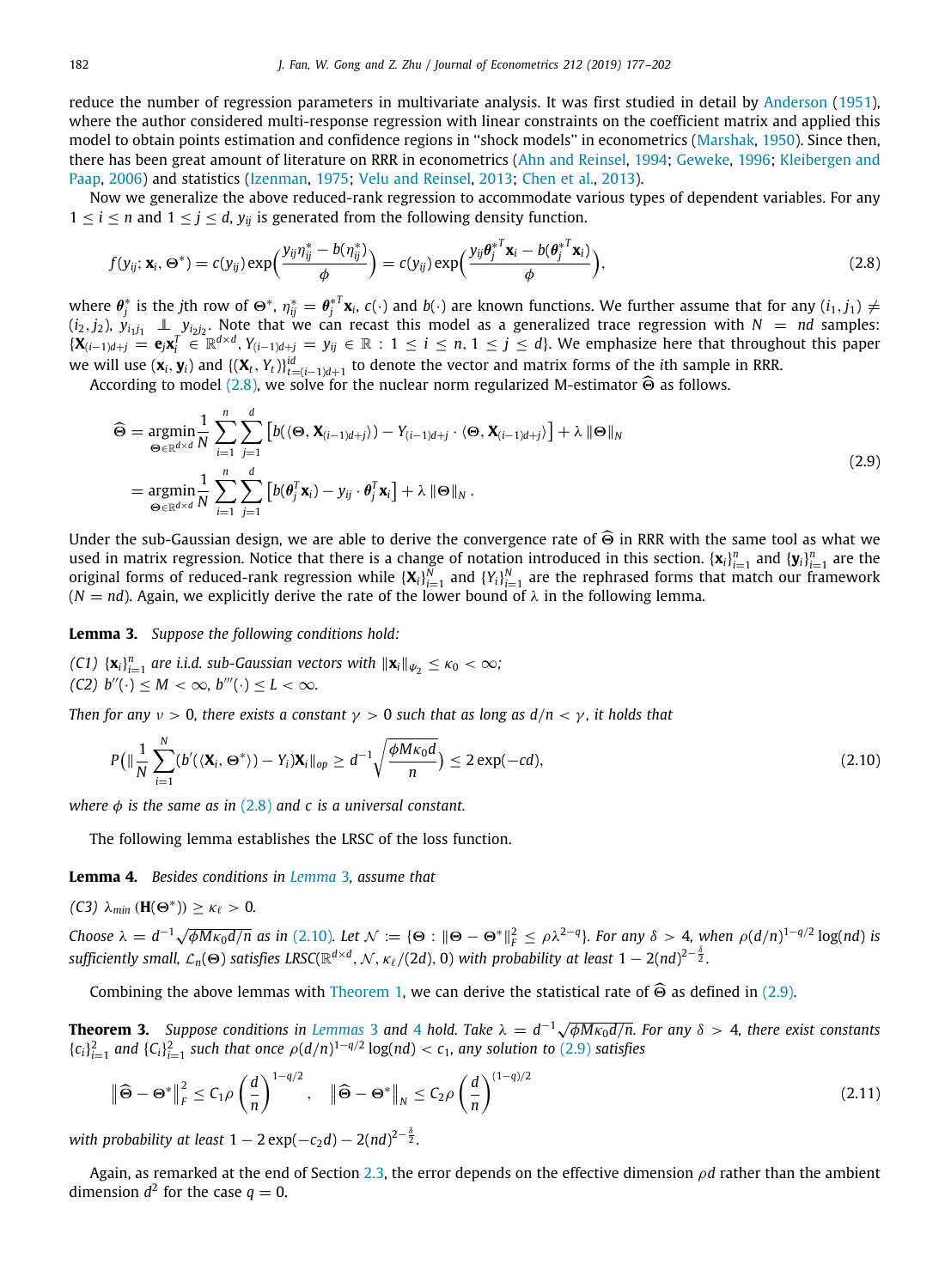## *2.5. One-bit matrix completion*

Another important example of the generalized trace regression is the one-bit matrix completion problem, which appears frequently in the online item response questionnaire and recommendation system. The showcase example is the aforementioned Kiva platform in P2P microfinance, in which we only observe sparse binary entries of lenders and borrowers. Suppose that we have  $d_1$  users that answer a small fraction of  $d_2$  binary questions. For simplicity of presentation, we again assume that  $d_1 = d_2 = d$ . Specifically, consider the following logistic regression model with  $\mathbf{\bar{X}}_i=\mathbf{e}_{a(i)}\mathbf{e}_{b(i)}^T\in\mathbb{R}^{d\times d}.$  Namely, the ith data records the  $a(i)$ th user answers the binary question  $b(i).$  The problem is also very similar to the aforementioned Netflix problem, except that only dichotomous responses are recorded here.

The logistic regression model assumes that

<span id="page-6-0"></span>
$$
\log \frac{\mathbb{P}\left(Y_i = 1 \mid \mathbf{X}_i\right)}{\mathbb{P}\left(Y_i = 0 \mid \mathbf{X}_i\right)} = \text{tr}(\mathbf{\Theta}^{*T} \mathbf{X}_i) = \Theta^*_{a(i), b(i)}.\tag{2.12}
$$

Note that this model can be derived from generalized trace regression ([1.4](#page-1-1)) with  $b'(\eta_i^*) = (1 + \exp(-\eta_i^*))^{-1}$ . ([2.12](#page-6-0)) says that given  $\mathbf{X}_i = \mathbf{e}_{a(i)} \mathbf{e}_{b(i)}^T \in \mathbb{R}^{d \times d}$ ,  $Y_i$  is a Bernoulli random variable with  $\mathbb{P}(Y_i = 1 \mid \mathbf{X}_i) = (1 + \exp(-\Theta^*_{a(i), b(i)}))^{-1}$ . We assume that  $\{(a(i), b(i))\}_{i=1}^N$  are randomly and uniformly distributed over  $\{(j, k)\}_{1\leq j\leq d, 1\leq k\leq d}$ . We further require  $\Theta^*$  to be non-spiky in the sense that  $\|\Theta^*\|_{\infty} = O(1)$  and thus  $\|\Theta^*\|_F = O(d)$ . This condition ensures consistent estimation as elucidated in [Negahban and Wainwright](#page-25-25) [\(2012](#page-25-25)). For ease of theoretical reasoning, from now on we will rescale the design matrix **X***<sup>i</sup>* and the signal  $\Theta^*$  such that  $\mathbf{X}_i = d\mathbf{e}_{a(i)}\mathbf{e}_{b(i)}^T$  and  $\|\Theta^*\|_F \leq 1$ . Based on such setting, we estimate  $\Theta^*$  through minimizing negative log-likelihood plus nuclear norm penalty under an element-wise max-norm constraint:

<span id="page-6-1"></span>
$$
\widehat{\Theta} = \underset{\|\Theta\|_{\infty} \le R/d}{\operatorname{argmin}} \left\{ \frac{1}{n} \sum_{i=1}^{n} \left[ \log(1 + \exp(\langle \Theta, \mathbf{X}_i \rangle)) - Y_i \langle \Theta, \mathbf{X}_i \rangle \right] + \lambda \|\Theta\|_N \right\},\tag{2.13}
$$

where  $\lambda$  and *R* are tuning parameters.

Again, we first derive the rate of the lower bound for  $\lambda$  as shown in [Theorem](#page-3-1) [1.](#page-3-1) For this specific model, simple calculation shows that the lower bound ([2.4\)](#page-3-2) reduces to

$$
\|n^{-1}\sum_{i=1}^n[\exp(\langle\Theta^*,\mathbf{X}_i\rangle)/(1+\exp(\langle\Theta^*,\mathbf{X}_i\rangle))-Y_i]\cdot\mathbf{X}_i\|_{\text{op}}.
$$

<span id="page-6-2"></span>**Lemma 5.** *Under the following conditions:*

*(C1)*  $||\Theta^*||_F \leq 1$ ,  $||\Theta^*||_{\infty} \leq R/d$  where 0 < R < ∞*;* (C2)  $\{X_i\}_{i=1}^n$  are uniformly sampled from  $\left\{\text{d} \mathbf{e}_j \mathbf{e}_k^T\right\}_{1\leq j,k\leq d}$ 

*For any*  $\delta > 1$ *, there exists*  $\gamma > 0$  *such that as long as d* log  $d/n < \gamma$ *, the following inequality holds for some constant*  $\nu > 0$ *:* 

$$
\mathbb{P}\left(\|\frac{1}{n}\sum_{i=1}^{n}\left(\frac{\exp\left(\langle\Theta^*,\mathbf{X}_i\rangle\right)}{\exp\left(\langle\Theta^*,\mathbf{X}_i\rangle\right)+1}-Y_i\right)\mathbf{X}_i\|_{op} > \nu\sqrt{\frac{\delta d\log d}{n}}\right) \leq 2d^{1-\delta}.
$$
\n(2.14)

Next we study the LRSC of the loss function. Following [Negahban and Wainwright](#page-25-25) ([2012](#page-25-25)), besides  $c(\cal{M},\overline{\cal{M}}^{\perp},\Theta^*)$ , we define another constraint set

$$
\mathcal{C}'(c_0) := \left\{ \Delta \in \mathbb{R}^{d \times d}, \, \Delta \neq \mathbf{0} : \frac{\|\Delta\|_{\infty}}{\|\Delta\|_{F}} \cdot \frac{\|\Delta\|_{N}}{\|\Delta\|_{F}} \leq \frac{1}{c_0 d} \sqrt{\frac{n}{d \log d}} \right\}.
$$
\n(2.15)

Here ∥∆∥∞/∥∆∥*<sup>F</sup>* and ∥∆∥*<sup>N</sup>* /∥∆∥*<sup>F</sup>* are measures of spikiness and low-rankness of <sup>∆</sup>. Let <sup>N</sup> = {<sup>Θ</sup> : ∥Θ−Θ<sup>∗</sup>∥<sup>∞</sup> ≤ 2*R*/*d*}. Note that  $N$  is not the same as in [Theorem](#page-3-1) [1](#page-3-1) any more. As we shall see later, instead of directly applying Theorem 1, we need to adapt the proof of [Theorem](#page-3-1) [1](#page-3-1) to the matrix completion setting to derive statistical rate of  $\widehat{\Theta}$ . The following lemma establishes LRSC( $\mathcal{C}'(c_0)$ , N,  $\kappa_\ell$ , 0) of  $\mathcal{L}_n(\Theta)$  for some  $\kappa_\ell > 0$ .

<span id="page-6-4"></span>**Lemma 6.** *There exist constants*  $C_1$ ,  $C_2$ ,  $c_1$ ,  $c_2$  *such that as long as*  $n > C_1 d \log d$  *and*  $R \le c_1$ *, it holds with probability greater than*  $1 - C_2 \exp(-c_2 d \log d)$  *that for all*  $\Delta \in C'(c_0)$  *and*  $\Theta \in \mathcal{N}$ *,* 

<span id="page-6-5"></span>
$$
\text{vec}(\boldsymbol{\Delta})^T \mathbf{H}_n(\boldsymbol{\Theta}) \text{vec}(\boldsymbol{\Delta}) \ge \frac{\|\boldsymbol{\Delta}\|_F^2}{512(\exp(R) + \exp(-R) + 2)}.
$$
\n(2.16)

Now we are ready to establish the statistical rate of  $\widehat{\Theta}$  in ([2.13\)](#page-6-1).

<span id="page-6-3"></span>**Theorem 4.** Let Θ be defined by [\(2.13\)](#page-6-1). Suppose the conditions (C1) and (C2) in *[Lemma](#page-6-2)* [5](#page-6-2) hold for a sufficiently small R and<br>*R* (Θ<sup>\*</sup>) < ε Consider any solution ∂ to (2.12) with naramater ) = 2y (δd log d/n, where § >  $B_q(\Theta^*) \le \rho$ . Consider any solution  $\widehat{\Theta}$  to  $(2.13)$  $(2.13)$  $(2.13)$  with parameter  $\lambda = 2\nu\sqrt{\delta d \log d/n}$ , where  $\delta > 1$ . There exist constants  $\{C_i\}_{i=0}^4$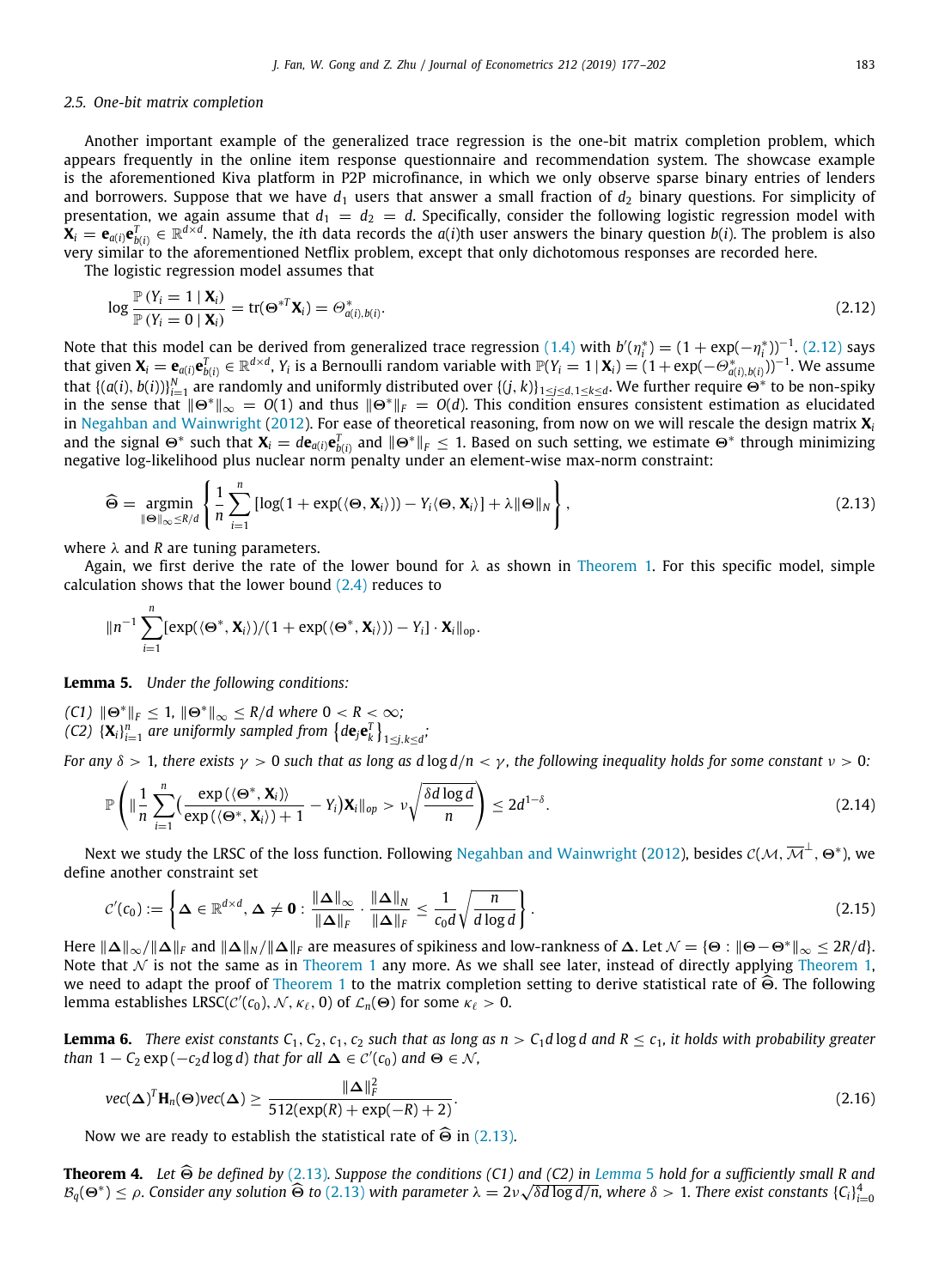

<span id="page-7-1"></span>**Fig. 1.** log <sup>∥</sup>Θ<sup>ˆ</sup> <sup>−</sup> <sup>Θ</sup><sup>∗</sup>∥*<sup>F</sup>* versus log(*n*) for different dimension *<sup>d</sup>*. (For interpretation of the references to colour in this figure legend, the reader is referred to the web version of this article.)

*such that as long as n* >  $C_0$ *d* log *d*,

$$
\|\widehat{\Theta} - \Theta^*\|_F^2 \le C_1 \max \left\{ \rho \left( \sqrt{\frac{d \log d}{n}} \right)^{2-q}, \frac{R^2}{n} \right\}
$$
\n
$$
\|\widehat{\Theta} - \Theta^*\|_N \le C_2 \max \left\{ \rho \left( \sqrt{\frac{d \log d}{n}} \right)^{1-q}, \left( \rho \left( \frac{R^2}{n} \right)^{1-q} \right)^{\frac{1}{2-q}} \right\}
$$
\n(2.17)

 $\alpha$  *with probability at least* 1  $C_3$   $\exp(-C_4d\log d)-2d^{1-\delta}.$ 

**Remark 2.** In [Davenport et al.](#page-24-8) ([2014](#page-24-8)), they derived that  $\|\hat{\Theta} - \Theta^*\|^2$  $\frac{p}{p} = O_p(\sqrt{\rho d/n})$  when  $\Theta^*$  is exactly low-rank. This is slower than our rate *O<sup>P</sup>* (ρ*d* log *d*/*n*). Moreover, we provide an extra bound on the nuclear norm of the error.

## **3. Simulation study**

## <span id="page-7-0"></span>*3.1. Generalized matrix regression*

<span id="page-7-3"></span>In this section, we verify the statistical rates derived in  $(2.7)$  through simulations. We let  $d = 20, 40$  and 60. For each dimension, we take *n* to be 1800, 3600, 5400, 7200, 9000 and 10800. We set  $\Theta^* \in \mathbb{R}^{d \times d}$  with  $r(\Theta^*) = 5$ and all the nonzero singular values of  $\Theta^*$  equal to 1. Each design matrix  $\mathbf{X}_i$  has i.i.d. entries from  $\mathcal{N}(0, 1)$  and  $Y_i \sim$  $\binom{3}{i}$   $\left(\frac{n^*}{i}\right)$   $\left(1 + \exp(\eta_i^*))\right)$ , where  $\eta_i^* = \langle e^*, \mathbf{X}_i \rangle$ . We choose  $\lambda \asymp \sqrt{d/n}$  and tune the constant before the rate for optimal performance.

Our simulation is based on 100 independent replications, where we record the estimation error in terms of the logarithmic Frobenius norm log <sup>∥</sup>Θ<sup>ˆ</sup> <sup>−</sup> <sup>Θ</sup><sup>∗</sup>∥*<sup>F</sup>* . The averaged statistical error is plotted against the logarithmic sample size in [Fig.](#page-7-1) [1](#page-7-1). As we can observe from the plot, the slope of curve is almost −1/2, which is consistent with the order of *n* in the statistical rate we derived for <sup>Θ</sup>ˆ. The intercept also matches the order of *<sup>d</sup>* in our theory. For example, in the plot, the difference between the green and red lines predicted by the theory is  $(\log(60) - \log(40))/2 = 0.20$ , which is in line with the empirical plot. Similarly, the difference between the red and black lines should be around (log(40)−log(20))/2 = 0.35, which is also consistent with the plot.

To solve the optimization problem [\(1.7\)](#page-2-0), we exploit an iterative Peaceman–Rachford splitting method. We start from  $\widehat{\Theta}^{(0)} = 0$ . In the *k*th step, we take the local quadratic approximation of  $\mathcal{L}_n(\Theta)$  at  $\Theta = \Theta^{(k-1)}$ :

$$
\mathcal{L}_n^{(k)}(\Theta) = \frac{1}{2} \text{vec}(\Theta - \Theta^{(k-1)})^T \nabla_{\Theta}^2 \mathcal{L}_n(\Theta^{(k-1)}) \text{vec}(\Theta - \Theta^{(k-1)}) \n+ \langle \nabla_{\Theta} \mathcal{L}_n(\Theta^{(k-1)}), \Theta - \Theta^{(k-1)} \rangle + \mathcal{L}_n(\Theta^{(k-1)}).
$$
\n(3.1)

and then solve the following optimization problem to obtain  $\widehat{\Theta}^{(k)}$ :

<span id="page-7-2"></span>
$$
\widehat{\Theta}^{(k)} = \underset{\Theta}{\text{argmin}} \, \mathcal{L}_n^{(k)}(\Theta) + \lambda \, \|\Theta\|_N \,. \tag{3.2}
$$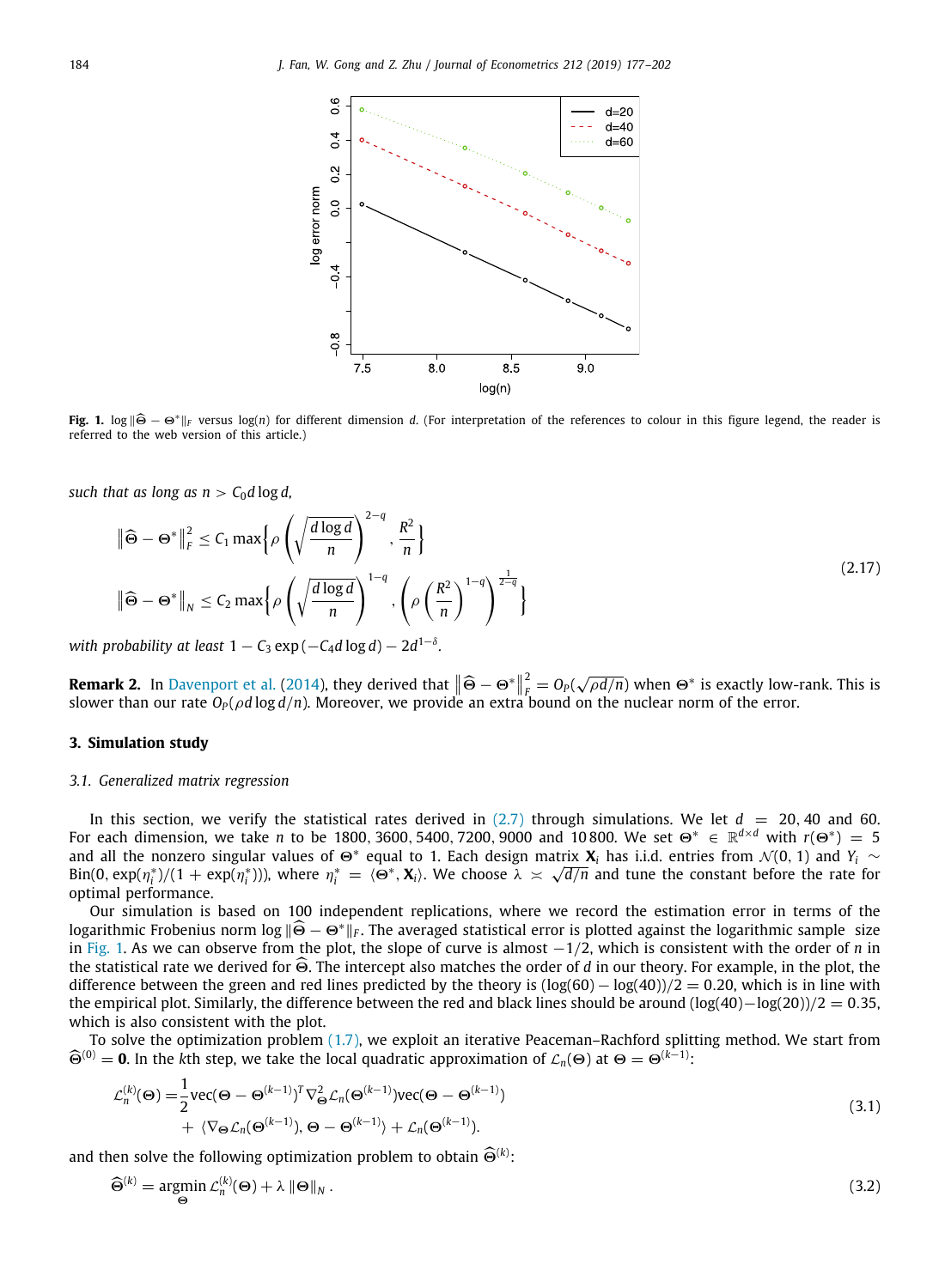We borrow the algorithm from [Fan et al.](#page-25-13) ([2016\)](#page-25-13) to solve the optimization problem [\(3.2\)](#page-7-2). In Section 5.1 of [Fan et al.](#page-25-13) [\(2016](#page-25-13)), they applied a contractive Peaceman–Rachford splitting method to solve a nuclear norm penalized least square problem:

$$
\widehat{\Theta} = \underset{\Theta}{\text{argmin}} \left\{ \frac{1}{n} \sum_{i=1}^{n} (Y_i - \langle \Theta, \mathbf{X}_i \rangle)^2 + \lambda \|\Theta\|_N \right\}
$$
\n
$$
= \underset{\Theta}{\text{argmin}} \left\{ \text{vec}(\Theta)^T \frac{1}{n} \sum_{i=1}^{n} \text{vec}(\mathbf{X}_i) \text{vec}(\mathbf{X}_i)^T \text{vec}(\Theta) + \langle \frac{2}{n} \sum_{i=1}^{n} Y_i \mathbf{X}_i, \Theta \rangle + \lambda \|\Theta\|_N \right\}. \tag{3.3}
$$

Construct

$$
\tilde{\mathbf{X}}_i^{(k)} = \sqrt{b''(\langle \widehat{\Theta}^{(k-1)}, \mathbf{X}_i \rangle)} \mathbf{X}_i
$$

and

$$
\tilde{Y}_i^{(k)}=b''(\langle\widehat{\Theta}^{(k-1)}, \mathbf{X}_i\rangle)^{-\frac{1}{2}}\left[Y_i-b'(\langle\widehat{\Theta}^{(k-1)}, \mathbf{X}_i\rangle)\right].
$$

Some algebra shows that the following nuclear norm penalized least square problem is equivalent to ([3.2](#page-7-2))

<span id="page-8-0"></span>
$$
\widehat{\Theta}^{(k)} = \underset{\Theta}{\text{argmin}} \Big\{ \frac{1}{2} \text{vec}(\Theta - \widehat{\Theta}^{(k-1)})^T \frac{1}{n} \sum_{i=1}^n \text{vec}(\widetilde{\mathbf{X}}_i^{(k)}) \text{vec}(\widetilde{\mathbf{X}}_i^{(k)})^T \text{vec}(\Theta - \widehat{\Theta}^{(k-1)}) + \langle \frac{1}{n} \sum_{i=1}^n \widetilde{Y}_i^{(k)} \widetilde{\mathbf{X}}_i^{(k)}, \Theta - \widehat{\Theta}^{(k-1)} \rangle + \lambda \|\Theta\|_N \Big\}. \tag{3.4}
$$

We can further write ([3.4](#page-8-0)) as an optimization problem of minimizing the sum of two convex functions:

minimize *x* 1 2*n* ∑*n i*=1  $\left(\tilde{Y}_{i}^{(k)} - \langle \mathbf{\Theta}_{x}, \tilde{\mathbf{X}}_{i}^{(k)} \rangle\right)^{2} + \lambda \left\Vert \mathbf{\Theta}_{y} \right\Vert_{N}$ subject to  $\Theta_x - \Theta_y = -\Theta^{(k-1)}$ .

It has been explicitly explained in [Fan et al.](#page-25-13) ([2016\)](#page-25-13) on how to solve the above optimization problem using the Peaceman– Rachford splitting method. We provide the algorithm that is specific to our problem here. Here we first define the singular value soft thresholding operator  $\mathcal{S}_t(\cdot)$ . For any  $\bm{X}\in\mathbb{R}^{d\times d}$ , let  $\bm{X}=\bm{U}\bm{D}\bm{V}^T$  be its SVD, where  $\bm{U}$  and  $\bm{V}$  are two orthonormal matrices and  $\mathbf{D} = \text{diag}(\sigma_1, \ldots, \sigma_d)$  with  $\sigma_1 \geq \cdots \geq \sigma_d$ . Then  $\mathcal{S}_{\tau}(\mathbf{X}) := \mathbf{U}\mathbf{D}\mathbf{V}^T$ , where  $\mathbf{\tilde{D}} := \text{diag}(\max(\sigma_1 - \tau, 0), \max(\sigma_2 - \tau, 0), \ldots, \max(\sigma_d - \tau, 0))$ . Let  $\mathbb{X}^{(k)}$  be an  $n \times d^2$  matrix whose  $\ell = 0, 1, \ldots$ 

$$
\begin{cases}\n\theta_x^{(\ell+1)} = (2X^{(k)\top}X^{(k)}/n + \beta \cdot \mathbf{I})^{-1}(\beta \cdot (\theta_y^{(\ell)} - \text{vec}(\widehat{\Theta}^{(k-1)})) + \rho^{(\ell)} + 2X^{(k)\top}Y^{(k)}/n), \\
\rho^{(\ell+\frac{1}{2})} = \rho^{(\ell)} - \alpha \beta(\theta_x^{(\ell+1)} - \theta_y^{(\ell)} + \text{vec}(\widehat{\Theta}^{(k-1)})), \\
\theta_y^{(\ell+1)} = \text{vec}(S_{2\lambda/\beta}(\text{mat}(\theta_x + \text{vec}(\widehat{\Theta}^{(k-1)})) - \rho^{(\ell+\frac{1}{2})}/\beta))), \\
\rho^{(\ell+1)} = \rho^{(\ell+\frac{1}{2})} - \alpha \beta(\theta_x^{(\ell+1)} + \text{vec}(\widehat{\Theta}^{(k-1)}) - \theta_y^{(\ell+1)}),\n\end{cases}
$$
\n(3.5)

where we choose  $\alpha = 0.9$  and  $\beta = 1$ .  $\theta_x^{(\ell)}, \theta_y^{(\ell)} \in \mathbb{R}^{d^2}$  for  $\ell \geq 0$  and we can initialize them by  $\theta_x^{(0)} = \theta_y^{(0)} = \mathbf{0}$ . Since both the objective function and the feasible set are convex, any initializer should work well theoretically. In practice, we can incorporate prior knowledge if any to choose the initializer for faster convergence. When  $\theta_x^{(\ell)}$  and  $\tilde{\theta}_y^{(\ell)}$  converge, we reshape  $\theta_{y}^{(\ell)}$  as a *d* × *d* matrix and return it as  $\widehat{\Theta}^{(k)}$ . We iterate this procedure until  $\|\widehat{\Theta}^{(k)} - \widehat{\Theta}^{(k-1)}\|_F$  is smaller than 10<sup>-3</sup><br>and nature  $\widehat{\Theta}^{(k)}$  as the final estimator of  $\widehat{\Theta}^{*}$ . and return  $\widehat{\Theta}^{(k)}$  as the final estimator of  $\Theta^*$ . The algorithm is concluded as follows in Algorithm [1](#page-9-0).

### *3.2. Generalized reduced-rank regression*

In this section, we let *d* = 20, 40, 60, 80 and 100. For each dimension, we take *n* to be 1800, 3600, 5400, 7200, 9000 and 10800. We set the rank of  $\Theta^*$  to be 5 and let  $\|\Theta^*\|_F = 1$ . For  $1 \le i \le n$  and  $1 \le j \le d$ , we let the covariate **x***i* have i.i.d. entries from  $\mathcal{N}(0, 1)$  and let  $y_{ij}$  follow Bin(0,  $\exp(\eta^*)/(1+\exp(\eta^*))$ ) where  $\eta^* = (\Theta_j^*, \mathbf{x}_i)$ . We choose  $\lambda \asymp \sqrt{d/n}$  and tune the constant before the rate for optimal performance. The experiment is repeated for 100 times and the logarithmic Frobenius norm of the estimation error is recorded in each repetition. We plot the averaged statistical error in [Fig.](#page-9-1) [2.](#page-9-1)

We can see from the figure that the logarithmic error decays as logarithmic sample size grows and the slope is almost  $-1/2$ .

As for the implementation, we again use the iterative Peaceman–Rachford splitting method to solve for the estimator. We start from  $\widehat{\Theta}^{(0)} = \mathbf{0}$ . In the *k*th step ( $k > 1$ ), let

$$
\mathbf{S}^{(k)} = \frac{1}{nd} \sum_{i=1}^{n} \sum_{j=1}^{d} \frac{\exp(\langle \widehat{\Theta}_{j}^{(k-1)}, \mathbf{x}_i \rangle)}{(1 + \exp(\langle \widehat{\Theta}_{j}^{(k-1)}, \mathbf{x}_i \rangle))^2} \mathbf{x}_i \mathbf{x}_i^T,
$$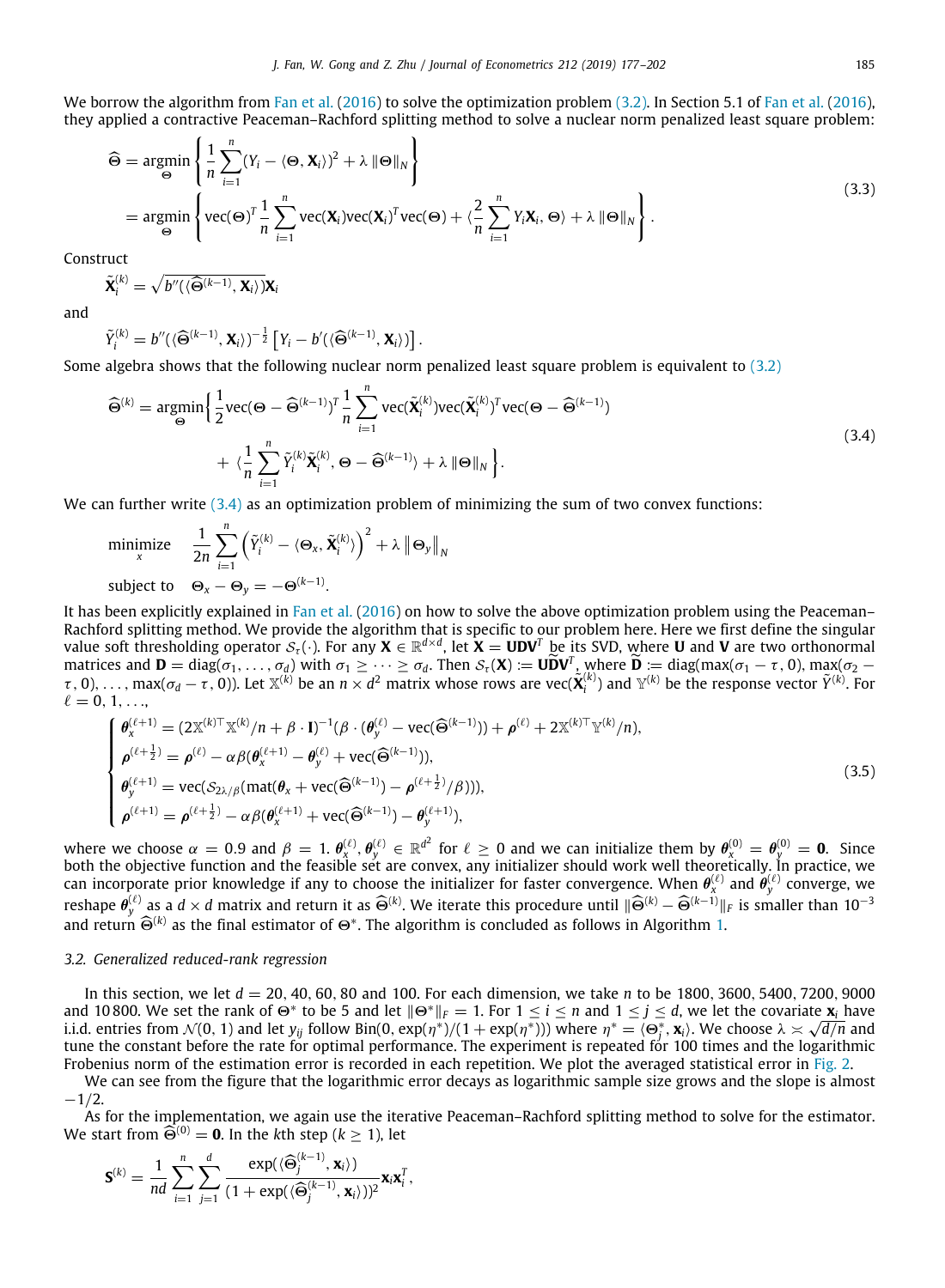# <span id="page-9-0"></span>**Algorithm 1** Deriving the estimator in generalized matrix regression

1: Take 
$$
\widehat{\Theta}^{(0)} = \mathbf{0} \in \mathbb{R}^{d \times d}
$$
,  $k \leftarrow 1$   
\n2: loop 1:  
\n3:  $\widetilde{\mathbf{X}}_{i}^{(k)} = \sqrt{b''((\widehat{\Theta}^{(k-1)}, \mathbf{X}_{i}))\mathbf{X}_{i}}$  for  $1 \leq i \leq n$   
\n4:  $\mathbb{X}^{(k)} = (\text{vec}(\widetilde{\mathbf{X}}_{i}^{(k)})^{T}, \text{vec}(\widetilde{\mathbf{X}}_{i}^{(k)})^{T}, \dots, \text{vec}(\widetilde{\mathbf{X}}_{n}^{(k)})^{T})^{T} \in \mathbb{R}^{n \times d^{2}}$   
\n5:  $\widetilde{Y}_{i}^{(k)} = b''((\widehat{\Theta}^{(k-1)}, \mathbf{X}_{i}))^{-\frac{1}{2}} [Y_{i} - b'((\widehat{\Theta}^{(k-1)}, \mathbf{X}_{i}))]$  for  $1 \leq i \leq n$   
\n6:  $\mathbb{Y}^{(k)} = (\widetilde{Y}_{1}^{(k)}, \widetilde{Y}_{2}^{(k)}, \dots, \widetilde{Y}_{n}^{(k)})^{T}$   
\n7: Take  $\theta_{x}^{(0)} = \theta_{y}^{(0)} = \mathbf{0} \in \mathbb{R}^{d^{2}}$ ,  $\alpha = 0.9$ ,  $\beta = 1$ ,  $\ell \leftarrow 0$   
\n8: loop 2:  
\n9:  $\theta_{x}^{(\ell+1)} = (2\mathbb{X}^{(k)T}\mathbb{X}^{(k)}/n + \beta \cdot \mathbf{I})^{-1}(\beta \cdot (\theta_{y}^{(\ell)} - \text{vec}(\widehat{\Theta}^{(k-1)})) + \rho^{(\ell)} + 2\mathbb{X}^{(k)T}\mathbb{Y}^{(k)}/n)$   
\n10:  $\rho^{(\ell+\frac{1}{2})} = \rho^{(\ell)} - \alpha \beta(\theta_{x}^{(\ell+1)} - \theta_{y}^{(\ell)} + \text{vec}(\widehat{\Theta}^{(k-1)})) - \rho^{(\ell+\frac{1}{2}}/\beta)$ )  
\n11:  $\theta_{y}^{(\ell+1)} = \text{vec}(\mathcal{S}_{2\lambda/\beta}(\$ 



**Fig. 2.** log <sup>∥</sup>Θ<sup>ˆ</sup> <sup>−</sup> <sup>Θ</sup><sup>∗</sup>∥*<sup>F</sup>* versus log(*n*) for different dimension *<sup>d</sup>*.

<span id="page-9-1"></span>
$$
\tilde{y}_{ij}^{(k)} = y_{ij} - \frac{\exp(\langle \widehat{\Theta}_j^{(k-1)}, \mathbf{x}_i \rangle)}{1 + \exp(\langle \widehat{\Theta}_j^{(k-1)}, \mathbf{x}_i \rangle)} \quad \text{and} \quad \mathbf{T}^{(k)} = \sum_{i=1}^n \mathbf{x}_i \tilde{\mathbf{y}}_i^T.
$$

We iterate the following algorithm to solve for  $\widehat{\Theta}^{(k)}$ . Here  $\alpha = 0.9$  and  $\beta = 1$ .

$$
\begin{cases}\n\Theta_{x}^{(\ell+1)} = (2\mathbf{S}^{(k)}/n + \beta \cdot \mathbf{I})^{-1}(\beta \cdot (\Theta_{y}^{(\ell)} - \widehat{\Theta}^{(k-1)}) + \rho^{(\ell)} + 2\mathbf{T}^{(k)}/n), \\
\rho_{\ell+\frac{1}{2}}^{(\ell+\frac{1}{2})} = \rho^{(\ell)} - \alpha \beta (\Theta_{x}^{(\ell+1)} + \widehat{\Theta}^{(k-1)} - \Theta_{y}^{(\ell)}), \\
\Theta_{y}^{(\ell+1)} = S_{2\lambda/\beta}(\Theta_{x} + \widehat{\Theta}^{(k-1)} - \rho^{(\ell+\frac{1}{2})}/\beta), \\
\rho_{\ell+\frac{1}{2}}^{(\ell+1)} = \rho^{(\ell+\frac{1}{2})} - \alpha \beta (\Theta_{x}^{(\ell+1)} + \widehat{\Theta}^{(k-1)} - \Theta_{y}^{(\ell+1)}).\n\end{cases} (3.6)
$$

Here,  $S_\tau(\cdot)$  is the singular value soft thresholding function we introduced in Section [3.1.](#page-7-3) Note that  $\Theta^{(\ell)}_x, \Theta^{(\ell)}_y \in \mathbb{R}^{d\times d}$  for all  $\ell \ge 0$  and they are irrelevant to  $\widehat{\Theta}^{(k)}$  though they share similar notations. We start from  $\Theta_{\chi}^{(0)} = \Theta_{\chi}^{(0)} = \mathbf{0}$  and iterate this procedure until they converge. We return the last  $\Theta_{y}^{(\ell)}$  to be  $\widehat{\Theta}^{(k)}$ .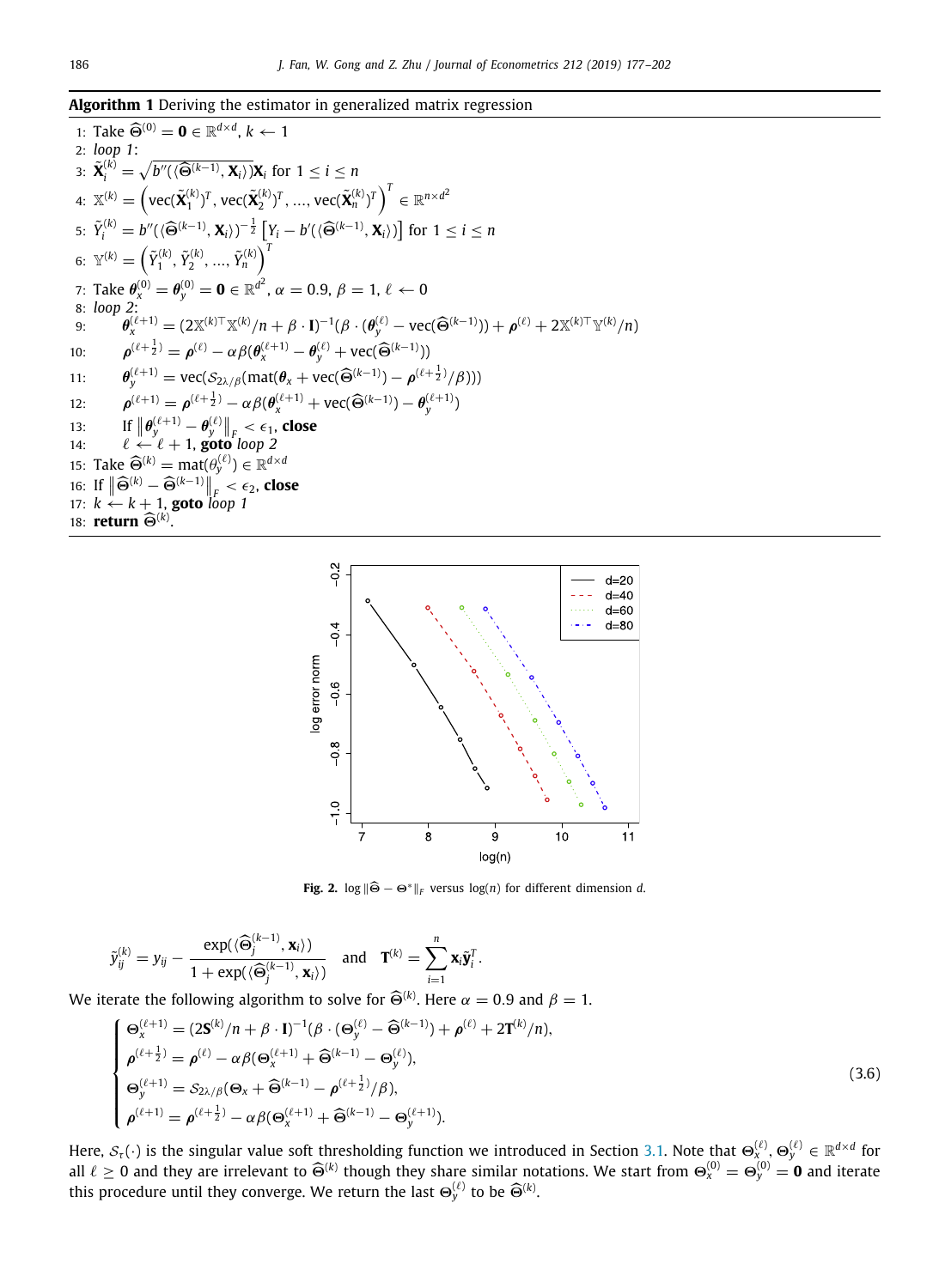

**Fig. 3.** log  $\|\widehat{\Theta} - \Theta^*\|_F$  versus log(*n*) and log(*n*/*d* log *d*).

<span id="page-10-1"></span>We repeat the above algorithm until  $\|\widehat{\Theta}^{(k)} - \widehat{\Theta}^{(k-1)}\|_F$  is smaller than  $10^{-3}$  and take  $\widehat{\Theta}^{(k)}$  as the final estimator of  $\Theta^*$ . The algorithm is concluded in Algorithm [2.](#page-10-0)

<span id="page-10-0"></span>**Algorithm 2** Deriving the estimator in reduced-rank regression

1: Take 
$$
\widehat{\Theta}^{(0)} = \mathbf{0} \in \mathbb{R}^{d \times d}
$$
,  $k \leftarrow 1$   
\n2: loop 1:  
\n3:  $\mathbf{S}^{(k)} = \frac{1}{nd} \sum_{i=1}^{n} \sum_{j=1}^{d} \frac{\exp((\widehat{\Theta}_{j}^{(k-1)}, \mathbf{x}_{i}))}{(1 + \exp((\widehat{\Theta}_{j}^{(k-1)}, \mathbf{x}_{i})))^{2}} \mathbf{x}_{i} \mathbf{x}_{i}^{T}$   
\n4:  $\widetilde{y}_{ij}^{(k)} = y_{ij} - \frac{\exp((\widehat{\Theta}_{j}^{(k-1)}, \mathbf{x}_{i})))}{1 + \exp((\widehat{\Theta}_{j}^{(k-1)}, \mathbf{x}_{i})))}$   
\n5:  $\mathbf{T}^{(k)} = \sum_{i=1}^{n} \mathbf{x}_{i} \widetilde{\mathbf{y}}_{i}^{T}$   
\n6: Take  $\Theta_{\infty}^{(0)} = \Theta_{y}^{(0)} = \mathbf{0} \in \mathbb{R}^{d \times d}$ ,  $\alpha = 0.9$ ,  $\beta = 1$ ,  $\ell \leftarrow 0$   
\n7: loop 2:  
\n8:  $\Theta_{\infty}^{(\ell+1)} = (2\mathbf{S}^{(k)}/n + \beta \cdot \mathbf{I})^{-1}(\beta \cdot (\Theta_{y}^{(\ell)} - \widehat{\Theta}^{(k-1)}) + \rho^{(\ell)} + 2\mathbf{T}^{(k)}/n)$   
\n9:  $\rho^{(\ell+\frac{1}{2})} = \rho^{(\ell)} - \alpha\beta(\Theta_{\infty}^{(\ell+1)} + \widehat{\Theta}^{(k-1)} - \Theta_{y}^{(\ell)})$   
\n10:  $\Theta_{y}^{(\ell+1)} = S_{2\lambda/\beta}(\Theta_{x} + \widehat{\Theta}^{(k-1)} - \rho^{(\ell+\frac{1}{2})}/\beta)$   
\n11:  $\rho^{(\ell+1)} = \rho^{(\ell+\frac{1}{2})} - \alpha\beta(\Theta_{x}^{(\ell+1)} + \widehat{\Theta}^{(k-1)} - \Theta_{y}^{(\ell+1)})$   
\n12: If  $\|\Theta_{y}^{(\ell+1)} - \Theta_{y}^{(\ell)}\|_{F} < \epsilon_{1}$ , <

## *3.3. One-bit matrix completion*

# *3.3.1. Statistical consistency*

We consider Θ<sup>∗</sup> ∈ R *<sup>d</sup>*×*<sup>d</sup>* with dimension *d* = 20, 40, 60 and 80. For each dimension, we consider 6 different values for *n* such that  $n/(d \log d) = 30, 60, 90, 120, 150$  and 180. We let  $r(\Theta^*) = 5$ ,  $\|\Theta^*\|_F = 1$  and  $R = 2 \|\Theta^*\|_{\infty}$ . The design matrix  $X_i$  is a singleton and it is uniformly sampled from  $\{{\bf e}_j{\bf e}_k^T\}_{1\leq j,k\leq d}.$  We choose  $\lambda\asymp\sqrt{d\log(d)/n}$  and tune the constant before the rate for optimal performance. The experiment is repeated for 100 times and the logarithmic Frobenius norm of the estimation error is recorded in each repetition. We plot the averaged statistical error against the logarithmic sample size in [Fig.](#page-10-1) [3.](#page-10-1)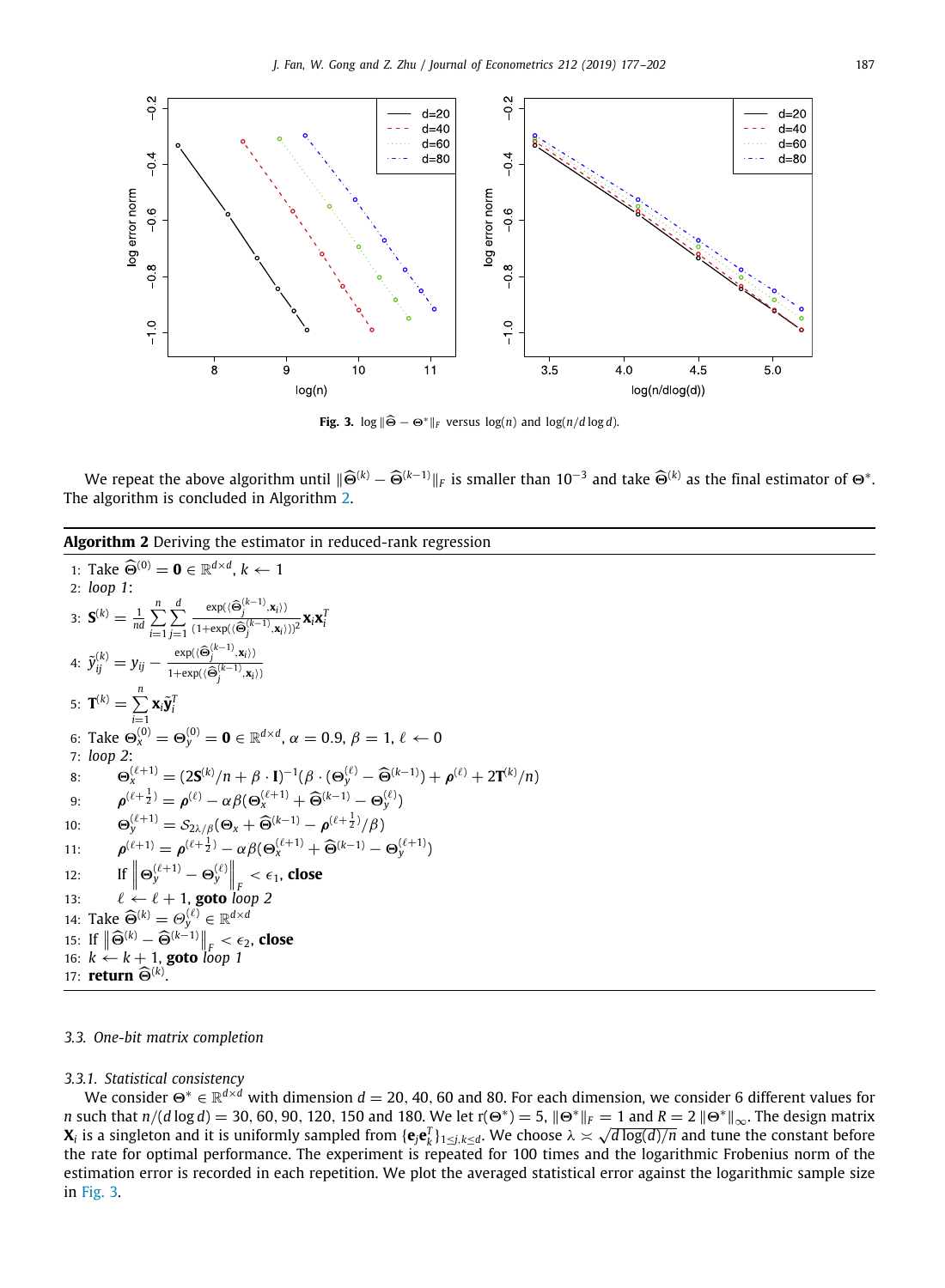We can see from the left panel in [Fig.](#page-10-1) [3](#page-10-1) that  $\log \|\widehat{\Theta} - \Theta^*\|_F$  decays as log *n* grows and the slope is almost  $-1/2$ . Meanwhile, [Theorem](#page-6-3) [4](#page-6-3) says that log <sup>∥</sup>Θ<sup>ˆ</sup> <sup>−</sup> <sup>Θ</sup><sup>∗</sup>∥*<sup>F</sup>* should be proportional to log(*<sup>d</sup>* log *<sup>d</sup>*/*n*). The right panel of [Fig.](#page-10-1) [3](#page-10-1) verifies this rate: it shows that the statistical error curves for different dimensions are well-aligned if we adjust the sample size to be *n*/*d* log *d*.

To solve the optimization problem in ([2.13\)](#page-6-1), we exploit the ADMM method used in Section 5.2 in [Fan et al.](#page-25-13) [\(2016](#page-25-13)). In [Fan et al.](#page-25-13) ([2016\)](#page-25-13), they minimized a quadratic loss function with a nuclear norm penalty under elementwise max norm constraint. Our goal is to replace the quadratic loss therein with negative log-likelihood and solve the optimization problem. Here we iteratively call the ADMM method in [Fan et al.](#page-25-13) ([2016\)](#page-25-13) to solve a series of optimization problems whose loss function is local quadratic approximation of the negative log-likelihood. We initialize  $\Theta$  with  $\widehat{\Theta}^{(0)} = \widehat{\mathbf{0}}$  and introduce the algorithm below.

In the *k*th step, we take the local quadratic approximation of  $\mathcal{L}_n(\Theta)$  at  $\Theta = \widehat{\Theta}^{(k-1)}$ :

$$
\mathcal{L}_n^{(k)}(\Theta) = \frac{1}{2} \text{vec}(\Theta - \widehat{\Theta}^{(k-1)})^T \nabla_{\Theta}^2 \mathcal{L}_n(\widehat{\Theta}^{(k-1)}) \text{vec}(\Theta - \widehat{\Theta}^{(k-1)}) + \langle \nabla_{\Theta} \mathcal{L}_n(\widehat{\Theta}^{(k-1)}), \Theta - \widehat{\Theta}^{(k-1)} \rangle + \mathcal{L}_n(\widehat{\Theta}^{(k-1)}).
$$
\n(3.7)

and solve the following optimization problem to obtain  $\widehat{\Theta}^{(k)}$ :

$$
\widehat{\Theta}^{(k)} = \underset{\Theta}{\text{argmin}} \mathcal{L}_n^{(k)}(\Theta) + \lambda \|\Theta\|_N \,. \tag{3.8}
$$

To solve the above optimization problem, we borrow the algorithm proposed in [Fang et al.](#page-25-26) [\(2015](#page-25-26)). Let **L**, **R**, **W**  $\in$   $\mathbb{R}^{2d\times 2d}$ be the variables in our algorithm and let  $\mathbf{L}^{(0)} = \mathbf{R}^{(0)} = \mathbf{0}$ . Define

$$
\Theta_{jk}^{a} = \sum_{i=1}^{n} \frac{\exp(\langle \Theta, \mathbf{X}_{i} \rangle)}{(1 + \exp(\langle \Theta, \mathbf{X}_{i} \rangle))^{2}} \mathbb{1}_{\{\mathbf{X}_{i} = \mathbf{e}_{j} \mathbf{e}_{k}^{T}\}},
$$

$$
\Theta_{jk}^{b} = \sum_{i=1}^{n} \left[ Y_{i} - \frac{\exp(\langle \Theta, \mathbf{X}_{i} \rangle)}{1 + \exp(\langle \Theta, \mathbf{X}_{i} \rangle)} \right] \mathbb{1}_{\{\mathbf{X}_{i} = \mathbf{e}_{j} \mathbf{e}_{k}^{T}\}}.
$$

We introduce the algorithms of the variables in our problem and interested readers can refer to [Fang et al.](#page-25-26) ([2015\)](#page-25-26) for the technical details in the derivation and stopping criteria of the algorithm. For  $\ell > 0$ ,

$$
\begin{cases}\n\mathbf{L}^{(\ell+1)} = \varPi_{\mathcal{S}_{+}^{2d}} \left\{ \mathbf{R}^{(\ell)} + \begin{pmatrix} \mathbf{0} & \widehat{\Theta}^{(k-1)} \\ \widehat{\Theta}^{(k-1)} & \mathbf{0} \end{pmatrix} - \rho^{-1} (\mathbf{W}^{(\ell)} + 2\lambda \mathbf{I}) \right\} \\
= \left( \frac{\left[ \mathbf{L}^{(\ell+1)} \right]^{11}}{\left[ \mathbf{L}^{(\ell+1)} \right]^{22}} \right), \\
\mathbf{C} = \begin{pmatrix} \mathbf{C}^{11} & \mathbf{C}^{12} \\ \mathbf{C}^{21} & \mathbf{C}^{22} \end{pmatrix} = \mathbf{L}^{(\ell+1)} - \begin{pmatrix} \mathbf{0} & \widehat{\Theta}^{(k-1)} \\ \widehat{\Theta}^{(k-1)} & \mathbf{0} \end{pmatrix} + \mathbf{W}^{(\ell)}/\rho, \\
\mathbf{R}_{jk}^{12} = \varPi_{[-R,R]} \left\{ (\rho \mathbf{C}_{jk}^{12} + 2\Theta_{jk}^{b}/n)/(\rho + 2\Theta_{jk}^{a}/n) \right\}, 1 \leq j \leq d, 1 \leq k \leq d, \\
\mathbf{R}^{(\ell+1)} = \begin{pmatrix} \mathbf{C}^{11} & \mathbf{R}^{(12)} \\ (\mathbf{R}^{12})^{T} & \mathbf{C}^{22} \end{pmatrix}, \\
\mathbf{W}^{(\ell+1)} = \mathbf{W}^{(\ell)} + \gamma \rho (\mathbf{L}^{(\ell+1)} - \mathbf{R}^{(\ell+1)} - \begin{pmatrix} \mathbf{0} & \widehat{\Theta}^{(k-1)} \\ \widehat{\Theta}^{(k-1)} & \mathbf{0} \end{pmatrix} \n\end{cases}
$$
\n(3.9)

In the algorithm,  $\Pi_{\mathcal{S}_+^{2d}}(\cdot)$  represents the projection operator onto the space of positive semidefinite matrices  $\mathcal{S}_+^{2d}$ ,  $\rho$ is taken to be 0.1 and  $\gamma$  is the step length which is set to be 1.618. When the algorithm converges and stops, we elementwise truncate  $\mathbf{L}^{12}$  at the level of *R* and return the truncated  $\tilde{\mathbf{L}}^{12}$  as  $\widehat{\Theta}^{(k)}$ . Specifically,  $\tilde{\mathbf{L}}^{12}_{jk} = \text{sgn}(\mathbf{L}^{12}_{jk})(|\mathbf{L}^{12}_{jk}| \wedge R)$ for  $1 \le j \le d, 1 \le k \le d$ .

When  $\|\widehat{\Theta}^{(k)} - \widehat{\Theta}^{(k-1)}\|_F$  is smaller than 10<sup>−3</sup>, we return  $\widehat{\Theta}^{(k)}$  as our final estimator of  $\Theta^*$ . We summarize the algorithm<br>Algorithm 3 in Algorithm [3.](#page-12-0)

#### *3.3.2. Comparison between GLM and linear model*

As we mentioned in the introduction, the motivation of generalizing trace regression is to accommodate the dichotomous response in recommending systems such as Netflix Challenge, Kiva, etc. In this section, we compare the performance of generalized trace regression and standard trace regression in predicting discrete ratings.

The setting is very similar to the last section. We set  $\Theta^*$  to be a square matrix with dimension  $d = 20, 40, 60$  and 80. We let  $r(\Theta^*)=5$  and its eigenspace be that of the sample covariance matrix of 100 random vectors following  $\mathcal{N}(\mathbf{0},\mathbf{I}_d)$ .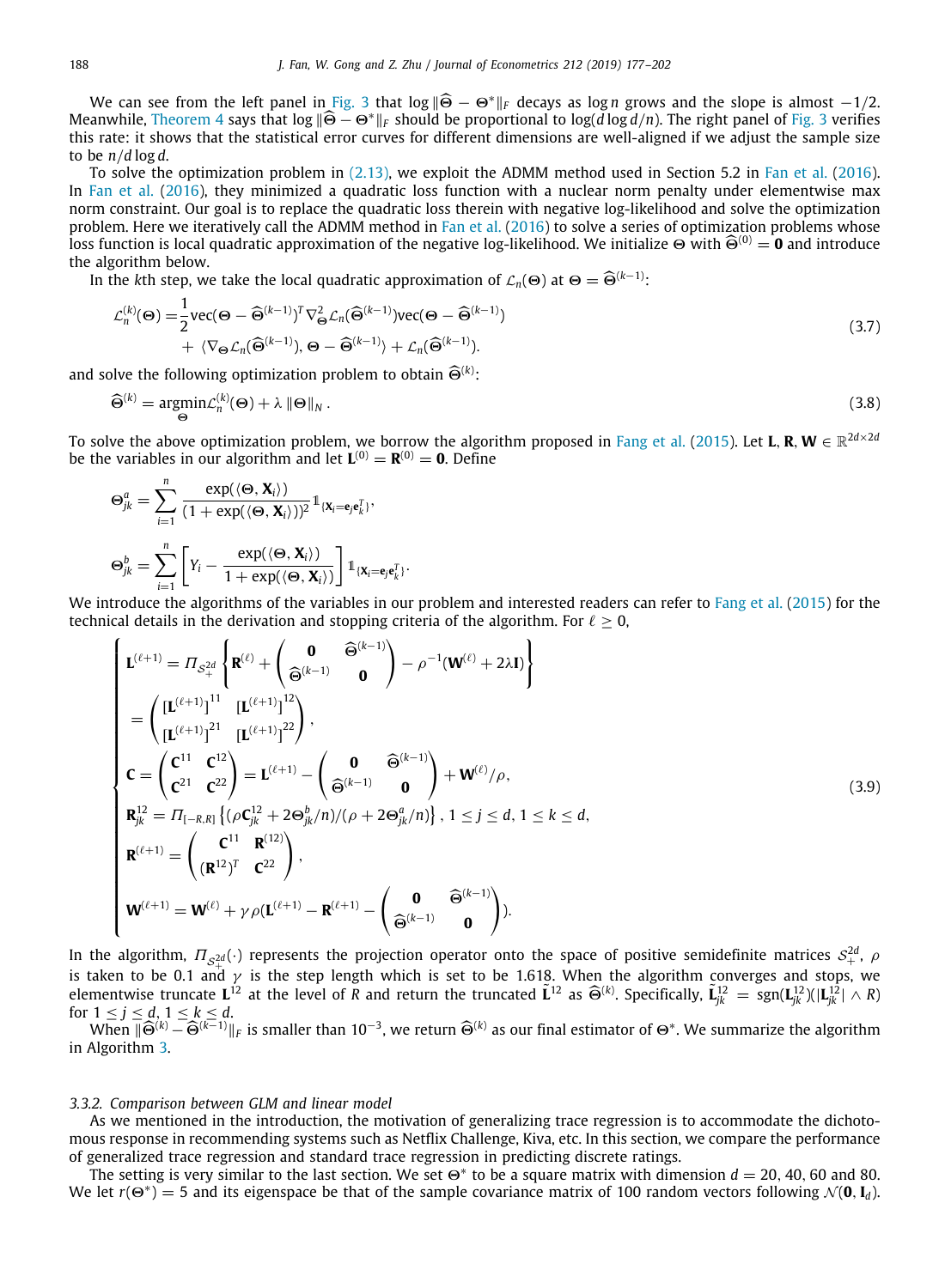<span id="page-12-0"></span>**Algorithm 3** Deriving the estimator in 1-bit matrix completion

1: Take 
$$
\hat{\Theta}^{(0)} = \mathbf{0} \in \mathbb{R}^{d \times d}
$$
,  $k \leftarrow 1$   
\n2: loop 1:  
\n3:  $\Theta_{jk}^{a} = \sum_{i=1}^{n} \frac{\exp((\Theta, X_{i}))}{(1 + \exp((\Theta, X_{i}))^{2}} \mathbb{1}_{\{X_{i} = \mathbf{e}_{j} \mathbf{e}_{k}^{T}\}}$   
\n4:  $\Theta_{jk}^{b} = \sum_{i=1}^{n} \left[ Y_{i} - \frac{\exp((\Theta, X_{i}))}{1 + \exp((\Theta, X_{i}))} \right] \mathbb{1}_{\{X_{i} = \mathbf{e}_{j} \mathbf{e}_{k}^{T}\}}$   
\n5: Take  $\mathbf{L}^{(0)} = \mathbf{R}^{(0)} = \mathbf{0} \in \mathbb{R}^{2d \times 2d}$ ,  $\rho = 0.1$ ,  $\gamma = 1.618$ ,  $\ell \leftarrow 0$   
\n6: loop 2:  
\n7:  $\mathbf{L}^{(\ell+1)} = \Pi_{S_{+}^{2d}} \left\{ \mathbf{R}^{(\ell)} + \begin{pmatrix} \mathbf{0} & \hat{\Theta}^{(k-1)} \\ \hat{\Theta}^{(k-1)} & \mathbf{0} \end{pmatrix} - \rho^{-1}(\mathbf{W}^{(\ell)} + 2\lambda \mathbf{I}) \right\} = \left( \frac{[\mathbf{L}^{(\ell+1)}]^{11}}{[\mathbf{L}^{(\ell+1)}]^{22}} \right)$   
\n8:  $\mathbf{C} = \begin{pmatrix} \mathbf{C}^{11} & \mathbf{C}^{12} \\ \mathbf{C}^{21} & \mathbf{C}^{22} \end{pmatrix} = \mathbf{L}^{(\ell+1)} - \begin{pmatrix} \mathbf{0} & \hat{\Theta}^{(k-1)} \\ \hat{\Theta}^{(k-1)} & \mathbf{0} \end{pmatrix} + \mathbf{W}^{(\ell)}/\rho$   
\n9:  $\mathbf{R}_{jk}^{12} = \Pi_{[-R,R]} \left\{ (\rho \mathbf{C}_{jk}^{12} + 2\Theta_{jk}^{b}/n)/(\rho + 2\Theta_{jk}^{a}/n) \right\}$ ,  $1 \leq j \leq d$ , 

For each dimension, we consider 10 different values for *n* such that  $n/d \log d = 1, 2, \ldots, 10$ . and generate the true rating matrix **T** in the following way:

$$
T_{i,j} = \begin{cases} 1 & \text{w.p.} \quad \frac{\exp(\Theta_{ij}^*)}{1 + \exp(\Theta_{ij}^*)} \\ 0 & \text{w.p.} \quad \frac{1}{1 + \exp(\Theta_{ij}^*)} \end{cases} \quad 1 \leq i \leq d, 1 \leq j \leq d.
$$

We will show that generalized trace regression outperforms the linear trace regression in prediction.

We predict the ratings in two different ways. We first estimate the underlying Θ<sup>∗</sup> with nuclear norm regularized logistic regression model. We set  $\lambda = 0.2\sqrt{d\log d/n}$  and derive the estimator  $\widehat{\Theta}^{(1)}$  according to ([2.13](#page-6-1)). We estimate the estimate the estimate of  $\widehat{\mathbf{T}}^{(1)}$  as defined below: rating matrix **<sup>T</sup>** by ˆ**<sup>T</sup>** (1) as defined below:

$$
\widehat{\mathbf{T}}_{ij}^{(1)} = \begin{cases} 1 & \text{if } \widehat{\Theta}_{ij}^{(1)} \geq 0 \\ 0 & \text{else.} \end{cases}
$$

The second method is to estimate  $\Theta^*$  with nuclear norm regularized linear model. Again, we take the tuning parameter  $\lambda = 0.2\sqrt{d \log d/n}$  and derive the estimator  $\widehat{\Theta}^{(2)}$  as follows:

$$
\widehat{\Theta}^{(2)} = \underset{\|\Theta\|_{\infty} \le R}{\operatorname{argmin}} \left\{ \frac{1}{n} \sum_{i=1}^{n} \left( Y_i - \langle \Theta^*, \mathbf{X}_i \rangle \right)^2 + \lambda \|\Theta\|_N \right\}.
$$
\n(3.10)

To estimate the rating matrix **T**, we use

$$
\widehat{T}_{ij}^{(2)} = \begin{cases} 1 & \text{if } \widehat{\Theta}_{ij}^{(2)} \ge 0.5 \\ 0 & \text{else.} \end{cases}
$$

The experiment is repeated for 100 times. In each repetition, we record the prediction accuracy as  $1 - ||\hat{\mathbf{T}}^{(k)} - \mathbf{T}||_F^2/d^2$  for  $\mathbf{R}^{(k)}$  =  $\mathbf{T}^{(k)}$   $\mathbf{R}^{(k)}$  =  $\mathbf{T}^{(k)}$   $\mathbf{R}^{(k)}$  =  $\mathbf{T}^{(k)}$   $\mathbf{R$  $k = 1$  and 2, which is the proportion of correct predictions. We plot the average prediction accuracy in [Fig.](#page-13-1) [4.](#page-13-1)

We use solid lines to denote the prediction accuracy achieved by regularized GLM and we use dotted lines to denote the accuracy achieved by regularized linear model. We can see from [Fig.](#page-13-1) [4](#page-13-1) that no matter how the dimension changes, the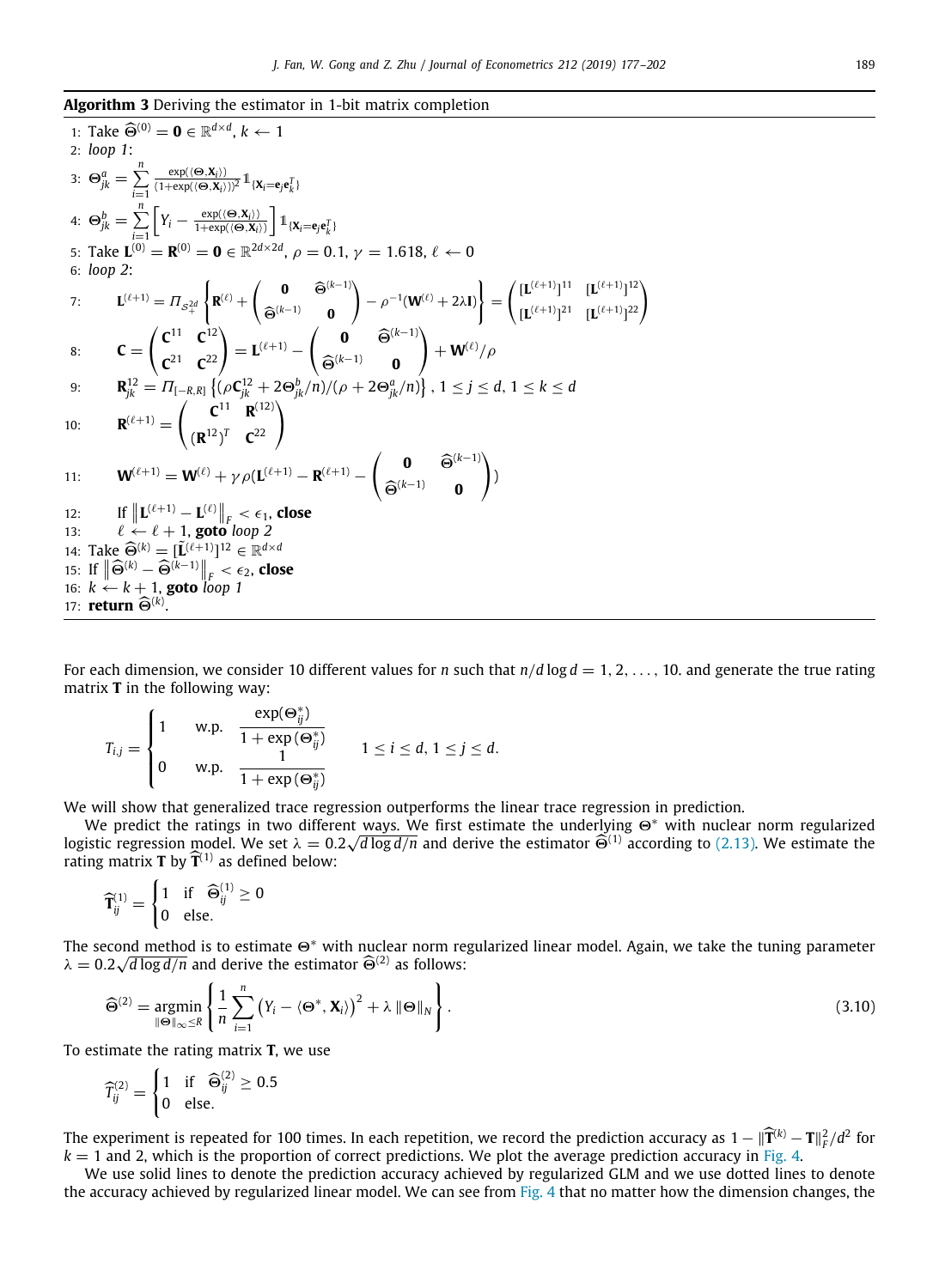

**Fig. 4.** Prediction accuracy  $1 - ||\hat{\mathbf{T}} - \mathbf{T}||_F^2 / d^2$  in matrix completion for various dimension *d*.

<span id="page-13-1"></span>solid lines are always above the dotted lines, showing that the generalized model always outperforms the linear model with categorical response. This validates our motivation to use the generalized model in matrix recovery problems with categorical outcomes.

# **4. Real data analysis**

<span id="page-13-0"></span>In this section, we apply generalized trace regression with nuclear norm regularization to stock return prediction and image classification. The former can be regarded as a reduced rank regression and the latter can be seen as the categorical responses with matrix inputs. The results demonstrate the advantage of recruiting nuclear norm penalty compared with no penalty or using  $\ell_1$ -norm regularization.

## *4.1. Stock return prediction*

In this subsection, we aim to predict the sign of the one-day forward stock return, i.e., whether the price of the stock will rise or fall in the next day. Through nuclear norm regularization, we try to learn a small number of eigen-portfolios whose historical returns have prediction power in the future return direction of all the stocks of interest. For readers who are interested in predicting stock directions, either long-term or short-term, please also refer to [Pesaran and Timmermann](#page-25-27) ([2002](#page-25-27), [2004](#page-25-28)), [Lunde and Timmermann](#page-25-29) [\(2004](#page-25-29)), [Huang et al.](#page-25-30) ([2005\)](#page-25-30) and [Kara et al.](#page-25-31) [\(2011\)](#page-25-31), among others.

We pick 19 individual stocks as our objects of study: AAPL, BAC, BRK-B, C, COP, CVX, DIS, GE, GOOGL, GS, HON, JNJ, JPM, MRK, PFE, UNH, V, WFC and XOM. These are the largest holdings of Vanguard ETF in technology, health care,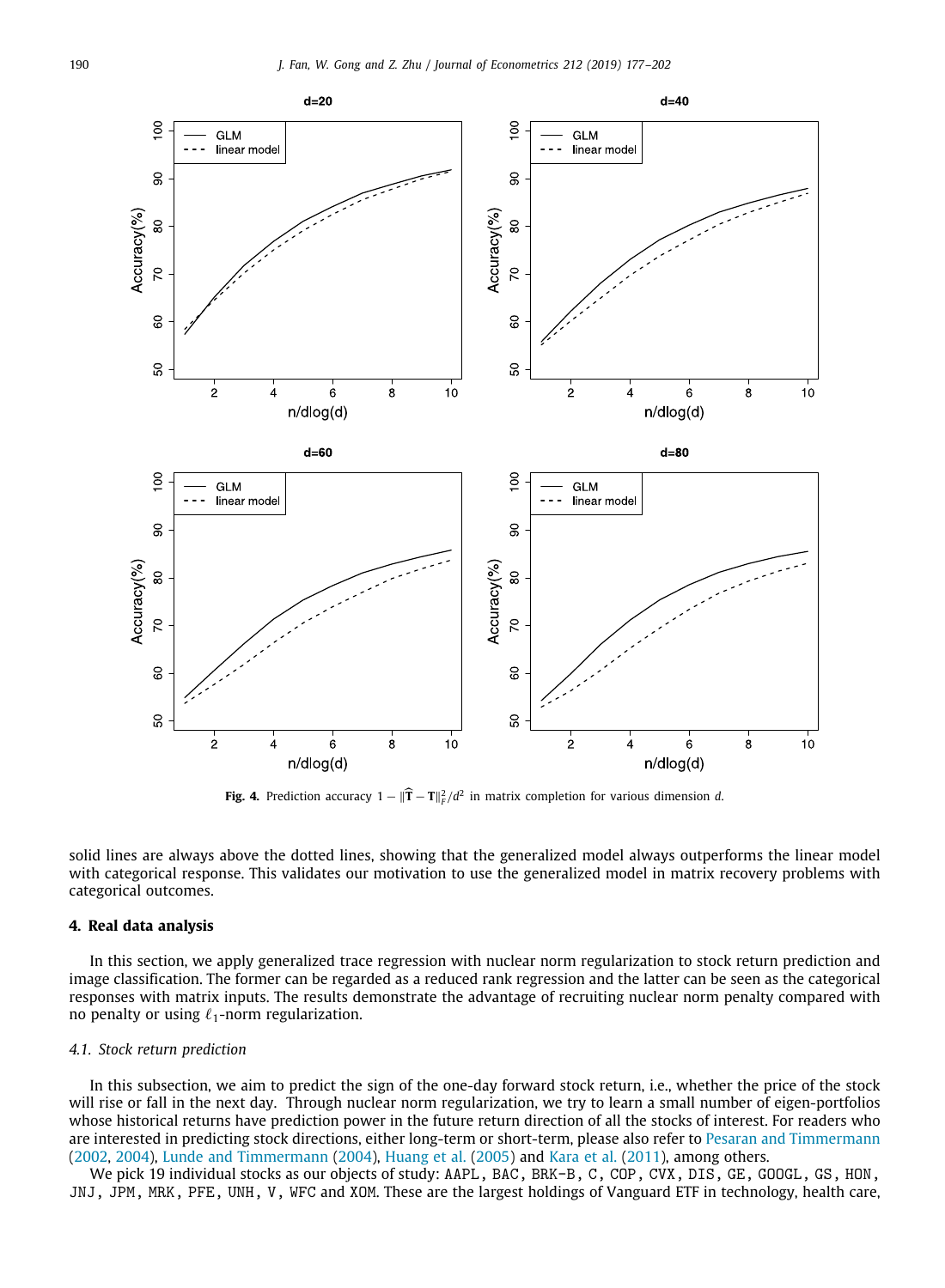**Table 1** Prediction result of 20 selected stocks. (Unit: %).

<span id="page-14-0"></span>

| Stock        | DB    | Prediction accuracy with regularization | Prediction accuracy without regularization |
|--------------|-------|-----------------------------------------|--------------------------------------------|
| AAPL         | 55.13 | 51.07                                   | 51.07                                      |
| <b>BAC</b>   | 47.26 | 49.88                                   | 49.64                                      |
| BRK-B        | 54.18 | 59.90                                   | 59.90                                      |
| C            | 52.98 | 51.55                                   | 51.07                                      |
| <b>COP</b>   | 47.49 | 54.18                                   | 54.18                                      |
| <b>CVX</b>   | 48.69 | 55.37                                   | 54.18                                      |
| <b>DIS</b>   | 49.40 | 56.80                                   | 56.80                                      |
| GE           | 48.45 | 55.61                                   | 56.09                                      |
| <b>GOOGL</b> | 53.94 | 52.74                                   | 52.74                                      |
| GS           | 52.74 | 53.22                                   | 47.49                                      |
| HON          | 56.09 | 51.55                                   | 51.31                                      |
| <b>INI</b>   | 51.79 | 54.65                                   | 53.70                                      |
| <b>JPM</b>   | 52.27 | 53.94                                   | 47.02                                      |
| <b>MRK</b>   | 51.55 | 51.31                                   | 51.31                                      |
| PFE          | 49.40 | 52.27                                   | 49.40                                      |
| <b>UNH</b>   | 52.74 | 53.70                                   | 52.74                                      |
| V            | 56.09 | 58.00                                   | 58.23                                      |
| <b>WFC</b>   | 49.16 | 52.74                                   | 50.12                                      |
| XOM          | 48.21 | 54.42                                   | 53.46                                      |
| <b>SPY</b>   | 54.89 | 54.89                                   | 54.42                                      |
| Average      | 51.62 | 53.89                                   | 52.74                                      |

finance, energy, industrials and consumer. We also include S&P500 in our pool of stocks since it represents the market portfolio and should help the prediction. Therefore, we have  $d_1 = 20$  stocks in total. We collect the daily returns of these stocks from 01/01/13 to 8/31/2017 and divide them into the training set (2013–2014), the evaluation set (2015) and the testing set (2016–2017). The sample sizes of the training, evaluation and testing sets are  $n_1 = 504$ ,  $n_2 = 252$  and  $n_3 = 420$ respectively.

We fit a generalized reduced-rank regression model  $(2.8)$  $(2.8)$  $(2.8)$  based on the moving average (MA) of returns of each stock in the past 1 day, 3 days, 5 days, 10 days and 20 days. Hence, the dimension of  $x_i$  is 20  $\times$  5  $=$  100. Let  $y_i\in\mathbb{R}^{20}$  be the sign of returns of the selected stocks on the  $(i+1)$ th day. We assume that  $\Theta^* \in \mathbb{R}^{20\times 100}$  is a near low-rank matrix, considering high correlations across the returns of the selected stocks. We tune  $\lambda$  for the best performance on the evaluation data. When we predict on the test set, we will update  $\widehat{\Theta}$  on a monthly basis, i.e., for each month in the testing set, we refit ([2.8](#page-5-0)) based on the data in the most recent three years. Given an estimator  $\widehat{\Theta}$ , our prediction  $\widehat{\mathbf{y}}_i$  are the signs of  $(\widehat{\Theta}^T\mathbf{x}_i)$ .

We have two baseline models in our analysis. The first one is the deterministic bet (DB): if a stock has more positive returns than negative ones in the training set, we always predict positive returns; otherwise, we always predict negative returns. The second one is the generalized RRR without any nuclear norm regularization. We use this baseline to demonstrate the advantage of incorporating nuclear norm regularization.

From [Table](#page-14-0) [1,](#page-14-0) we can see that the nuclear norm penalized model yields an average accuracy of 53.89% while the accuracy of the unpenalized model and DB are 52.74% and 51.62%. Note that the penalized model performs the same as or better than the unpenalized model in 18 out of 20 stocks. When compared with the DB, the penalized model performs better in 15 out of the 20 stocks. The improvement in the overall performance illustrates the advantage of using generalized RRR with nuclear norm regularization.

#### *4.2. CIFAR10 dataset*

Besides the application in finance, we also apply our model to the well-known CIFAR10 dataset in image classification. The CIFAR10 dataset has 60,000 colored 32  $\times$  32 images in 10 classes: the airplane, automobile, bird, cat, dog, deer, dog, frog, horse, ship and truck. Each figure has three channels (red, green and blue) and hence is stored as a  $32 \times 96$  matrix. We represent the 10 classes with the numbers 0,1, ..., 9. The training data contains 50,000 figures and the testing data contains 10,000 figures. In our work, we only use 10,000 samples to train the model since we intend to illustrate how the regularizations alleviate the overfitting problem; after all, overfitting would not be a problem when the sample size was large.

We construct and train a convolutional neural network (CNN) with  $\ell_1$  norm and nuclear norm regularization on  $\Theta$ respectively to learn the pattern of the figures. The naïve GLM is inappropriate for image classification, since pixel values are meaningless features as regard to the content of the picture. For example, two different images in the class ''truck'' might have trucks in different positions or colors, leading to dramatically different pixel values of the pictures. To extract useful features from pictures, we resort to the CNN. The structure of the CNN follows the online tutorial from TensorFlow.<sup>[1](#page-14-1)</sup>

<span id="page-14-1"></span><sup>1</sup> The code can be downloaded from [https://github.com/tensorflow/models/tree/master/tutorials/image/cifar10.](https://github.com/tensorflow/models/tree/master/tutorials/image/cifar10) The tutorial can be found at [https://www.tensorflow.org/tutorials/deep\\_cnn.](https://www.tensorflow.org/tutorials/deep_cnn)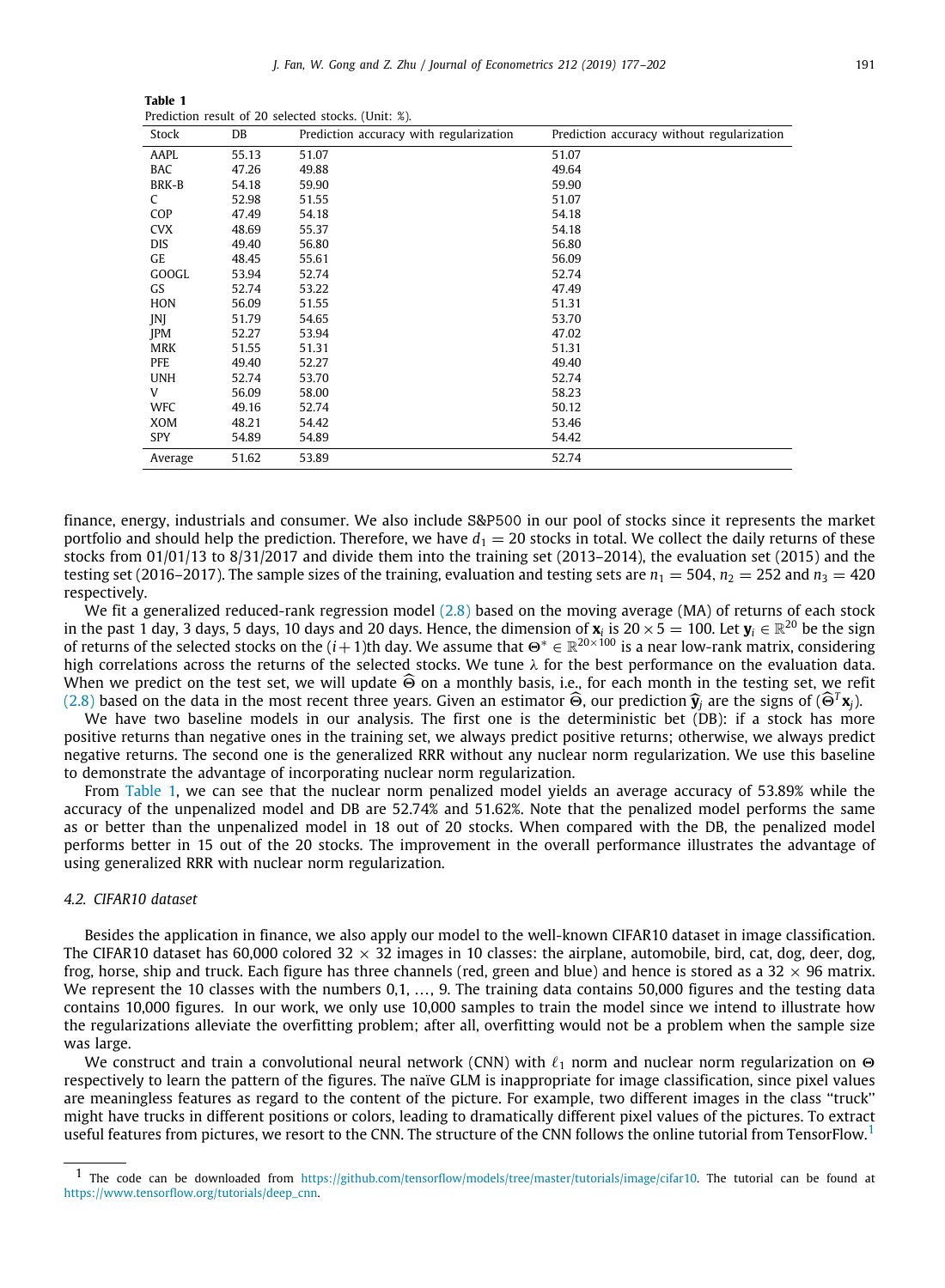| Prediction accuracy in CIFAR10 under different $\lambda$ with different penalties with convolutional neural network. |        |        |        |        |        |        |  |  |  |
|----------------------------------------------------------------------------------------------------------------------|--------|--------|--------|--------|--------|--------|--|--|--|
|                                                                                                                      |        | 0.02   | 0.05   |        | 0.2    | 0.3    |  |  |  |
| Nuclear penalty                                                                                                      | 74.30% | 76.04% | 76.17% | 75 29% | 74 45% | 73.46% |  |  |  |
|                                                                                                                      |        | 0.001  | 0.002  | 0.005  | 0.008  | 0.01   |  |  |  |
| $\ell_1$ penalty                                                                                                     | 74.30% | 75.70% | 75.90% | 75.53% | 75.37% | 75.22% |  |  |  |

<span id="page-15-0"></span>**Table 2**

It extracts a 384-dimensional feature vector from each image and maps it to 10 categories through logistic regression with a 384  $\times$  10 coefficient matrix. Here to exploit potential matrix structure of the features, we reshape this 384-dimensional feature vector into a 24  $\times$  16 matrix and map it to one of the ten categories through generalized trace regression with ten 24  $\times$  16 coefficient matrices. We penalize these coefficient matrices by their nuclear norm and  $\ell_1$ -norm respectively and we summarize our results in [Table](#page-15-0) [2](#page-15-0).

The results show that both regularization methods promote the prediction accuracy while nuclear norm regularization again outperforms  $\ell_1$  norm.

# **5. Discussion**

Our theory is established upon assumptions of i.i.d. samples. It is possible to relax this i.i.d. assumption under the existing framework. As shown in [Theorem](#page-3-1) [1,](#page-3-1) the statistical error rate of  $\widehat{\Theta}$  depends on two conditions on the tuning parameter λ and LRSC respectively. When the samples are not i.i.d., we need to verify these two conditions accordingly. For example, if we have Markov chain samples, we might recruit concentration results in [Lezaud](#page-25-32) ([1998\)](#page-25-32), [Paulin](#page-25-33) [\(2015](#page-25-33)) or [Fan et al.](#page-25-34) ([2018](#page-25-34)) to verify the required two conditions. However, to our best knowledge, probabilistic tools such as the matrix Bernstein's inequality with Markov Chain samples are not well-established yet. Therefore, we do not intend to discuss the non-i.i.d. case in this paper and we leave the problem to future work.

# **Appendix A. Proofs and technical lemmas**

## *A.1. Proof for [Theorem](#page-3-1)* [1](#page-3-1)

We follow the proof scheme of Lemma B.4 in [Fan et al.](#page-25-20) ([2015\)](#page-25-20). We first construct a middle point  $\hat{\Theta}_{\eta} = \Theta^* + \eta(\hat{\Theta} - \Theta^*)$ such that we choose  $\eta = 1$  when  $\|\widehat{\Theta} - \Theta^*\|_F \leq \ell$  and  $\eta = \ell / \|\widehat{\Theta} - \Theta^*\|_F$  when  $\|\widehat{\Theta} - \Theta^*\|_F > \ell$ . For simplicity, we let  $\widehat{\Delta} = \widehat{\Theta} - \Theta^*$  and  $\widehat{\Delta}_{\eta} = \widehat{\Theta}_{\eta} - \Theta^*$  in the remainder of the proof.

According to [Negahban and Wainwright](#page-25-11) ([2011\)](#page-25-11), when  $\lambda \geq 2\|n^{-1}\sum_{i=1}^n\left[b'(\langle \mathbf{X}_i, \Theta^* \rangle) - Y_i\right] \cdot \mathbf{X}_i\|_{op}, \widehat{\Delta}$  falls in the following cone:

$$
\mathcal{C}(\mathcal{M}, \overline{\mathcal{M}}^{\perp}, \Theta^*) \coloneqq \left\{ \left\| \Delta_{\overline{\mathcal{M}}^{\perp}} \right\|_{N} \leq 3 \left\| \Delta_{\overline{\mathcal{M}}} \right\|_{N} + 4 \sum_{j \geq r+1} \sigma_j(\Theta^*) \right\}.
$$

Since  $\widehat{\Delta}_n$  is parallel to  $\widehat{\Delta}$ ,  $\widehat{\Delta}_n$  also falls in this cone. Given  $\|\widehat{\Delta}_n\|_N \leq \ell$  and LRSC( $\mathcal{C}, \mathcal{N}, \kappa_\ell, \tau_\ell$ ) of  $\mathcal{L}_n(\Theta)$ , we have

$$
\kappa_{\ell} \|\widehat{\boldsymbol{\Delta}}_{\eta}\|_{F}^{2} - \tau_{\ell} \leq \langle \nabla \mathcal{L}_{n}(\widehat{\boldsymbol{\Theta}}_{\eta}) - \nabla \mathcal{L}_{n}(\boldsymbol{\Theta}), \widehat{\boldsymbol{\Delta}}_{\eta} \rangle =: D_{\mathcal{L}}(\widehat{\boldsymbol{\Theta}}_{\eta}, \boldsymbol{\Theta}^{*}), \tag{A.1}
$$

where  $D_{\mathcal{L}}(\Theta_1, \Theta_2) = \mathcal{L}_n(\Theta_1) - \mathcal{L}_n(\Theta_2) - \langle \nabla \mathcal{L}_n(\Theta_2), \Theta_1 - \Theta_2 \rangle$  is the symmetric Bregman divergence. By Lemma F.4 in [Fan](#page-25-20) [et al.](#page-25-20) ([2015\)](#page-25-20),  $D_{\mathcal{L}}(\widehat{\Theta}_{\eta}, \Theta^*) \leq \eta \cdot D_{\mathcal{L}}(\widehat{\Theta}, \Theta^*)$ . We thus have

<span id="page-15-1"></span>
$$
\kappa_{\ell} \|\widehat{\Delta}_{\eta}\|_{F}^{2} - \tau_{\ell} \le D_{\mathcal{L}}(\widehat{\Theta}_{\eta}, \Theta^{*}) \le \eta D_{\mathcal{L}}(\widehat{\Theta}, \Theta^{*}) = \langle \nabla \mathcal{L}_{n}(\widehat{\Theta}) - \nabla \mathcal{L}_{n}(\Theta^{*}), \widehat{\Delta}_{\eta} \rangle. \tag{A.2}
$$

Since  $\widehat{\Theta}$  is the minimizer of the loss, we shall have the optimality condition  $\nabla \mathcal{L}(\widehat{\Theta}) + \lambda \xi = 0$  for some subgradient  $\xi$  of the  $\|\Theta\|_N$  at  $\Theta = \widehat{\Theta}$ . Therefore, [\(A.2](#page-15-1)) simplifies to

<span id="page-15-2"></span>
$$
\kappa_{\ell} \|\widehat{\Delta}_{\eta}\|_{F}^{2} - \tau_{\ell} \leq -\langle \nabla \mathcal{L}(\Theta^{*}) + \lambda \xi, \widehat{\Delta}_{\eta} \rangle \leq 1.5\lambda \|\widehat{\Delta}_{\eta}\|_{N} \leq 6\lambda \sqrt{2r} \left\|(\widehat{\Delta}_{\eta})_{\overline{\mathcal{M}}}\right\|_{F} + 6\lambda \sum_{j \geq r+1} \sigma_{j}(\Theta^{*}) \leq 6\lambda \sqrt{2r} \left\|\widehat{\Delta}_{\eta}\right\|_{F} + 6\lambda \sum_{j \geq r+1} \sigma_{j}(\Theta^{*}).
$$
\n(A.3)

For a threshold  $\tau > 0$ , we choose  $r = #\{j \in \{1, 2, ..., d\} | \sigma_j(\Theta^*) \geq \tau\}$ . Then it follows that

<span id="page-15-3"></span>
$$
\sum_{j\geq r+1}\sigma_j(\Theta^*)\leq \tau\sum_{j\geq r+1}\frac{\sigma_j(\Theta^*)}{\tau}\leq \tau\sum_{j\geq r+1}\big(\frac{\sigma_j(\Theta^*)}{\tau}\big)^q\leq \tau^{1-q}\sum_{j\geq r+1}\sigma_j(\Theta^*)^q\leq \tau^{1-q}\rho.
$$
 (A.4)

On the other hand,  $\rho \ge \sum_{j \le r} \sigma_j(\Theta^*)^q \ge r\tau^q$ , so  $r \le \rho \tau^{-q}$ . Choose  $\tau = \lambda/\kappa_\ell$ . Given [\(A.3\)](#page-15-2), ([A.4\)](#page-15-3) and  $\tau_\ell = C_0 \rho \lambda^{2-q}/\kappa_\ell^{1-q}$ <br>yields that for some constant  $C_1$ ,  $\|\widehat{\Delta}_{\eta}\|_F \le C_1 \sqrt{\rho} (\lambda/\kappa_\ell)^{1-q/2}$ . If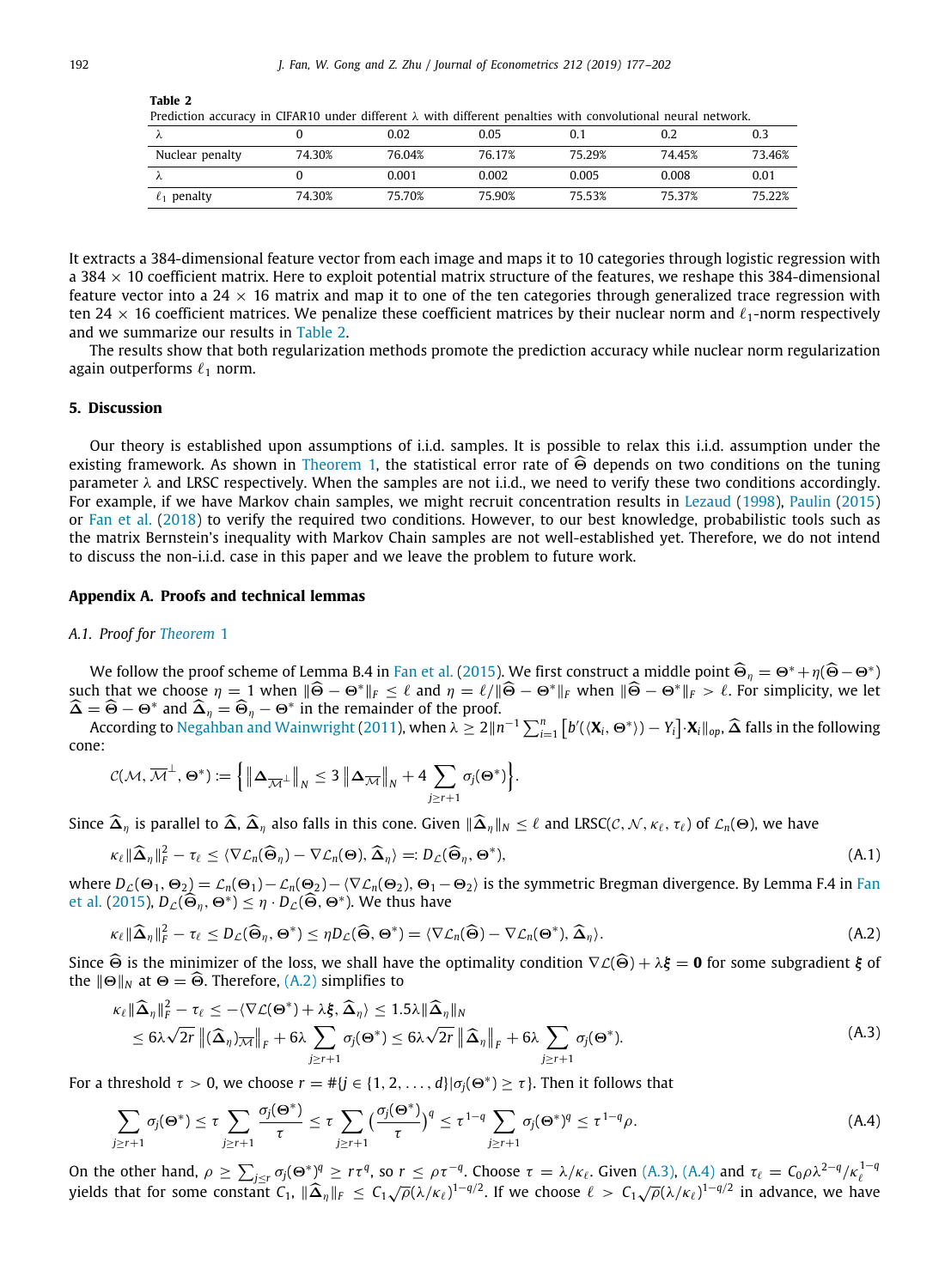# $\Delta_n = \Delta$ . Note that rank( $\widehat{\Delta}_{\overline{M}}$ ) ≤ 2*r*; we thus have

$$
\|\widehat{\Delta}\|_{N} \leq \|(\widehat{\Delta})_{\overline{\mathcal{M}}}\|_{N} + \|(\widehat{\Delta})_{\overline{\mathcal{M}}^{\perp}}\|_{N} \leq 4 \|(\widehat{\Delta})_{\overline{\mathcal{M}}}\|_{N} + 4 \sum_{j \geq r+1} \sigma_{j}(\Theta^{*})
$$
  

$$
\leq 4\sqrt{2r} \|\widehat{\Delta}\|_{F} + 4 \sum_{j \geq r+1} \sigma_{j}(\Theta^{*}) \leq 4\sqrt{\rho}r^{-\frac{q}{2}} \|\Delta\|_{F} + 4\rho \Big(\frac{\lambda}{\kappa_{\ell}}\Big)^{1-q}
$$
  

$$
\leq (4C_{1} + 4)\rho \Big(\frac{\lambda}{\kappa_{\ell}}\Big)^{1-q}.
$$
 (A.5)

# *A.2. Proof for [Lemma](#page-4-0)* [1](#page-4-0)

Let 
$$
\eta_i = \langle \Theta^*, \mathbf{X}_i \rangle
$$
 and  $\eta = \langle \Theta^*, \mathbf{X} \rangle$ .  
\n
$$
\left\| \frac{1}{n} \sum_{i=1}^n (b'(\eta_i) - Y_i) \mathbf{X}_i \right\|_{op}
$$
\n
$$
= \left\| \frac{1}{n} \sum_{i=1}^n (b'(\eta_i) - Y_i) \mathbf{X}_i - \mathbb{E}[(b'(\eta) - Y) \mathbf{X}] + \mathbb{E}[(b'(\eta) - Y) \mathbf{X}] \right\|_{op}
$$
\n
$$
= \left\| \frac{1}{n} \sum_{i=1}^n (b'(\eta_i) - Y_i) \mathbf{X}_i - \mathbb{E}[(b'(\eta) - Y) \mathbf{X}] \right\|_{op}
$$
\n
$$
= \left\| \frac{1}{n} \sum_{i=1}^n (b'(\eta_i) - Y_i) \mathbf{X}_i - \mathbb{E}[(b'(\eta) - Y) \mathbf{X}] \right\|_{op}
$$
\n(A.6)

The last step is true because  $EY = b'(\eta)$ , which is proved in Chapter 2 in [McCullagh and Nelder](#page-25-35) [\(1989\)](#page-25-35). Now, we use the covering argument to bound the above operator norm.

Let  $\mathcal{S}^{d-1} = \{ \mathbf{u} \in \mathbb{R}^d : ||\mathbf{u}||_2 = 1 \}$ ,  $\mathcal{N}^d$  be the 1/4 covering on  $\mathcal{S}^{d-1}$  and  $\Phi(\mathbf{A}) = \sup_{\mathbf{u} \in \mathcal{N}^d} \mathbf{u}^T \mathbf{A} \mathbf{v}$  for  $\forall \mathbf{A} \in \mathbb{R}^{d \times d}$ . We claim that

<span id="page-16-0"></span>
$$
\|\mathbf{A}\|_{\text{op}} \le \frac{16}{7} \Phi(\mathbf{A}).\tag{A.7}
$$

To establish the above inequality, we shall notice that since  $\mathcal{N}^{d_1-1}$  is a 1/4 covering, for any given  $\mathbf{u}\in\mathcal{S}^{d-1}$ ,  $\mathbf{v}\in\mathcal{S}^{d-1}$ , there is a  $\tilde{\mathbf{u}} \in \mathcal{N}^d$  and  $\tilde{\mathbf{v}} \in \mathcal{N}^d$  such that  $\|\mathbf{u} - \tilde{\mathbf{u}}\| \leq 1/4$  and  $\|\mathbf{v} - \tilde{\mathbf{v}}\| \leq 1/4$ . Therefore,

$$
\mathbf{u}^T \mathbf{A} \mathbf{v} = \tilde{\mathbf{u}}^T \mathbf{A} \tilde{\mathbf{v}} + \tilde{\mathbf{u}}^T \mathbf{A} (\mathbf{v} - \tilde{\mathbf{v}}) + (\mathbf{u} - \tilde{\mathbf{u}})^T \mathbf{A} \tilde{\mathbf{v}} + (\mathbf{u} - \tilde{\mathbf{u}}) \mathbf{A} (\mathbf{v} - \tilde{\mathbf{v}})
$$
  
\n
$$
\leq \Phi(\mathbf{A}) + \frac{1}{4} \|\mathbf{A}\|_{op} + \frac{1}{4} \|\mathbf{A}\|_{op} + \frac{1}{16} \|\mathbf{A}\|_{op}
$$
  
\n
$$
= \Phi(\mathbf{A}) + \frac{9}{16} \|\mathbf{A}\|_{op}
$$

Take the supremum over all possible  $\mathbf{u} \in \mathcal{S}^{d-1}, \mathbf{v} \in \mathcal{S}^{d-1},$  we have

$$
\|\mathbf{A}\|_{\text{op}} = \sup_{\substack{\mathbf{u} \in \mathcal{S}^{d-1} \\ \mathbf{v} \in \mathcal{S}^{d-1}}} \mathbf{u}^T \mathbf{A} \mathbf{v} \le \Phi(\mathbf{A}) + \frac{9}{16} \left\| \mathbf{A} \right\|_{\text{op}}
$$

and this leads to [\(A.7](#page-16-0)).

In the remaining of this proof, for fixed  $\bm u\in\mathcal N^d$  and  $\bm v\in\mathcal N^d$ , denote  $\bm u^T\bm X_i\bm v$  by  $Z_i$  and  $\bm u^T X\bm v$  by  $Z$  for convenience. According to the definition of sub-Gaussian norm and sub-exponential norm, given the independence between the two terms, we have  $\left\| \left[ b'(\eta_i) - Y_i \right] Zi \right\|_{\psi_1} \leq \left\| b'(\eta_i) - Y_i \right\|_{\psi_2} \|Z_i\|_{\psi_2} \leq M\kappa_0$ . By Proposition 5.16 (Bernstein-type inequality) in [Vershynin](#page-25-36) ([2010\)](#page-25-36), it follows that for sufficiently small *t*,

$$
\mathbb{P}\left(\left|\frac{1}{n}\sum_{i=1}^n (b'(\eta_i) - Y_i)Z_i - \mathbb{E}[(b'(\eta) - Y_i)Z]\right| > t\right) \le 2\exp\left(-\frac{c_1nt^2}{M^2\kappa_0^2}\right)
$$
 (A.8)

where  $c_1$  is a positive constant. Here *M* is an upper bound for  $||b'(\eta_i) - Y_i||_{\psi_2}$ . It is upper bounded since the variance of the response *Y* is bounded according to condition (C5).

Then the combination of the union bound over all points on  $\mathcal{N}^d \times \mathcal{N}^d$  and [\(A.7\)](#page-16-0) delivers

$$
\mathbb{P}\left(\left\|\frac{1}{n}\sum_{i=1}^{n}(b'(\eta_{i})-Y_{i})Z_{i}-\mathbb{E}[(b'(\eta)-Y)Z]\right\|_{\text{op}}>\frac{16}{7}t\right)\leq 2\exp\left(d\log 8-\frac{c_{1}nt^{2}}{M^{2}\kappa_{0}^{2}}\right).
$$
(A.9)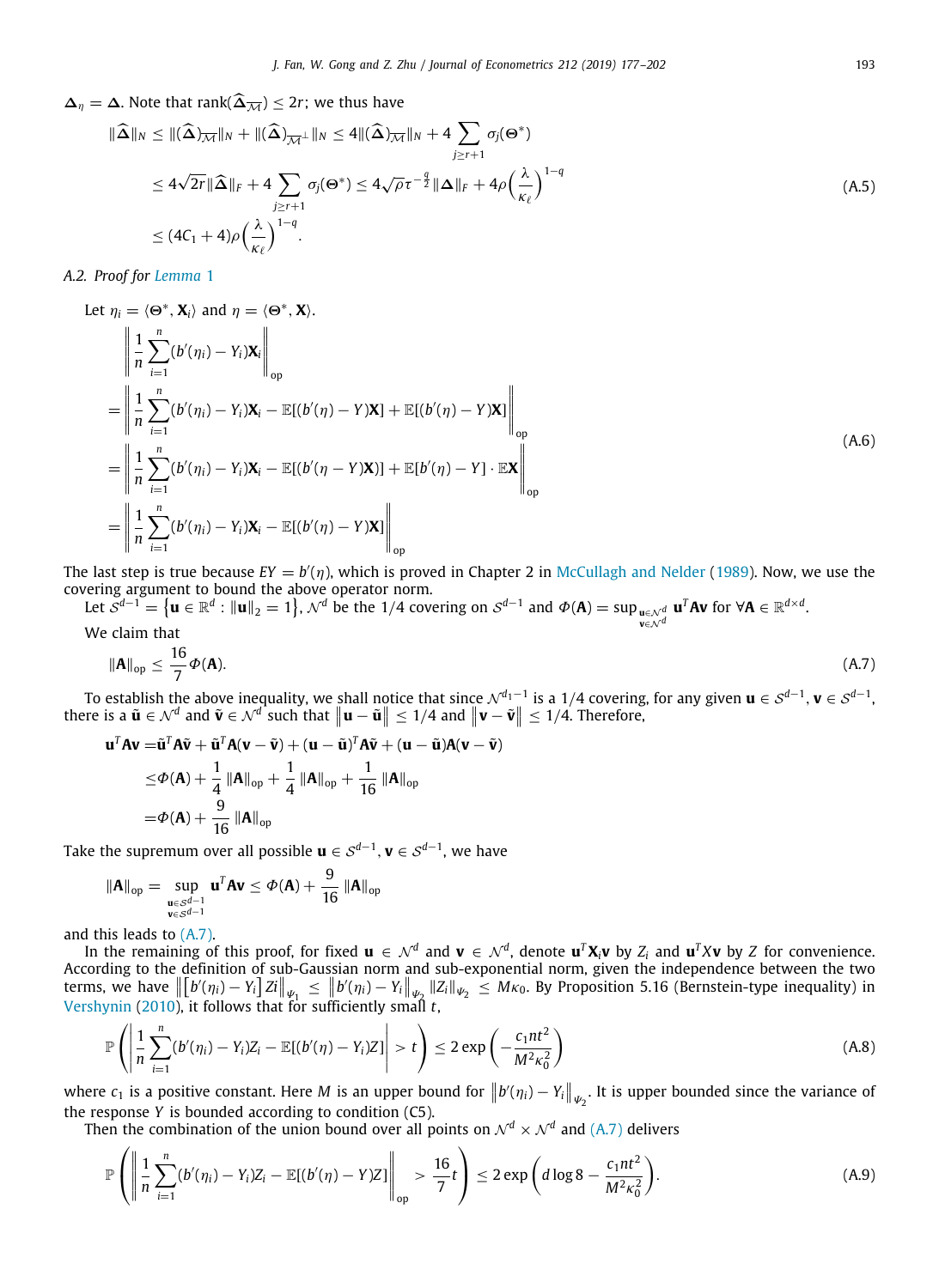In conclusion, if we choose  $t \asymp \sqrt{2}$  $d/n$ , we can find a constant  $\gamma > 0$  such that as long as  $d/n < \gamma$ , it holds that

$$
P\left(\left\|\frac{1}{n}\sum_{i=1}^{n}\left(b'(\eta_{i})-Y_{i}\right)\mathbf{X}_{i}\right\|_{\text{op}} > \nu\sqrt{\frac{d}{n}}\right) \leq c_{1} \cdot e^{-c_{2}d}.\tag{A.10}
$$

where  $c_1$  and  $c_2$  are constants.

# *A.3. Proof for [Lemma](#page-4-1)* [2](#page-4-1)

In this proof, we will first show the RSC of  $\mathcal{L}_n(\Theta)$  at  $\Theta = \Theta^*$  over the cone

$$
C(\mathcal{M}_r, \overline{\mathcal{M}}_r^{\perp}, \Theta^*) = \left\{ \Delta \in \mathbb{R}^{d \times d} : \left\| \Delta_{\overline{\mathcal{M}}_r^{\perp}} \right\|_{N} \leq 3 \left\| \Delta_{\overline{\mathcal{M}}_r} \right\|_{N} + 4 \sum_{j \geq r+1} \sigma_j(\Theta^*) \right\}
$$

for some  $1 \le r \le d$ . Then, we will prove the LRSC of  $\mathcal{L}_n(\Theta)$  in a nuclear-norm neighborhood of  $\Theta^*$  with respect to the same cone.

1. An important inequality that leads to RSC of  $\mathcal{L}_n(\Theta)$  at  $\Theta = \Theta^*$ .

We first prove that the following inequality holds for all ∆ ∈ R *<sup>d</sup>*×*<sup>d</sup>* with probability greater than 1 − exp(−*c*1*d*):

$$
\text{vec}(\boldsymbol{\Delta})^T \cdot \widehat{\mathbf{H}}(\boldsymbol{\Theta}^*) \cdot \text{vec}(\boldsymbol{\Delta}) \ge \kappa \cdot \|\boldsymbol{\Delta}\|_F^2 - C_0 \sqrt{\frac{d}{n}} \|\boldsymbol{\Delta}\|_N^2 \,. \tag{A.11}
$$

Let  $\Delta = \textbf{UDV}^T$  be the SVD of  $\Delta$ . Then  $\|\text{vec}(\textbf{D})\|_2 = \|\Delta\|_F$  and  $\|\text{vec}(\textbf{D})\|_1 = \|\Delta\|_N$ . It follows that

<span id="page-17-3"></span><span id="page-17-0"></span>vec(
$$
\Delta
$$
)<sup>T</sup> ·  $\hat{H}(\Theta^*) \cdot$ vec( $\Delta$ )  
\n= $\frac{1}{n} \sum_{i=1}^n$ vec( $\Delta$ )<sup>T</sup> ·  $b''(\langle \Theta^*, \mathbf{X}_i \rangle) \cdot$ vec( $\mathbf{X}_i$ ) · vec( $\mathbf{X}_i$ )<sup>T</sup> · vec( $\Delta$ )  
\n= $\frac{1}{n} \sum_{i=1}^n$ tr( $\sqrt{b''(\langle \Theta^*, \mathbf{X}_i \rangle)} \mathbf{X}_i^T \Delta)^2 = \frac{1}{n} \sum_{i=1}^n$ tr( $\sqrt{b''(\langle \Theta^*, \mathbf{X}_i \rangle)} \mathbf{X}_i^T$ UDV<sup>T</sup>)<sup>2</sup>  
\n= $\frac{1}{n} \sum_{i=1}^n$ tr( $\sqrt{b''(\langle \Theta^*, \mathbf{X}_i \rangle)} \mathbf{V}^T \mathbf{X}_i^T$ UD)<sup>2</sup> =  $\frac{1}{n} \sum_{i=1}^n$ tr( $\tilde{\mathbf{X}}_i^T \mathbf{D}$ )<sup>2</sup>  
\n=vec( $\mathbf{D}$ )<sup>T</sup> ·  $\Sigma_{\tilde{\mathbf{X}} \tilde{\mathbf{X}}}$  · vec( $\mathbf{D}$ ) + vec( $\mathbf{D}$ )<sup>T</sup> · ( $\widehat{\Sigma}_{\tilde{\mathbf{X}} \tilde{\mathbf{X}}}$  -  $\Sigma_{\tilde{\mathbf{X}} \tilde{\mathbf{X}}}$ ) · vec( $\mathbf{D}$ ).

Here,  $\tilde{\mathbf{X}}_i = \sqrt{b''(\langle \Theta^*, \mathbf{X}_i \rangle)} \mathbf{U}^T \mathbf{X}_i \mathbf{V}, \hat{\Sigma}_{\tilde{\mathbf{X}} \tilde{\mathbf{X}}} = n^{-1} \sum_{i=1}^n \text{vec}(\tilde{\mathbf{X}}_i) \cdot \text{vec}(\tilde{\mathbf{X}}_i)^T$  and  $\Sigma_{\tilde{\mathbf{X}} \tilde{\mathbf{X}}} = \mathbb{E} \widehat{\Sigma}_{\tilde{\mathbf{X}} \tilde{\mathbf{X}}}$ <br>To derive a lower bound f To derive a lower bound for ([A.12\)](#page-17-0), we bound the first term from below and bound the second one from above.

$$
\lambda_{\min}(\Sigma_{\tilde{\mathbf{X}}\tilde{\mathbf{X}}}) = \inf_{\substack{\mathbf{W}_1, \mathbf{W}_2 \in \mathbb{R}^{d \times d} \\ \|\mathbf{W}_1\|_F = \|\mathbf{W}_2\|_F = 1}} \text{vec}(\mathbf{W}_1)^T \cdot \Sigma_{\tilde{\mathbf{X}}\tilde{\mathbf{X}}} \cdot \text{vec}(\mathbf{W}_2)
$$
\n
$$
= \inf_{\substack{\mathbf{W}_1, \mathbf{W}_2 \in \mathbb{R}^{d \times d} \\ \|\mathbf{W}_1\|_F = \|\mathbf{W}_2\|_F = 1}} \mathbb{E}\left[b''(\langle \mathbf{\Theta}^*, \mathbf{X}_i \rangle) \cdot \text{tr}(\mathbf{W}_1^T \mathbf{U}^T \mathbf{X}_i \mathbf{V}) \cdot \text{tr}(\mathbf{W}_2^T \mathbf{U}^T \mathbf{X}_i \mathbf{V})\right]
$$
\n
$$
= \inf_{\substack{\mathbf{W}_1, \mathbf{W}_2 \in \mathbb{R}^{d \times d} \\ \|\mathbf{W}_1\|_F = \|\mathbf{W}_2\|_F = 1}} \mathbb{E}\left[b''(\langle \mathbf{\Theta}^*, \mathbf{X}_i \rangle) \cdot \text{tr}(\mathbf{V}\mathbf{W}_1^T \mathbf{U}^T \mathbf{X}_i) \cdot \text{tr}(\mathbf{V}\mathbf{W}_2^T \mathbf{U}^T \mathbf{X}_i)\right]
$$
\n
$$
= \inf_{\substack{\mathbf{W}_1, \mathbf{W}_2 \in \mathbb{R}^{d \times d} \\ \|\mathbf{W}_1\|_F = \|\mathbf{W}_2\|_F = 1}} \text{vec}(\mathbf{U}\mathbf{W}_1 \mathbf{V}) \cdot \mathbf{H}(\mathbf{\Theta}^*) \cdot \text{vec}(\mathbf{U}\mathbf{W}_2 \mathbf{V})
$$
\n
$$
= \lambda_{\min}(\mathbf{H}(\mathbf{\Theta}^*)) = \kappa
$$
\n(A.13)

Hence,

<span id="page-17-2"></span>
$$
\text{vec}(\boldsymbol{\Delta})^T \cdot \widehat{\boldsymbol{\Sigma}}_{\mathbf{XX}} \cdot \text{vec}(\boldsymbol{\Delta}) \ge \kappa \|\boldsymbol{\Delta}\|_F^2 - \|\widehat{\boldsymbol{\Sigma}}_{\widetilde{\mathbf{XX}}} - \boldsymbol{\Sigma}_{\widetilde{\mathbf{XX}}}\|_{\infty} \|\boldsymbol{\Delta}\|_N^2. \tag{A.14}
$$

Meanwhile, for some appropriate constants *c*3, *c*<sup>4</sup> and *C*1, we establish the following inequality, which serves as the  $\text{key step to bound } ||\widehat{\Sigma}_{\tilde{\mathbf{X}}\tilde{\mathbf{X}}} - \Sigma_{\tilde{\mathbf{X}}\tilde{\mathbf{X}}}||_{\infty}.$ 

<span id="page-17-1"></span>
$$
\mathbb{P}\left(\left|\sup_{\substack{\mathbf{u}_1,\mathbf{u}_2\in\mathcal{S}^d\\ \mathbf{v}_1,\mathbf{v}_2\in\mathcal{S}^d}}\text{vec}(\mathbf{u}_1\mathbf{v}_1^T)^T(\widehat{\boldsymbol{\Sigma}}_{\tilde{\mathbf{X}}\tilde{\mathbf{X}}}-\boldsymbol{\Sigma}_{\tilde{\mathbf{X}}\tilde{\mathbf{X}}})\text{vec}(\mathbf{u}_2\mathbf{v}_2^T)\right|>C_1\sqrt{\frac{d}{n}}\right)\leq c_3\exp(-c_4d). \tag{A.15}
$$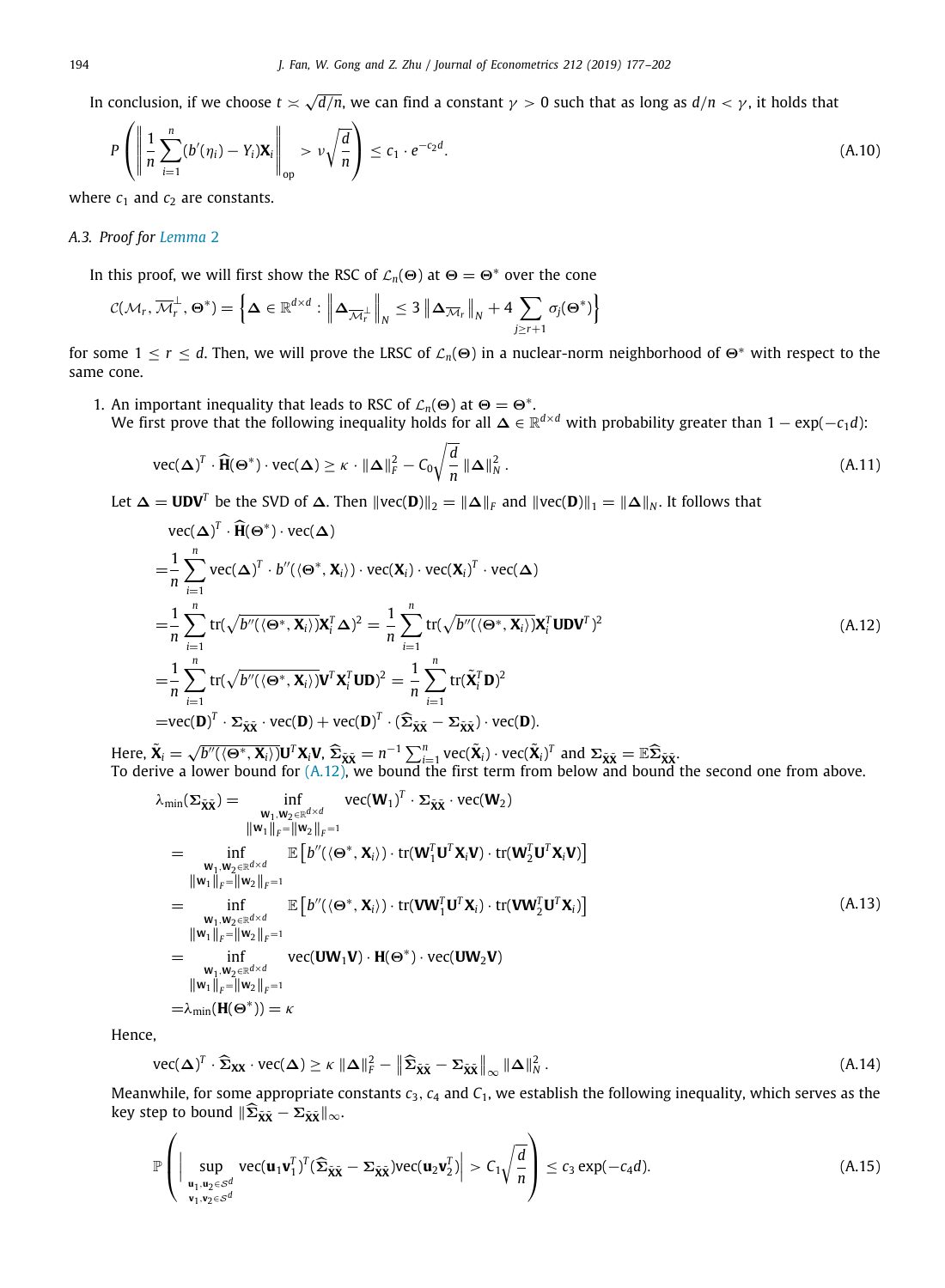We apply the covering argument to prove the claim above. Denote the 1/8-net of  ${\cal S}^d$  by  ${\cal N}^d.$  For any  ${\bf A} \in \mathbb{R}^{d^2 \times d^2},$ define

$$
\Phi(\mathbf{A}) := \sup_{\substack{\mathbf{u}_1, \mathbf{u}_2 \in \mathcal{S}^d \\ \mathbf{v}_1, \mathbf{v}_2 \in \mathcal{S}^d}} \text{vec}(\mathbf{u}_1 \mathbf{v}_1^T)^T \mathbf{A} \text{vec}(\mathbf{u}_2 \mathbf{v}_2^T)
$$

and

$$
\Phi_{\mathcal{N}}(\mathbf{A}) := \sup_{\substack{\mathbf{u}_1, \mathbf{u}_2 \in \mathcal{N}^d \\ \mathbf{v}_1, \mathbf{v}_2 \in \mathcal{N}^d}} \text{vec}(\mathbf{u}_1 \mathbf{v}_1^T)^T \mathbf{A} \text{vec}(\mathbf{u}_2 \mathbf{v}_2^T).
$$

Note that for any  $\mathbf{u}_1,\mathbf{v}_1,\mathbf{u}_2,\mathbf{v}_2\in\mathcal{S}^d$ , there exist  $\overline{\mathbf{u}}_1,\overline{\mathbf{v}}_1,\overline{\mathbf{u}}_2,\overline{\mathbf{v}}_2\in\mathcal{N}^d$  such that  $\|\mathbf{u}_i-\overline{\mathbf{u}}_i\|_2\leq 1/8$  and  $\|\mathbf{v}_i-\overline{\mathbf{v}}_i\|_2\leq 1/8$ for  $i = 1, 2$ . Then it follows that

vec(
$$
\mathbf{u}_1 \mathbf{v}_1^T
$$
)<sup>T</sup> Avec( $\mathbf{u}_2 \mathbf{v}_2^T$ )  
\n= vec( $\overline{\mathbf{u}}_1 \overline{\mathbf{v}}_1^T$ )<sup>T</sup> Avec( $\overline{\mathbf{u}}_2 \overline{\mathbf{v}}_2^T$ ) + vec( $\mathbf{u}_1 (\mathbf{v}_1 - \overline{\mathbf{v}}_1)^T$ )<sup>T</sup> Avec( $\overline{\mathbf{u}}_2 \overline{\mathbf{v}}_2^T$ ) + vec( $(\mathbf{u}_1 - \overline{\mathbf{u}}_1)^T$ )<sup>T</sup>  
\nAvec( $\overline{\mathbf{u}}_2 \overline{\mathbf{v}}_2^T$ ) + vec( $\mathbf{u}_1 \mathbf{v}_1^T$ )<sup>T</sup> Avec( $(\mathbf{u}_2 - \overline{\mathbf{v}}_2)^T$ ) + vec( $(\mathbf{u}_1 \mathbf{v}_1^T)^T$ )<sup>T</sup> Avec( $(\mathbf{u}_2 - \overline{\mathbf{u}}_2)^T$ )<sup>T</sup>  
\n+ vec(( $(\mathbf{u}_1 - \overline{\mathbf{u}}_1)\mathbf{v}_1^T$ )<sup>T</sup> Avec( $(\mathbf{u}_2 - \overline{\mathbf{u}}_2)^T$ ) + vec( $(\mathbf{u}_1 (\mathbf{v}_1 - \overline{\mathbf{v}}_1)^T$ )<sup>T</sup> Avec( $(\mathbf{u}_2 - \overline{\mathbf{u}}_2)^T$ )<sup>T</sup>  
\n+ vec(( $(\mathbf{u}_1 - \overline{\mathbf{u}}_1)\mathbf{v}_1^T$ )<sup>T</sup> Avec( $(\mathbf{u}_2 (\mathbf{v}_2 - \overline{\mathbf{v}}_2)^T$ ) + vec( $(\mathbf{u}_1 (\mathbf{v}_1 - \overline{\mathbf{v}}_1)^T$ )<sup>T</sup> Avec( $(\mathbf{u}_2 (\mathbf{v}_2 - \overline{\mathbf{v}}_2)^T$ )  
\n $\le \Phi_{\mathcal{N}}(\mathbf{A}) + \frac{1}{2}\Phi(\mathbf{A}) + \frac{1}{16}\Phi(\mathbf{A}).$  (A.16)

So we have  $\Phi(A) \le (16/7) \Phi_{\mathcal{N}}(A)$ . For any  $\mathbf{u}_1,\mathbf{u}_2\in\mathcal{S}^d$  and  $\mathbf{v}_1,\mathbf{v}_2\in\mathcal{S}^d$ , we know from Lemma 5.14 in [Vershynin](#page-25-36) [\(2010\)](#page-25-36) that

$$
\begin{split} &\| \langle \mathbf{u}_1 \mathbf{v}_1', \tilde{\mathbf{X}}_i \rangle \langle \mathbf{u}_2 \mathbf{v}_2', \tilde{\mathbf{X}}_i \rangle \, \| \psi_1 \leq \frac{1}{2} (\| \langle \mathbf{u}_1 \mathbf{v}_1', \tilde{\mathbf{X}}_i \rangle^2 \| \psi_1 + \| \langle \mathbf{u}_2 \mathbf{v}_2', \tilde{\mathbf{X}}_i \rangle^2 \| \psi_1) \\ &\leq \left\| \langle \mathbf{u}_1 \mathbf{v}_1^T, \sqrt{b''(\langle \Theta^*, \mathbf{X}_i \rangle)} \mathbf{U}^T \mathbf{X}_i \mathbf{V} \rangle \right\|_{\psi_2}^2 + \left\| \langle \mathbf{u}_2 \mathbf{v}_2^T, \sqrt{b''(\langle \Theta^*, \mathbf{X}_i \rangle)} \mathbf{U}^T \mathbf{X}_i \mathbf{V} \rangle \right\|_{\psi_2}^2 \\ &\leq 2M\kappa_0^2. \end{split} \tag{A.17}
$$

Applying Bernstein Inequality yields

$$
\mathbb{P}\left(\left|\text{vec}(\mathbf{u}_1\mathbf{v}_1^T)^T(\widehat{\boldsymbol{\Sigma}}_{\tilde{\mathbf{X}}\tilde{\mathbf{X}}}-\boldsymbol{\Sigma}_{\tilde{\mathbf{X}}\tilde{\mathbf{X}}})\text{vec}(\mathbf{u}_2\mathbf{v}_2^T)\right|>t\right)\leq 2\exp\left(-c\min\left(\frac{nt^2}{M^2\kappa_0^4},\frac{nt}{M\kappa_0^2}\right)\right).
$$

Finally, by the union bound over  $(\bm u_1,\bm u_2,\bm v_1,\bm v_2)\in \mathcal N^d\times \mathcal N^d\times \mathcal N^d\times \mathcal N^d,$  we have

$$
\mathbb{P}\left(\left|\sup_{\substack{\mathbf{u}_1,\mathbf{u}_2\in\mathcal{S}^d\\ \mathbf{v}_1,\mathbf{v}_2\in\mathcal{S}^d}}\text{vec}(\mathbf{u}_1\mathbf{v}_1^T)^T(\widehat{\boldsymbol{\Sigma}}_{\widetilde{\mathbf{X}}\widetilde{\mathbf{X}}}-\boldsymbol{\Sigma}_{\widetilde{\mathbf{X}}\widetilde{\mathbf{X}}})\text{vec}(\mathbf{u}_2\mathbf{v}_2^T)\right|>t\right)
$$
\n
$$
\leq \exp\left(2d\log 8 - c\min\left(\frac{nt^2}{M^2\kappa_0^4}, \frac{nt}{M\kappa_0^2}\right)\right).
$$
\n(A.18)

<span id="page-18-0"></span> $\mathbf{a}$ 

Take  $t \asymp \sqrt{2}$  $\overline{d}/n$ , we derive the inequality [\(A.15](#page-17-1)). By combining ([A.14\)](#page-17-2) and ([A.15\)](#page-17-1), we successfully prove ([A.11\)](#page-17-3). 2. RSC at  $\mathcal{L}_n(\Theta^*)$  over  $\mathcal{C}(\mathcal{M}_r, \overline{\mathcal{M}}_r^{\perp})$  $_{\rm r}^{\perp}$ ,  $\Theta^*$ )

For all

$$
\Delta \in \mathcal{C}(\mathcal{M}_r, \overline{\mathcal{M}}_r^{\perp}, \Theta^*) = \left\{\Delta \in \mathbb{R}^{d \times d}: \left\|\Delta_{\overline{\mathcal{M}}_r^{\perp}}\right\|_{N} \leq 3 \left\|\Delta_{\overline{\mathcal{M}}_r}\right\|_{N} + 4 \sum_{j \geq r+1} \sigma_j(\Theta^*)\right\},\
$$

where  $1 \le r \le d$ , we have

$$
\|\Delta\|_{N} \leq \|\Delta_{\overline{\mathcal{M}}_{r}}\|_{N} + \|\Delta_{\overline{\mathcal{M}}_{r}^{\perp}}\|_{N} \leq 4 \|\Delta_{\overline{\mathcal{M}}_{r}}\|_{N} + 4 \sum_{j \geq r+1} \sigma_{j}(\Theta^{*})
$$
  

$$
\leq 4\sqrt{2r} \|\Delta\|_{F} + 4 \sum_{j \geq r+1} \sigma_{j}(\Theta^{*}).
$$
 (A.19)

Let  $\tilde{\kappa} = (1/8)\kappa$ . As we did in the proof for [Theorem](#page-3-1) [1,](#page-3-1) we take  $\tau = \lambda/\tilde{\kappa}$  and let  $r = #\{j \in \{1, 2, ..., d\} | \sigma_j(\Theta^*) > \tau\}$ . Then,

$$
\sum_{j\geq r+1}\sigma_j(\Theta^*)=\tau\cdot\sum_{j\geq r+1}\frac{\sigma_j(\Theta^*)}{\tau}\leq\tau\cdot\sum_{j\geq r+1}\frac{\sigma_j(\Theta^*)^q}{\tau}\leq\tau^{1-q}\rho=\lambda^{1-q}\tilde{\kappa}^{q-1}\rho\tag{A.20}
$$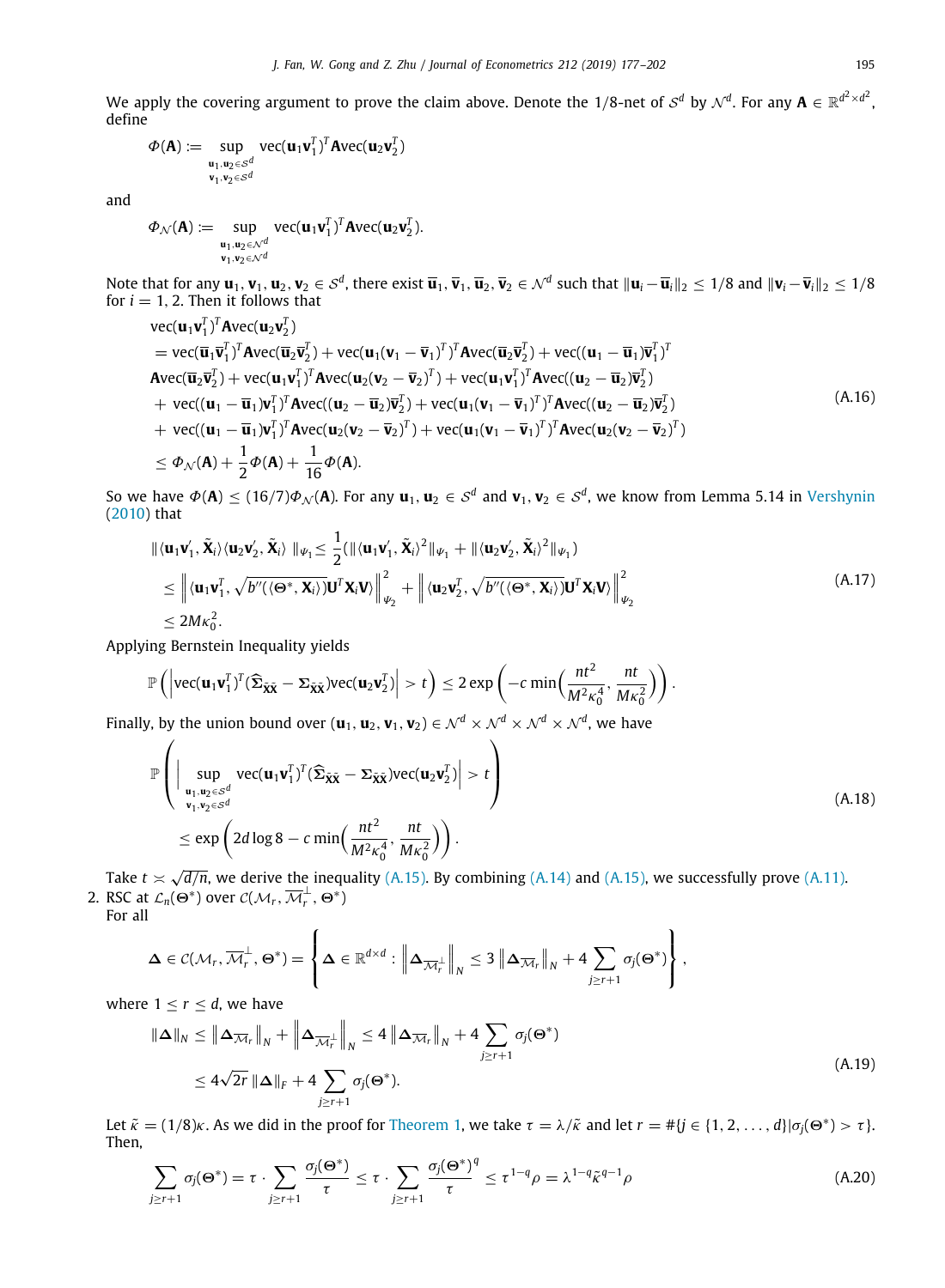On the other hand,  $\rho > \sum_{j \leq r} \sigma(\Theta^*)^q \geq r\tau^q$  so that  $r \leq \rho\tau^{-q} = \rho \tilde{\kappa}^q \lambda^{-q}$ . Plugging these results into ([A.19\)](#page-18-0), we have

<span id="page-19-0"></span>
$$
\|\Delta\|_{N} \le 4\sqrt{2\rho}\lambda^{-q/2}\tilde{\kappa}^{q/2} \|\Delta\|_{F} + 4\lambda^{1-q}\tilde{\kappa}^{q-1}\rho.
$$
\n(A.21)

Since  $\lambda = 2\nu\sqrt{ }$  $\overline{d/n}$ , there exist constants  $c_5$  and  $c_6$  such that as long as  $\rho(d/n)^{(1-q)/2} \leq c_4$ , combining ([A.14\)](#page-17-2) and [\(A.21](#page-19-0)) we have

<span id="page-19-1"></span>
$$
\text{vec}(\boldsymbol{\Delta})^T \widehat{\mathbf{H}}(\boldsymbol{\Theta}^*) \text{vec}(\boldsymbol{\Delta}) \ge \tilde{\kappa} \|\boldsymbol{\Delta}\|_F^2 - c_5 \rho \lambda^{2-q}.
$$
\n(A.22)

with high probability.

In the first two parts of this proof, we not only verify the RSC of  $\mathcal{L}_n(\Theta^*)$ , but also provide the complete procedure of how to verify the RSC of the empirical loss given the RSC of the population loss. This is very important in Part 3 of this proof.

3. LRSC of  $\mathcal{L}_n(\Theta)$  around  $\Theta^*$ 

In the remaining proof, we verify the LRSC by showing that there exists a positive constant  $\tilde{\kappa}'$  such that

$$
\text{vec}(\widehat{\boldsymbol{\Delta}})^{T}\widehat{\mathbf{H}}(\boldsymbol{\Theta})\text{vec}(\widehat{\boldsymbol{\Delta}}) \geq \widetilde{\kappa}' \left\|\widehat{\boldsymbol{\Delta}}\right\|_{F}^{2} - c_{6}\rho\lambda^{2-q}.\tag{A.23}
$$

holds for all  $\widehat{\Delta} \in \mathcal{C}(\mathcal{M}_r, \overline{\mathcal{M}}_r^{\perp})$  $\frac{1}{r}$ ,  $\Theta^*$ ) and  $\Theta$  such that  $\|\Theta - \Theta^*\|_F \leq c_7 \sqrt{\rho} \lambda^{(1-q)/2}$  for some positive constant  $c_7$ . Note that given  $\Theta - \Theta^* \in C(\mathcal{M}, \overline{\mathcal{M}}^\perp, \Theta^*)$ , by  $(A.21)$  $(A.21)$  we have  $\|\Theta - \Theta^*\|_N \leq c_8 \rho \lambda^{1-q} =: \ell$  for some constant  $c_8$ . Define functions

$$
\widehat{\mathbf{h}}(\Theta) := n^{-1} \sum_{i=1}^n b''(\langle \Theta, \mathbf{X}_i \rangle) \cdot \mathbb{1}_{\{|\langle \Theta^*, \mathbf{X}_i \rangle| > \tau ||\mathbf{X}_i||_{op} \geq \tau \gamma\}} \cdot \text{vec}(\mathbf{X}_i) \text{vec}(\mathbf{X}_i)^T
$$

and

$$
h(\Theta) := \mathbb{E}(\widehat{h}(\Theta))
$$

for constants  $\tau$  and  $\gamma$  to be determined. Recall that  $\widehat{H}(\Theta^*) = n^{-1} \sum_{i=1}^n b''(\langle \Theta^*, \mathbf{X}_i \rangle) \text{vec}(\mathbf{X}_i) \text{vec}(\mathbf{X}_i)^T$ . The only difference between  $h(\cdot)$  and  $H(\cdot)$  is the indicator function so that  $\widehat{H}(\cdot) \succeq \widehat{h}(\cdot)$ .

We will finish the proof of LRSC in two steps. Firstly, we show that **h**(Θ<sup>∗</sup> ) is positive definite over the restricted cone. Then by following the procedure of showing ([A.22\)](#page-19-1), we can prove that  $\hat{\mathbf{h}}(\Theta^*)$  is positive definite over the cone<br>with high probability, Secondly, we hound the difference hetween  $\text{vec}(\hat{\lambda})^T \hat{\mathbf{h}}(\Theta)$ ues( $\$ with high probability. Secondly, we bound the difference between  $\text{vec}(\hat{\boldsymbol{\Delta}})^T \hat{\mathbf{h}}(\Theta) \text{vec}(\hat{\boldsymbol{\Delta}})$  and  $\text{vec}(\hat{\boldsymbol{\Delta}})^T \hat{\mathbf{h}}(\Theta^*) \text{vec}(\hat{\boldsymbol{\Delta}})$ and show that  $\hat{\mathbf{h}}(\Theta)$  is locally positive definite around  $\Theta^*$ . This naturally leads to the LRSC of  $\mathcal{L}_n(\Theta)$  around  $\Theta^*$ . We establish the following lemma before proceeding.

<span id="page-19-3"></span>**Lemma 7.** When  $\|\Theta^*\|_F \geq \alpha \sqrt{d}$  and  $\{vec(\textbf{X}_i)\}_{i=1}^n$  are sub-Gaussian, there exist universal constants  $\tau > 0$  and  $\gamma > 0$  such *that*  $\lambda_{min}(\mathbf{h}(\Theta^*)) \geq \kappa_1$  *where*  $\kappa_1$  *is a positive constant.* 

We select appropriate τ and γ to make **h**(Θ<sup>∗</sup> ) positive definite. Follow the same procedure in Part 1 and Part 2 of this proof, we derive that

$$
\text{vec}(\widehat{\mathbf{\Delta}})^{T} \cdot \widehat{\mathbf{h}}_{1}(\Theta) \cdot \text{vec}(\widehat{\mathbf{\Delta}}) \geq \widetilde{\kappa}_{1} \left\| \widehat{\mathbf{\Delta}} \right\|_{F}^{2} - c_{6}\rho\lambda^{2-q}.
$$
\n(A.24)

for a positive  $\tilde{\kappa_1}$  with high probability.

Meanwhile,

<span id="page-19-2"></span>
$$
\begin{split}\n&\left|\text{vec}(\widehat{\boldsymbol{\Delta}})^{T} \cdot \widehat{\mathbf{h}}(\Theta^{*}) \cdot \text{vec}(\widehat{\boldsymbol{\Delta}}) - \text{vec}(\widehat{\boldsymbol{\Delta}})^{T} \cdot \widehat{\mathbf{h}}(\Theta) \cdot \text{vec}(\widehat{\boldsymbol{\Delta}})\right| \\
&\leq \cdot \frac{1}{n} \sum_{i=1}^{n} \left| b''(\langle \Theta^{*}, \mathbf{X}_{i} \rangle) - b''(\langle \Theta, \mathbf{X}_{i} \rangle) \right| \cdot \mathbb{1}_{\{|\langle \Theta^{*}, \mathbf{X}_{i} \rangle| > \tau \| \mathbf{X}_{i} \|_{op} \geq \tau \gamma\}} \cdot (\text{vec}(\mathbf{X}_{i})^{T} \text{vec}(\widehat{\boldsymbol{\Delta}}))^{2} \\
&= \frac{1}{n} \sum_{i=1}^{n} \left| b'''(\langle \widetilde{\Theta}, \mathbf{X}_{i} \rangle)(\Theta - \Theta^{*}, \mathbf{X}_{i}) \right| \cdot \mathbb{1}_{\{|\langle \Theta^{*}, \mathbf{X}_{i} \rangle| > \tau \| \mathbf{X}_{i} \|_{op} \geq \tau \gamma\}} (\text{vec}(\mathbf{X}_{i})^{T} \text{vec}(\widehat{\boldsymbol{\Delta}}))^{2}\n\end{split} \tag{A.25}
$$

Here  $\tilde \Theta$  is a middle point between  $\Theta^*$  and  $\Theta$ , thus it is also in the nuclear ball centered at  $\Theta^*$  with radius  $\ell$ . We know that  $\left|\langle \tilde{\Theta}, \mathbf{X}_i \rangle\right| \geq \left|\langle \Theta^*, \hat{\mathbf{X}}_i \rangle\right| - \left|\langle \Theta^* - \tilde{\Theta}, \mathbf{X}_i \rangle\right| \geq (\tau - \ell) \left\|\mathbf{X}_i\right\|_{\text{op}}$  when the indicator function equal to 1. If  $(\tau - \ell) \left\|\mathbf{X}_i\right\|_{\text{op}} > 1$ 

$$
\left|b'''(\langle \tilde{\Theta}, \mathbf{X}_i \rangle)\langle \Theta - \Theta^*, \mathbf{X}_i \rangle\right| \leq \frac{1}{(\tau - \ell) \left\|\mathbf{X}_i\right\|_{\text{op}}} \left\|\mathbf{X}_i\right\|_{\text{op}} \left\|\Theta - \Theta^*\right\|_N \leq \frac{\ell}{\tau - \ell}.
$$

Otherwise,  $\|\mathbf{X}_i\|_{op}$  is bounded by  $1/(\tau - \ell)$  and  $\left|b'''(\langle \tilde{\Theta}, \mathbf{X}_i \rangle) \langle \Theta - \Theta^*, \mathbf{X}_i \rangle \right| \leq C \cdot \frac{\ell}{\tau - \ell}$  where *C* is the upper bound of  $b'''(x)$ for  $|x| > (\tau - \ell) ||\mathbf{X}_i||_{op} > (\tau - \ell) \gamma$ . In summary,

$$
(A.25) \le \text{vec}(\widehat{\boldsymbol{\Delta}})^T \cdot \frac{C\ell}{n(\tau - \ell)} \sum_{i=1}^n \text{vec}(\mathbf{X}_i) \text{vec}(\mathbf{X}_i)^T \cdot \text{vec}(\widehat{\boldsymbol{\Delta}})
$$
(A.26)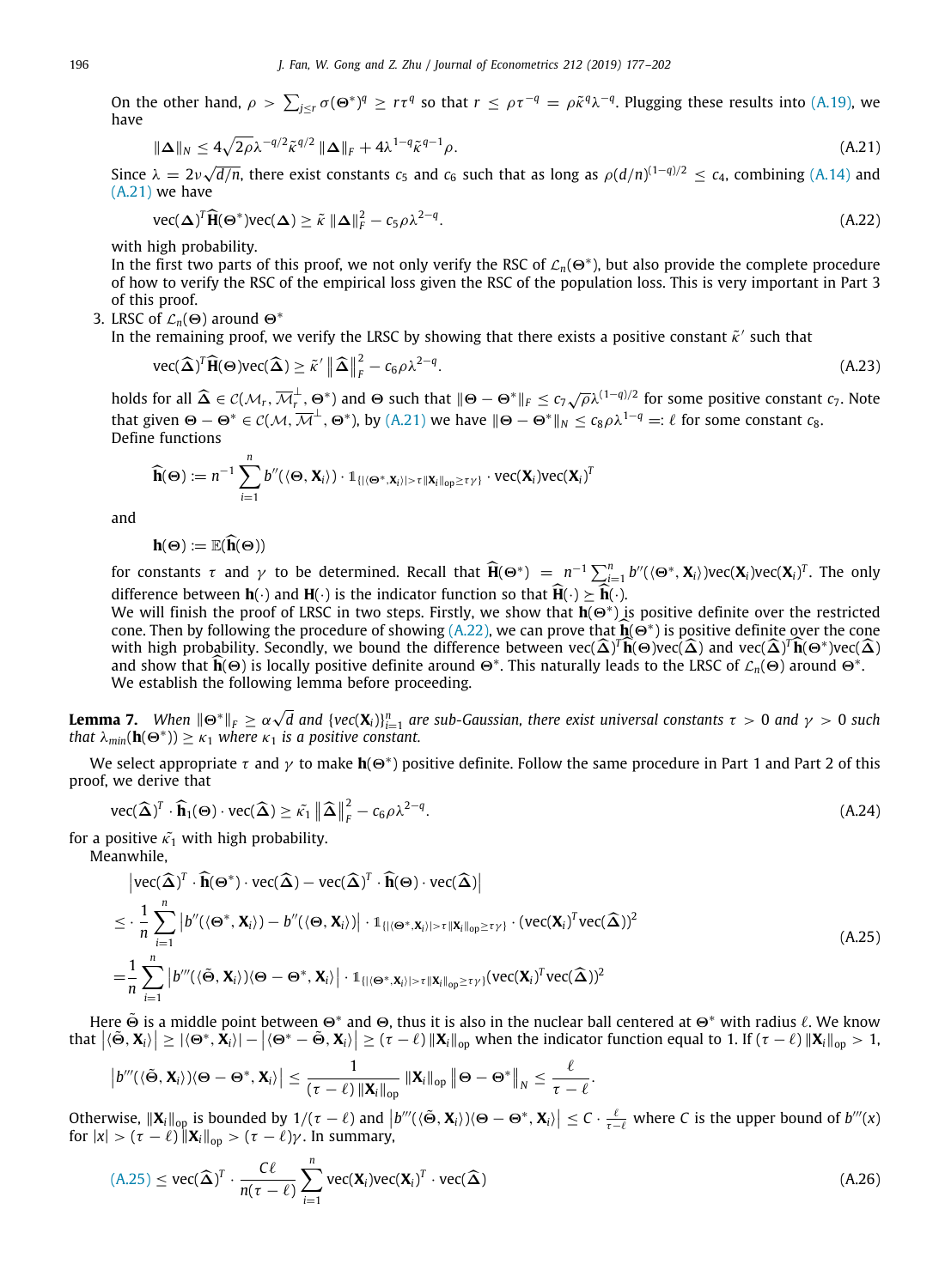Denote  $\widehat{\Sigma}_{XX} = n^{-1} \sum_{i=1}^{n} \text{vec}(\mathbf{X}_i) \text{vec}(\mathbf{X}_i)^T$  and  $\Sigma_{XX} = \mathbb{E} \widehat{\Sigma}_{XX}$ . Suppose the eigenvalues of  $\Sigma_{XX}$  are upper bounded by  $K < \infty$ , with a similar result to [\(A.11](#page-17-3)) and ([A.21\)](#page-19-0), as long as  $\rho(d/n)^{1-q/2} \$ 

$$
\begin{split} &\text{vec}(\widehat{\Delta})^{T} \cdot \frac{C\ell}{n(\tau - \ell)} \sum_{i=1}^{n} \text{vec}(\mathbf{X}_{i}) \text{vec}(\mathbf{X}_{i})^{T} \cdot \text{vec}(\widehat{\Delta}) \\ &\leq \frac{C\ell}{(\tau - \ell)} \left( K \left\| \widehat{\Delta} \right\|_{F}^{2} + C \sqrt{\frac{d}{n}} \left\| \widehat{\Delta} \right\|_{N}^{2} \right) \\ &\leq \frac{2KC\ell}{\tau - \ell} \left\| \widehat{\Delta} \right\|_{F}^{2} \end{split} \tag{A.27}
$$

As long as the constant  $\ell$  is sufficiently small such that  $2K\ell/\left(\tau-\ell\right) < \tilde{\kappa_1}/2$ ,  $\text{vec}(\hat{\boldsymbol{\Delta}})^T \cdot \hat{\mathbf{h}}(\Theta) \cdot \text{vec}(\hat{\boldsymbol{\Delta}}) \geq \tilde{\kappa}_2 ||\hat{\boldsymbol{\Delta}}||_F^2$  holds  $\tilde{\kappa}_1/\tilde{\kappa}_2 \geq \tilde{\kappa}_2 |\tilde{\boldsymbol{\Delta}}|_F^2$  holds  $\tilde$ with  $\tilde{\kappa}_2 = \tilde{\kappa}_1/2$ . This delivers that  $\hat{\mathbf{h}}(\Theta)$  is locally positive definite around  $\Theta^*$ . Recall that  $\mathbf{H}(\cdot) \succeq \mathbf{h}(\cdot)$ , we have verified that  $\hat{\mathbf{h}}(\Theta)$  is also locally positive definite around that  $\widehat{H}(\Theta)$  is also locally positive definite around  $\Theta^*$ . In summary, there exists some constant  $\ell > 0$  such that for any ∥<sup>Θ</sup> − <sup>Θ</sup><sup>∗</sup>∥*<sup>N</sup>* ≤ ℓ,

$$
\text{vec}(\widehat{\boldsymbol{\Delta}})^{T} \cdot \frac{1}{n} \sum_{i=1}^{n} b''(\langle \boldsymbol{\Theta}, \mathbf{X}_{i} \rangle) \text{vec}(\mathbf{X}_{i}) \text{vec}(\mathbf{X}_{i})^{T} \cdot \text{vec}(\widehat{\boldsymbol{\Delta}}) \geq \tilde{\kappa}_{2} \left\| \widehat{\boldsymbol{\Delta}} \right\|_{F}^{2} - c_{6} \rho \lambda^{2-q}.
$$
\n(A.28)

for all  $\widehat{\Delta} \in \mathcal{C}(\mathcal{M}_r, \overline{\mathcal{M}}_r^{\perp})$  $\mathcal{P}_r^{\perp}$ ,  $\Theta^*$ ). This finalized our proof of the LRSC of  $\mathcal{L}_n(\Theta)$  around  $\Theta^*$ .

Below we provide the proof of [Lemma](#page-19-3) [7](#page-19-3).

**Proof for [Lemma](#page-19-3) [7](#page-19-3).** We first show that for any  $p_0 \in (0, 1)$ , there exist constants  $\tau$  and  $\gamma$  such that  $\mathbb{P}(|\langle\Theta^*, \mathbf{X}_i\rangle| >$  $\tau \|\mathbf{X}_i\|_{\text{on}} \geq \tau \gamma$ ) ≥  $p_0$ .

It is sufficient to show that  $\mathbb{P}(|\langle \Theta, \mathbf{X}_i \rangle| > \tau \|\mathbf{X}_i\|_{op}) \ge (p_0 + 1)/2$  and  $\mathbb{P}(\|\mathbf{X}_i\|_{op} > \gamma) \ge (p_0 + 1)/2$  for some positive constants τ and γ. Then according to Bonferroni Inequality,  $\mathbb{P}(|\langle \Theta, \mathbf{X}_i \rangle| > \tau ||\mathbf{X}_i||_{op} > \tau$  γ) ≥  $(p_0+1)/2+(p_0+1)/2-1 = p_0$ . The second inequality is easy to show.

$$
\|\mathbf{X}_{i}\|_{\text{op}} = \max_{\mathbf{u} \in \mathcal{S}^{d-1}, \mathbf{v} \in \mathcal{S}^{d-1}} \left| \mathbf{u}^{T} \mathbf{X}_{i} \mathbf{v} \right| \geq \left\| \mathbf{X}_{i} \right\|_{\infty} \tag{A.29}
$$

Hence  $\mathbb{P}(\|\mathbf{X}_i\|_{\text{op}} > \gamma) \geq \mathbb{P}(\|\mathbf{X}_i\|_{\infty} > \gamma)$ . Since vec $(\mathbf{X}_i)$  is a sub-Gaussian vector with dimension  $d^2$ ,  $\mathbb{P}(\|\mathbf{X}_i\|_{\infty} > \gamma)$ monotonically goes to 1 as *d* grows. Let  $\gamma$  be sufficiently small so that  $\mathbb{P}(\|\mathbf{X}_i\|_{\infty} > \gamma) = (p_0 + 1)/2$  when  $\mathbf{X}_i \in \mathbb{R}^{2 \times 2}$ , it would be true that  $\mathbb{P}(\|\mathbf{X}_i\|_{\infty} > \gamma) \ge (p_0 + 1)/2$  for all  $d \ge 2$ .

To prove the first inequality, we again divide it into two inequalities and combine them with Bonferroni Inequality. We would show that  $\mathbb{P}(|\langle\Theta,{\bf X}_i\rangle|>c_1\sqrt{d})\geq(p_0+3)/4$  and  $\mathbb{P}(\|{\bf X}_i\|_{\rm op}\leq c_2\sqrt{d})\geq(p_0+3)/4$  for some positive constants  $c_1$  and  $c_2$ . Then

$$
\mathbb{P}(|\langle \Theta, \mathbf{X}_i \rangle| > c_1/c_2 \|\mathbf{X}_i\|_{op}) \ge (p_0 + 3)/4 + (p_0 + 3)/4 - 1 = (p_0 + 1)/2 \tag{A.30}
$$

On one hand, ⟨Θ, **X***i*⟩ is a sub-Gaussian variable since it is a linear transformation of a sub-Gaussian vector. Its mean √ is 0 and its sub-Gaussian norm is bounded by  $\kappa_0$   $\|\Theta\|_F$ . Since  $\|\Theta\|_F\ge\alpha\sqrt{d}$ , take  $c_1$  to be sufficiently small, we have

$$
\mathbb{P}(|\langle \Theta, \mathbf{X}_i \rangle| > c_1 \sqrt{d}) \ge \mathbb{P}(|x| > c_1/\alpha) \ge \frac{p_0 + 3}{4}
$$
\n(A.31)

where *x* is a sub-Gaussian variable and  $||x||_{\psi_2} \leq \kappa_0$ . On the other hand,

$$
\|\mathbf{X}_{i}\|_{\text{op}} = \max_{\mathbf{u} \in \mathcal{S}^{d-1}, \mathbf{v} \in \mathcal{S}^{d-1}} |\mathbf{u}^{T} \mathbf{X}_{i} \mathbf{v}| = \max_{\mathbf{u} \in \mathcal{S}^{d-1}, \mathbf{v} \in \mathcal{S}^{d-1}} |\text{tr}(\mathbf{u}^{T} \mathbf{X}_{i} \mathbf{v})|
$$
\n
$$
= \max_{\mathbf{u} \in \mathcal{S}^{d-1}, \mathbf{v} \in \mathcal{S}^{d-1}} |\text{tr}(\mathbf{v} \mathbf{u}^{T} \mathbf{X}_{i})| = \max_{\mathbf{u} \in \mathcal{S}^{d-1}, \mathbf{v} \in \mathcal{S}^{d-1}} |\langle \mathbf{u} \mathbf{v}^{T}, \mathbf{X}_{i} \rangle|.
$$
\n(A.32)

Recall the covering argument in the proof of [Lemma](#page-4-0) [1](#page-4-0). Denote  $\mathcal{N}^d$  as a 1/4-net on  $\mathcal{S}^{d-1}$ , then

$$
\max_{\mathbf{u}\in\mathcal{S}^{d-1},\mathbf{v}\in\mathcal{S}^{d-1}}\left|\langle\mathbf{u}\mathbf{v}^T,\mathbf{X}_i\rangle\right|\leq\frac{16}{7}\max_{\mathbf{u}\in\mathcal{N}^d,\mathbf{v}\in\mathcal{N}^d}\left|\langle\mathbf{u}\mathbf{v}^T,\mathbf{X}_i\rangle\right|\tag{A.33}
$$

For any  $\mathbf{u}_1 \in \mathcal{N}^d$ ,  $\mathbf{v}_1 \in \mathcal{N}^d$ , given  $\|\mathbf{X}_i\|_{\psi_2} \leq \kappa_0$ , we have  $\| \langle \mathbf{u}_1 \mathbf{v}_1^T, \mathbf{X}_i \rangle \|_{\psi_1} \leq \kappa_0$ . According to Bernstein-type inequality in [Vershynin](#page-25-36) ([2010\)](#page-25-36), it follows that for sufficiently small *t* and some positive constant *C*,

<span id="page-20-0"></span> $-2<sup>2</sup>$ 

$$
\mathbb{P}(|\langle \mathbf{u}_1 \mathbf{v}_1^T, \mathbf{X}_i \rangle| > t) \le 2 \exp\left(-\frac{Ct^2}{\kappa_0^2}\right) \tag{A.34}
$$

Therefore, the overall union bound follows:

$$
\mathbb{P}(\max_{\mathbf{u}\in\mathcal{S}^{d-1},\mathbf{v}\in\mathcal{S}^{d-1}}\left|\langle\mathbf{u}\mathbf{v}^T,\mathbf{X}_i\rangle\right|>t)\leq 2\exp\left(2d\log 4-\frac{Ct^2}{\kappa_0^2}\right) \tag{A.35}
$$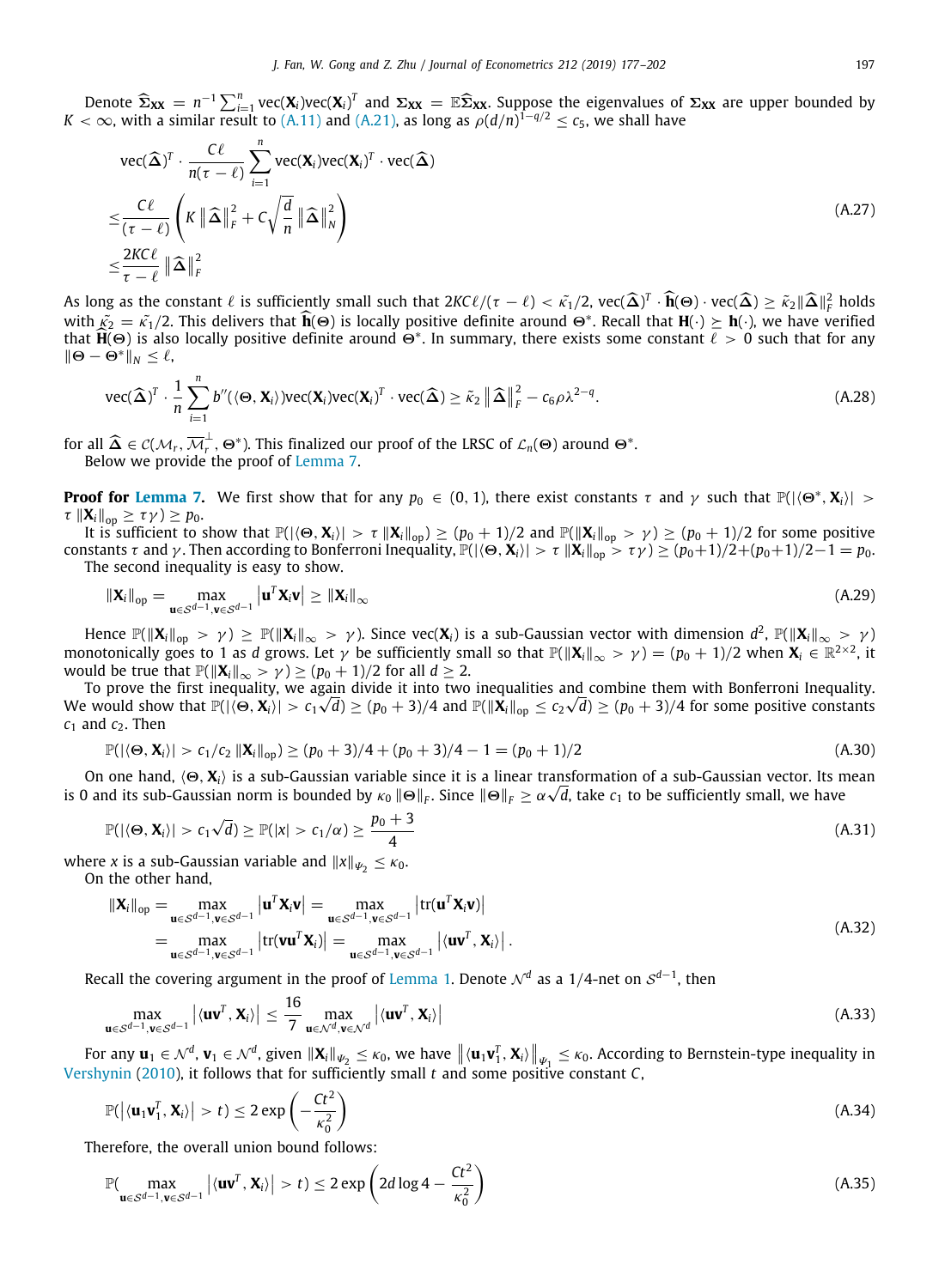Let  $t = c_2 \sqrt{ }$  $\overline{d}$  for some positive constant  $c_2>\sqrt{4\log 4\kappa_0^2/\mathsf{C}}$ , the above probability decays. This means that with high probability (which is greater than  $(p_0 + 3)/4$ )  $\|\mathbf{X}_i\|_{op}$  is less than  $c_2 \sqrt{\frac{m_0^2}{2m_0^2}}$ *d*. This finalizes our proof of [\(A.30](#page-20-0)).

Now we look at

$$
\mathbf{h}(\Theta) = n^{-1} \mathbb{E} \left[ \sum_{i=1}^n b''(\langle \Theta, \mathbf{X}_i \rangle) \cdot \mathbb{1}_{\{| \langle \Theta^*, \mathbf{X}_i \rangle | > \tau | \| \mathbf{X}_i \|_{\text{op}} \geq \tau \gamma\}} \cdot \text{vec}(\mathbf{X}_i) \text{vec}(\mathbf{X}_i)^T \right].
$$

Denote  $\{\|\langle\Theta^*,\mathbf{X}_i\rangle|>\tau\;\|\mathbf{X}_i\|_\text{op}\geq\tau\gamma\}$  as an event  $A_i$  with probability sufficiently close to 1. For any  $\mathbf{v}\in\mathbb{R}^{d^2}$ ,

$$
n\mathbf{v}^T \mathbf{h}(\Theta^*)\mathbf{v} = \mathbb{E}\left[\sum_{i=1}^n b''(\langle \Theta^*, \mathbf{X}_i \rangle)(\text{vec}(\mathbf{X}_i)^T \mathbf{v})^2\right] - \mathbb{E}\left[\sum_{i=1}^n b''(\langle \Theta^*, \mathbf{X}_i \rangle) \cdot \mathbb{1}_{A_i^c} \cdot (\text{vec}(\mathbf{X}_i)^T \mathbf{v})^2\right] \geq n\kappa \|\mathbf{v}\|_2^2 - \sqrt{\mathbb{E}\left[\sum_{i=1}^n b''(\langle \Theta^*, \mathbf{X}_i \rangle)^2 (\text{vec}(\mathbf{X}_i)^T \mathbf{v})^4\right]} \cdot \sqrt{\mathbb{E}\sum_{i=1}^n \mathbb{1}_{A_i^c}} \geq n\kappa \|\mathbf{v}\|_2^2 - nMK\sqrt{1 - p_0} \|\mathbf{v}\|_2^2
$$
 (A.36)

Here, M is a global upper bound of  $b''(\cdot)$  and K is the largest eigenvalue of the fourth moment of  $X_i$ . Since  $X_i$  is sub-Here, *M* is a global upper bound of *b*"(·) and *K* is the largest eigenvalue of the fourth moment of **X**<sub>i</sub>. Since **X**<sub>i</sub> is sub-<br>Gaussian, the fourth moment is bounded. We let 1 − *p*<sub>0</sub> be sufficiently small so that that  $\lambda_{\min}(\mathbf{h}(\Theta^*)) \ge \kappa/2 > 0$  and thus  $\mathbf{h}(\Theta^*)$  is positive definite.

*A.4. Proof of [Lemma](#page-5-1)* [3](#page-5-1)

$$
\frac{1}{N}\sum_{i=1}^N(b'(\langle \mathbf{X}_i, \Theta^* \rangle) - Y_i)\mathbf{X}_i = \frac{1}{n}\sum_{i=1}^n \frac{1}{d}\sum_{j=1}^d (b'(\theta_j^{*T}\mathbf{x}_i) - y_{ij})\mathbf{x}_i\mathbf{e}_j^T = \frac{1}{d}\cdot \frac{1}{n}\sum_{i=1}^n \mathbf{x}_i\mathbf{z}_i^T,
$$

where  $\mathbf{z}_i$  satisfies that  $z_{ij}=b'(\pmb{\theta}_j^{*T}\mathbf{x}_i)-y_{ij}.$  Note that given  $\mathbf{x}_i$ ,  $\|z_{ij}\|_{\psi_2}\leq \phi M.$  To see why, let  $\eta_{ij}=\mathbf{x}_i^T\pmb{\theta}_j^*.$  We have

$$
\begin{split} & \text{E} \exp(tz_{ij} \mid \mathbf{x}_i) = \int_{y \in \mathcal{Y}} c(y) \exp\left(\frac{\eta_{ij}y - b(\eta_{ij})}{\phi}\right) \exp(t(y - b'(\eta_{ij}))) dy \\ & = \int_{y \in \mathcal{Y}} c(y) \exp\left(\frac{(\eta_{ij} + \phi t)y - b(\eta_{ij} + \phi t) + b(\eta_{ij} + \phi t) - b(\eta_{ij}) - \phi t b'(\eta_{ij})}{\phi}\right) dy \\ & = \exp\left(\frac{b(\eta_{ij} + \phi t) - b(\eta_{ij}) - \phi t b'(\eta_{ij})}{\phi}\right) \leq \exp\left(\frac{\phi Mt^2}{2}\right). \end{split}
$$

Besides,  $y_{ij}\perp y_{ik}$  for  $j\neq k$  given  $\mathbf{x}_i$ . Therefore,  $\|\mathbf{z}_i\|_{\psi_2}\leq\phi M$ . Since E $\mathbf{z}_i\mathbf{x}_i^T=\mathbf{0}$ , by the standard covering argument (Theorem 5.39 and Remark 5.40 in [Vershynin](#page-25-36) [\(2010](#page-25-36))), there exists  $\gamma > 0$  such that when  $n > \gamma d$ , it holds for some universal constant  $c > 0$ ,

$$
\mathbb{P}\big(\|\frac{1}{n}\sum_{i=1}^n \mathbf{x}_i \mathbf{z}_i^T\|_{op} \ge \sqrt{\frac{\phi M \kappa_0 d}{n}}\big) \le 2 \exp(-cd).
$$

*A.5. Proof of [Lemma](#page-5-4)* [4](#page-5-4)

$$
\text{vec}(\widehat{\boldsymbol{\Delta}})^{T}\widehat{\mathbf{H}}(\boldsymbol{\Theta}^{*})\text{vec}(\widehat{\boldsymbol{\Delta}})=\frac{1}{N}\sum_{i=1}^{N}b''(\langle\mathbf{X}_{i},\boldsymbol{\Theta}^{*}\rangle)(\widehat{\boldsymbol{\Delta}},\mathbf{X}_{i})^{2}=\frac{1}{N}\sum_{i=1}^{n}\sum_{j=1}^{d}b''(\mathbf{x}_{i}^{T}\boldsymbol{\theta}_{j}^{*})(\widehat{\boldsymbol{\Delta}},\mathbf{x}_{j}\mathbf{e}_{i}^{T})^{2}
$$
\n
$$
=\frac{1}{N}\sum_{i=1}^{n}\sum_{j=1}^{d}b''(\mathbf{x}_{i}^{T}\boldsymbol{\theta}_{j}^{*})\operatorname{tr}(\mathbf{x}_{i}^{T}\widehat{\boldsymbol{\Delta}}\mathbf{e}_{j})^{2}=\frac{1}{N}\sum_{i=1}^{n}\sum_{j=1}^{d}b''(\mathbf{x}_{i}^{T}\boldsymbol{\theta}_{j}^{*})(\mathbf{x}_{i}^{T}\widehat{\boldsymbol{\Delta}}_{j})^{2}.
$$
\n(A.37)

Note that for any  $1 \leq j \leq d$ ,  $\|\sqrt{b''(\mathbf{x}_i^T \theta_j) \mathbf{x}_i}\|_{\mathcal{V}_2} \leq \sqrt{2}$  $M\kappa_{0}$ . By Theorem 5.39 in [Vershynin](#page-25-36) [\(2010](#page-25-36)), there exists some  $\gamma > 0$ such that if  $n > \gamma d$ , we have for some universal constant  $c > 0$ ,

<span id="page-21-0"></span>
$$
\mathbb{P}\Big(\|\frac{1}{n}\sum_{i=1}^n b''(\mathbf{x}_i^T\boldsymbol{\theta}_j^*)\mathbf{x}_i\mathbf{x}_i^T - \mathbb{E}(b''(\mathbf{x}_i^T\boldsymbol{\theta}_j^*)\mathbf{x}_i\mathbf{x}_i^T)\|_{op} \ge \kappa_0\sqrt{\frac{Md}{n}}\Big) \le 2\exp(-cd).
$$
 (A.38)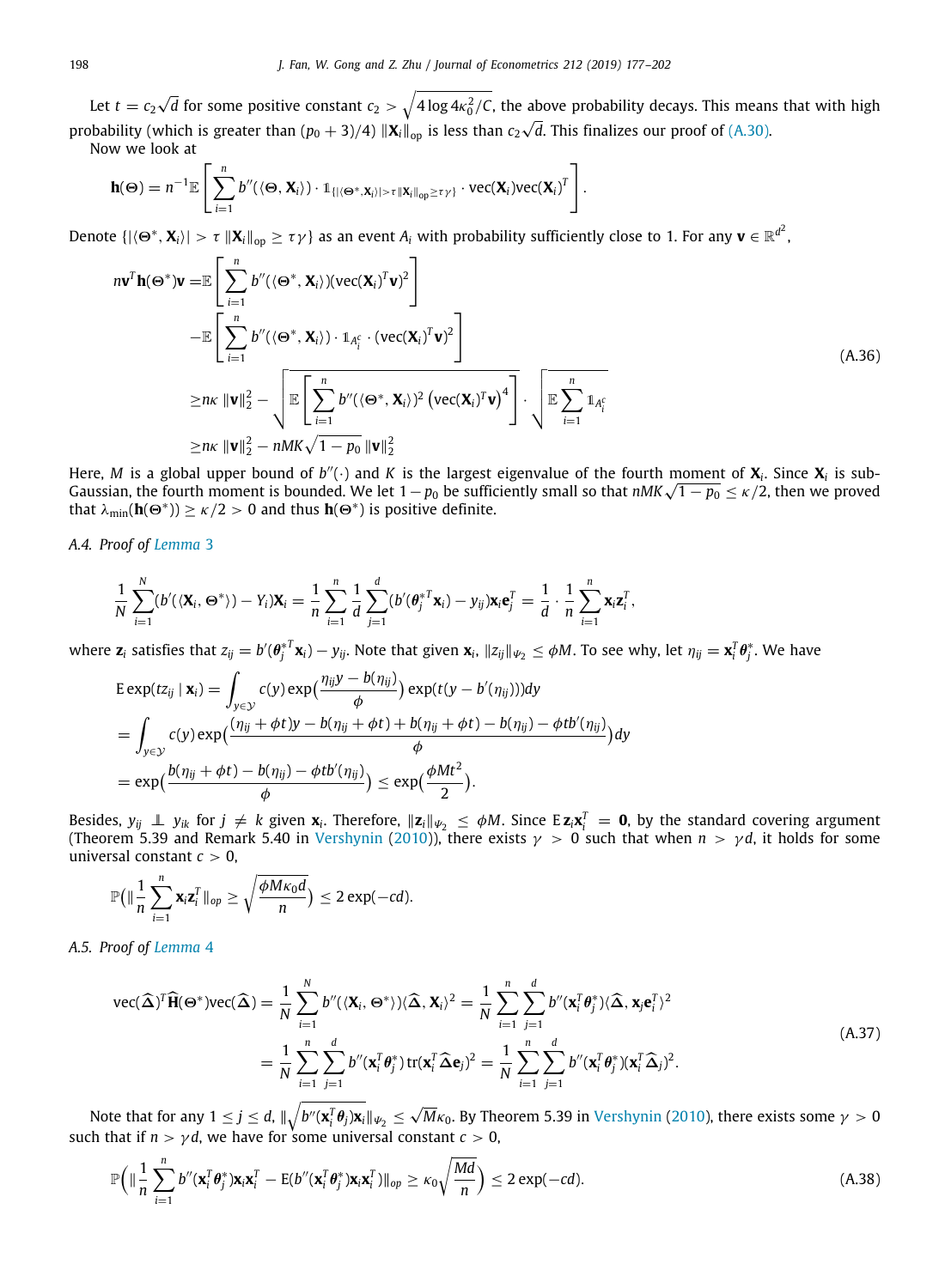Denote this event by  $\mathcal{E}_0$ . By the union bound, it holds that

$$
\mathbb{P}\Big(\max_{1\leq j\leq d}\|\frac{1}{n}\sum_{i=1}^nb''(\mathbf{x}_i^T\boldsymbol{\theta}_j^*)\mathbf{x}_i\mathbf{x}_i^T-\mathbf{H}(\boldsymbol{\Theta}^*)\|_{op}\geq \kappa_0\sqrt{\frac{Md}{n}}\Big)\leq 2d\exp(-cd).
$$

In addition, for any  $\Theta\in\mathbb{R}^{d\times d}$  such that  $\|\Theta-\Theta^*\|_F\leq r$ ,  $\|\pmb{\theta}_j-\pmb{\theta}_j^*\|_2\leq r$  holds for all  $1\leq j\leq d$ . Given that  $\|\textbf{x}_i\|_{\mathcal{V}_2}\leq \kappa_0$ ,

$$
\mathbb{P}(\max_{1\leq i\leq n, 1\leq j\leq d}|\mathbf{x}_i^T(\boldsymbol{\theta}_j-\boldsymbol{\theta}_j^*)|\geq t)\leq 2nd\exp\Bigl(-\frac{t^2}{2\kappa_0^2r^2}\Bigr).
$$

Substituting  $t = \kappa_0 r \sqrt{ }$ δ log(*nd*) into the inequality above, we have

$$
\mathbb{P}(\max_{1\leq i\leq n, 1\leq j\leq d}|\mathbf{x}_i^T(\boldsymbol{\theta}_j-\boldsymbol{\theta}_j^*)|\geq \kappa_0 r\sqrt{\delta\log(nd)})\leq 2(nd)^{1-\frac{\delta}{2}}.
$$

Denote the above event by  $\varepsilon_1$ . Therefore, under  $\varepsilon_1^c$ ,

<span id="page-22-0"></span>
$$
\|\frac{1}{n}\sum_{i=1}^n (b''(\mathbf{x}_i^T\boldsymbol{\theta}_j) - b''(\mathbf{x}_i^T\boldsymbol{\theta}_j^*))\mathbf{x}_i\mathbf{x}_i^T\|_{op} \le L\|\frac{1}{n}\sum_{i=1}^n (\mathbf{x}_i^T(\boldsymbol{\theta}_j - \boldsymbol{\theta}_j^*))\mathbf{x}_i\mathbf{x}_i^T\|_{op}
$$
  

$$
\le L\kappa_0 r \sqrt{\delta \log(nd)} \cdot \|\frac{1}{n}\sum_{i=1}^n \mathbf{x}_i\mathbf{x}_i^T\|_{op}.
$$
 (A.39)

Again by Theorem 5.39 in [Vershynin](#page-25-36) ([2010\)](#page-25-36), when *n*/*d* is sufficiently large,

$$
\mathbb{P}\Big(\|\frac{1}{n}\sum_{i=1}^n\mathbf{x}_i\mathbf{x}_i^T-\Sigma_{\mathbf{x}\mathbf{x}}\|_{op}\geq \kappa_0\sqrt{\frac{d}{n}}\Big)\leq 2\exp(-cd).
$$

Therefore, when *n*/*d* is sufficiently large,  $||n^{-1}\sum_{i=1}^{n} \mathbf{x}_i \mathbf{x}_i^T||_{op} \leq 2\kappa_0$  with high probability. Denote this event by  $\varepsilon_2$ . Combining this with ([A.38\)](#page-21-0) and ([A.39\)](#page-22-0), we have under  $\varepsilon_1^c \cap \varepsilon_2^c$ ,

$$
\|\frac{1}{n}\sum_{i=1}^n (b''(\mathbf{x}_i^T\boldsymbol{\theta}_j)-b''(\mathbf{x}_i^T\boldsymbol{\theta}_j^*))\mathbf{x}_i\mathbf{x}_i^T\|_{op}\leq 2L\kappa_0^2r\sqrt{\delta\log(nd)}.
$$

Finally, for sufficiently large  $n/d$ , it holds with probability at least  $1-2(nd)^{1-\frac{\delta}{2}}$  for all  $\theta$  such that  $\|\Theta-\Theta^*\|_F\leq r$ ,

$$
\lambda_{\min}\Big(\frac{1}{n}\sum_{i=1}^n b''(\mathbf{x}_i^T\boldsymbol{\theta}_j)\mathbf{x}_i\mathbf{x}_i^T\Big) \geq \kappa_{\ell} - 2L\kappa_0^2r\sqrt{\delta \log(nd)}.
$$

By a union bound across *j* = 1, . . . , *d*, we can deduce that for any δ > 4, it holds with probability at least 1 − 2(*nd*)<sup>2−  $\frac{5}{2}$ <br>that for all Δ ∈  $\mathbb{R}^{d\times d}$  and all Θ ∈ N,</sup>

$$
\text{vec}(\boldsymbol{\Delta})^T \widehat{\mathbf{H}}(\boldsymbol{\Theta}) \text{vec}(\boldsymbol{\Delta}) \geq \frac{1}{d} (\kappa_{\ell} - 2L\kappa_0^2 r \sqrt{\delta \log(nd)}) ||\boldsymbol{\Delta}||_F^2.
$$

Since  $r \asymp \sqrt{\rho} \lambda^{1-q/2}$ , as long as  $\rho(d/n)^{1-q/2} \log(nd)$  is sufficiently small, LRSC( $C, N, (1/2)\kappa_{\ell}, 0)$  holds.

# *A.6. Proof for [Lemma](#page-6-2)* [5](#page-6-2)

Here, we take advantage of the singleton design of *X* and apply the Matrix Bernstein inequality (Theorem 6.1.1 in Tropp(2015)) to bound the operator norm of the gradient of the loss function.

Denote  $\mathbf{Z}_i = [\exp((\mathbf{\Theta}^*, \mathbf{X}_i)) / (1 + \exp((\mathbf{\Theta}^*, \mathbf{X}_i)) - Y_i] \cdot \mathbf{X}_i \in \mathbb{R}^{d \times d}$ .  $\forall \mathbf{u} \in \mathcal{S}^{d-1}, \mathbf{v} \in \mathcal{S}^{d-1}$ ,

$$
\mathbf{u}^T \mathbf{Z}_i \mathbf{v} \leq \left| \frac{e^{\langle \mathbf{\Theta}^*, X_i \rangle}}{e^{\langle \mathbf{\Theta}^*, X_i \rangle} + 1} - Y_i \right| \cdot d \leq d.
$$

Thus  $\|\mathbf{Z}_i\|_{\text{on}} \leq d$ . Meanwhile,

$$
\|\mathbb{E}\mathbf{Z}_{i}\mathbf{Z}_{i}^{T}\|_{\text{op}} = \left\|\mathbb{E}\left[\left(\frac{e^{\langle\Theta^{*},\mathbf{X}_{i}\rangle}}{e^{\langle\Theta^{*},\mathbf{X}_{i}\rangle}+1}-Y_{i}\right)^{2}\mathbf{X}_{i}\mathbf{X}_{i}^{T}\right]\right\|_{\text{op}} \leq \|\mathbb{E}\left[\mathbf{X}_{i}\mathbf{X}_{i}^{T}\right]\|_{\text{op}}
$$
\n
$$
=d^{2}\cdot\|\mathbb{E}\left[\mathbf{e}_{a(i)}\mathbf{e}_{a(i)}^{T}\right]\|_{\text{op}} = d^{2}\cdot\frac{1}{d} = d
$$
\n(A.40)

 $\text{Similarly, we have } \left\|\mathbb{E} \textbf{Z}_{i}^{T} \textbf{Z}_{i}\right\|_{\text{op}} \leq d. \text{ Therefore, } \max\left\{\left\|\mathbb{E} \textbf{Z}_{i} \textbf{Z}_{i}^{T}\right\|_{\text{op}},\,\left\|\mathbb{E} \textbf{Z}_{i}^{T} \textbf{Z}_{i}\right\|_{\text{op}}\right\} \leq d.$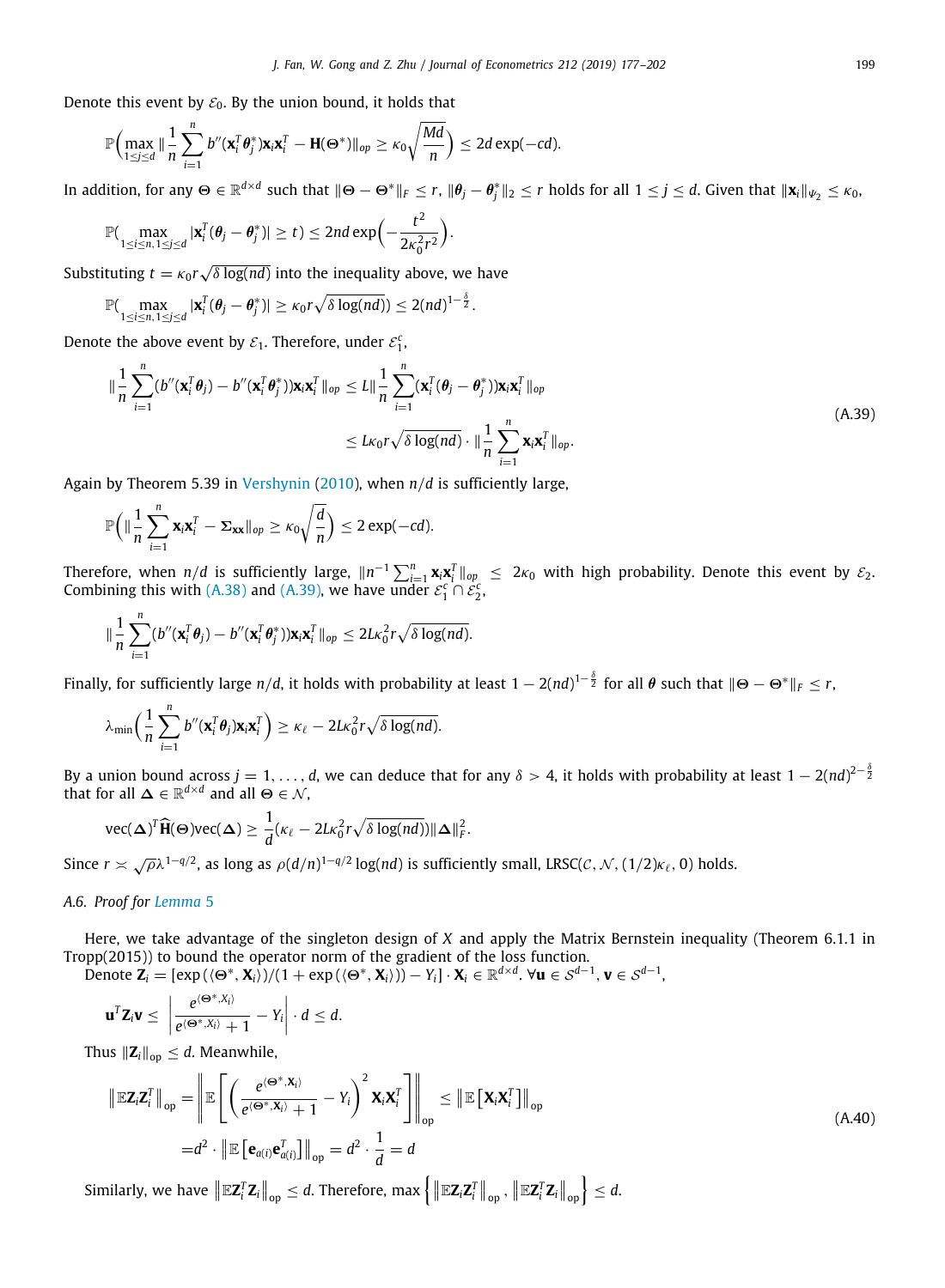According to Matrix Bernstein inequality, ⎞

$$
P\left(\left\|\frac{1}{n}\sum_{i=1}^{n} \mathbf{Z}_{i}\right\|_{\text{op}} \geq t\right) \leq 2d \cdot \exp\left(\frac{-nt^{2}/2}{d+dt/3}\right)
$$
\n(A.41)

Let  $t = v \sqrt{ }$ δ*d* log *d*/*n*, then

 $\overline{ }$ 

$$
P\left(\left\|\frac{1}{n}\sum_{i=1}^{n} \mathbf{Z}_{i}\right\|_{op} \geq \nu\sqrt{\frac{\delta d \log d}{n}}\right) \leq 2d \cdot \exp\left(\frac{-\nu^{2} \delta d \log d}{2d + 2\nu\sqrt{\frac{d^{2} \delta d \log d}{n}}}\right)
$$
\n
$$
= 2d^{1-\frac{\nu^{2} \delta}{2+2\nu\sqrt{d\delta \log d}/3\sqrt{n}}}
$$
\n
$$
\leq 2d^{1-\delta}
$$
\n(A.42)

for some constant *ν* as long as  $d \log d / n \leq \gamma$  for some constant  $\gamma$ .

# *A.7. Proof for [Lemma](#page-6-4)* [6](#page-6-4)

We aim to show that the loss function has LRSC property in a *L*∞-ball centered at <sup>Θ</sup><sup>∗</sup> with radius 2*R*/*d*. For all  $\tilde{\Theta} \in \mathbb{R}^{d \times d}$  satisfying  $\|\tilde{\Theta} - \Theta^*\|_{\infty} \leq 2R/d$ , let us denote  $f(\Theta) = \exp(\langle \Theta, \mathbf{X}_i \rangle)/(1 + \exp(\langle \Theta, \mathbf{X}_i \rangle))^2$ . Then

$$
\text{vec}(\boldsymbol{\Delta})^T [\widehat{\mathbf{H}}(\widetilde{\boldsymbol{\Theta}}) - \widehat{\mathbf{H}}(\boldsymbol{\Theta}^*)] \text{vec}(\boldsymbol{\Delta})
$$
\n
$$
= \text{vec}(\boldsymbol{\Delta})^T \cdot \frac{1}{n} \sum_{i=1}^n \left[ f\left( \langle \widetilde{\boldsymbol{\Theta}}, \mathbf{X}_i \rangle \right) - f\left( \langle \boldsymbol{\Theta}^*, \mathbf{X}_i \rangle \right) \right] \text{vec}(\mathbf{X}_i) \text{vec}(\mathbf{X}_i)^T \cdot \text{vec}(\boldsymbol{\Delta})
$$
\n
$$
\leq \text{vec}(\boldsymbol{\Delta})^T \cdot \frac{1}{n} \sum_{i=1}^n f'\left( \langle \widetilde{\boldsymbol{\Theta}}_i, \mathbf{X}_i \rangle \right) \langle \widetilde{\boldsymbol{\Theta}} - \boldsymbol{\Theta}^*, \mathbf{X}_i \rangle \text{vec}(\mathbf{X}_i) \text{vec}(\mathbf{X}_i)^T \cdot \text{vec}(\boldsymbol{\Delta})
$$
\n(A.43)

Here  $\bar{\Theta}_i$  is a middle point between  $\tilde{\Theta}$  and  $\Theta^*$ . Due to the singleton design of  $\mathbf{X}_i$ ,  $\langle \tilde{\Theta} - \Theta^*, \mathbf{X}_i \rangle \leq d \cdot \| \tilde{\Theta} - \Theta^* \|_{\infty} \leq 2R$ . Given that the derivative of  $f(\cdot)$  is bounded by 0.1, we have

<span id="page-23-1"></span>
$$
\text{vec}(\boldsymbol{\Delta})^T [\widehat{\mathbf{H}}(\widetilde{\boldsymbol{\Theta}}) - \widehat{\mathbf{H}}(\boldsymbol{\Theta}^*)] \text{vec}(\boldsymbol{\Delta}) \leq \frac{R}{5} \cdot \text{vec}(\boldsymbol{\Delta})^T \cdot \frac{1}{n} \sum_{i=1}^n \text{vec}(\mathbf{X}_i) \text{vec}(\mathbf{X}_i)^T \cdot \text{vec}(\boldsymbol{\Delta})
$$
\n
$$
=:\frac{R}{5n} \left\| \tilde{\mathbf{x}}_n(\boldsymbol{\Delta}) \right\|_2^2 \tag{A.44}
$$

It is proved in the proof of Theorem 1 in [Negahban and Wainwright](#page-25-25) ([2012\)](#page-25-25) that as long as  $n > c_6d \log d$ ,

$$
\left| \frac{\left\| \tilde{x}_n(\Delta) \right\|_2}{\sqrt{n}} - \|\Delta\|_F \right| \ge \frac{7}{8} \|\Delta\|_F + \frac{16d \|\Delta\|_\infty}{\sqrt{n}} \tag{A.45}
$$

for all  $\Delta \in C'(c_0)$  with probability at most  $c_7$  exp( $-c_8d\log d$ ). Therefore, since  $\Delta \in C'(c_0)$  and 128 $d \|\Delta\|_{\infty}/\sqrt{n} \|\Delta\|_F \le$ 1/2, we shall have

<span id="page-23-0"></span>
$$
\frac{\|\tilde{x}_n(\Delta)\|_2}{\sqrt{n}} \le \frac{15}{8} \|\Delta\|_F + \frac{16d \|\Delta\|_\infty}{\sqrt{n}} \le \left(\frac{15}{8} + \frac{1}{16}\right) \|\Delta\|_F \le 2 \|\Delta\|_F
$$
\n(A.46)

with probability greater than  $1 - c_7 \exp(-c_8d \log d)$ . When ([A.46](#page-23-0)) holds, plug it into [\(A.44\)](#page-23-1), we shall have

$$
\text{vec}(\boldsymbol{\Delta})^T [\widehat{\mathbf{H}}(\tilde{\boldsymbol{\Theta}}) - \widehat{\mathbf{H}}(\boldsymbol{\Theta}^*)] \text{vec}(\boldsymbol{\Delta}) \le \frac{R}{5} \cdot 4 \|\boldsymbol{\Delta}\|_F^2 \le \frac{\|\boldsymbol{\Delta}\|_F^2}{512(e^R + e^{-R} + 2)}
$$
(A.47)

for sufficiently small  $R > 0$ . The following inequality thus holds for all  $\tilde{\Theta}$  satisfying  $\left\|\tilde{\Theta} - \Theta^*\right\|_\infty \leq 2R/d$ :

$$
\text{vec}(\boldsymbol{\Delta})^T \widehat{\mathbf{H}}(\widetilde{\boldsymbol{\Theta}}) \text{vec}(\boldsymbol{\Delta}) \ge \frac{\|\boldsymbol{\Delta}\|_F^2}{512(e^R + e^{-R} + 2)}
$$
(A.48)

# *A.8. Proof for [Theorem](#page-6-3)* [4](#page-6-3)

In this proof, we define an operator  $\tilde{\mathfrak{X}}_n: \mathbb{R}^{d \times d} \to \mathbb{R}^n$  such that  $[\tilde{\mathfrak{X}}_n(\Gamma)]_i = \langle \Gamma, \mathbf{X}_i \rangle$  for all  $\Gamma \in \mathbb{R}^{d \times d}$ .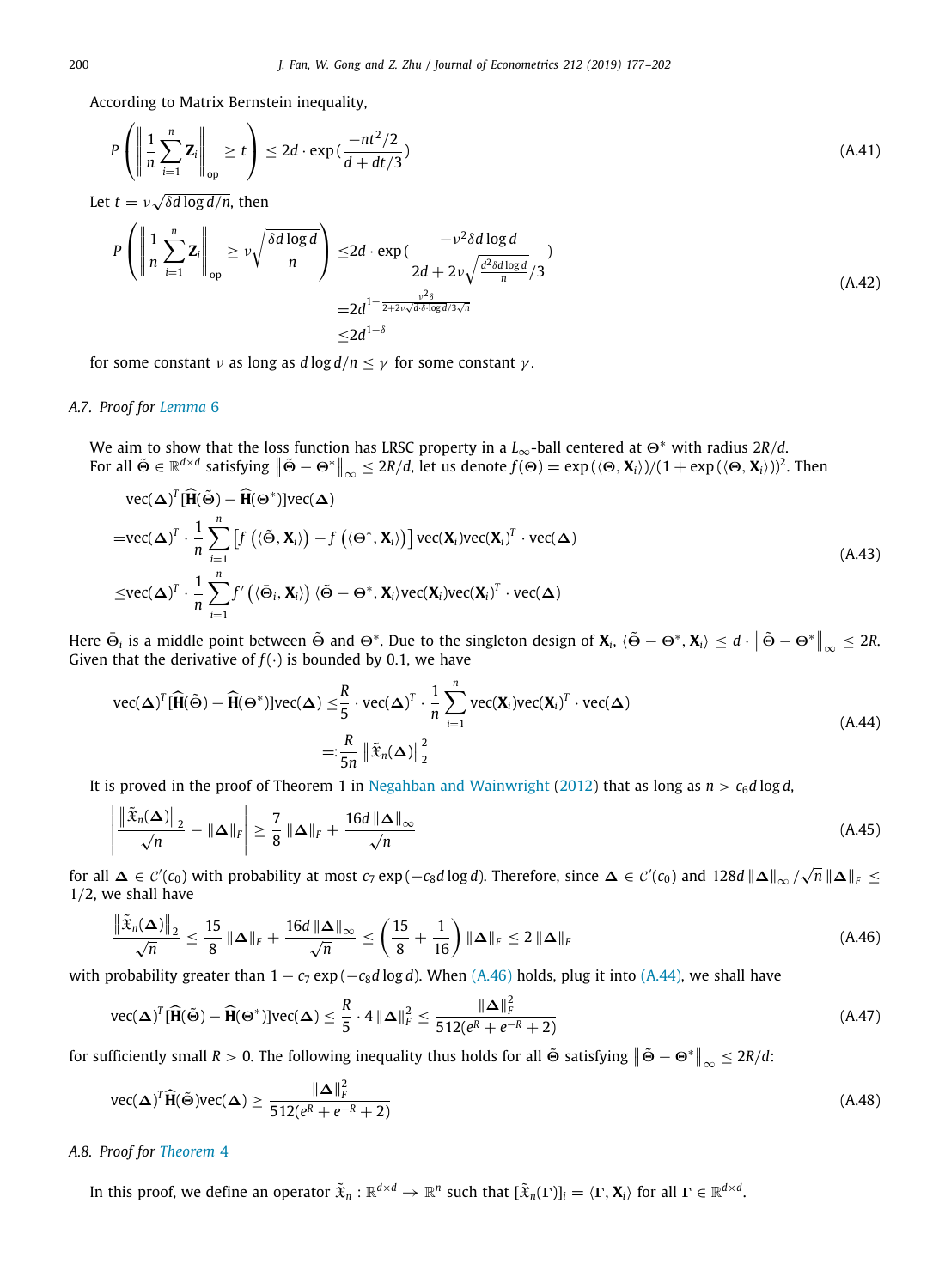Denote  $\widehat{\Delta} = \widehat{\Theta} - \Theta^*$ . If  $\widehat{\Delta} \notin C'(c_0)$ , according to Case 1 in the proof for Theorem 2 in [Negahban and Wainwright](#page-25-25) ([2012](#page-25-25)), we shall have

$$
\|\widehat{\Delta}\|_{F}^{2} \leq 2c_{0}R\sqrt{\frac{d\log d}{n}} \cdot \left\{ 8\sqrt{r} \|\widehat{\Delta}\|_{F} + 4\sum_{j=r+1}^{d} \sigma_{j}(\Theta^{*}) \right\}
$$
(A.49)

for any  $1 < r < d$  $1 < r < d$ . Following the same strategy we used in the proof for [Theorem](#page-3-1) 1, we will have

$$
\|\widehat{\Delta}\|_F \leq C_1 \sqrt{\rho} \left(2C_1 R \sqrt{\frac{d \log d}{n}}\right)^{1-q/2}
$$

for some constant *C*<sub>1</sub>.

If  $\widehat{\Delta} \in \mathcal{C}'(c_0)$ , when  $(2.16)$  $(2.16)$  in [Lemma](#page-4-0) [1](#page-4-0) holds, on one hand, if 128*d*  $\|\widehat{\Delta}\|_{\infty}$  /  $\sqrt{n}$   $\|\widehat{\Delta}\|_F > 1/2$ , we have

$$
\|\widehat{\Delta}\|_{F} \le \frac{256d \|\widehat{\Delta}\|_{\infty}}{\sqrt{n}} \le \frac{512R}{\sqrt{n}} \tag{A.50}
$$

As what we did in the proof for [Theorem](#page-3-1) [1,](#page-3-1) we take  $\tau = (R^2/\rho n)^{\frac{1}{2-q}}$  and we have

$$
\|\widehat{\Delta}\|_{N} \leq C_{2} \left(\rho \left(\frac{R^{2}}{n}\right)^{1-q}\right)^{\frac{1}{2-q}}
$$
\n(A.51)

for some constant  $C_2$ .

On the other hand, if 128 $d \left\| \widehat{\boldsymbol{\Delta}} \right\|_{\infty} / \delta$  $\sqrt{n}$   $\|\widehat{\boldsymbol{\Delta}}\|_F \leq 1/2$ , we have

$$
\frac{\|\mathfrak{X}_n(\widehat{\boldsymbol{\Delta}})\|_2}{\sqrt{n}} \ge \frac{\|\widehat{\boldsymbol{\Delta}}\|_F}{16(e^{R/2} + e^{-R/2})} \quad \text{i.e.,} \quad \frac{\|\mathfrak{X}_n(\widehat{\boldsymbol{\Delta}})\|_2^2}{n} \ge \frac{\|\widehat{\boldsymbol{\Delta}}\|_F^2}{256(e^R + e^{-R} + 2)} \tag{A.52}
$$

.

Thus by [Lemmas](#page-4-0) [1](#page-4-0) and [2](#page-4-1) it naturally holds that

$$
\|\widehat{\Theta}-\Theta\|_F^2 \leq C_3 \rho \left(\sqrt{\frac{d \log d}{n}}\right)^{2-q}, \quad \|\widehat{\Theta}-\Theta\|_N \leq C_4 \rho \left(\sqrt{\frac{d \log d}{n}}\right)^{1-q}
$$

In summary, as long as *n*/(*d* log *d*) is sufficiently large, we shall have

$$
\|\widehat{\Theta} - \Theta^*\|_F^2 \le C_5 \max \left\{ \rho \left( \sqrt{\frac{d \log d}{n}} \right)^{2-q}, \frac{R^2}{n} \right\},\
$$
\n
$$
\|\widehat{\Theta} - \Theta^*\|_N \le C_6 \max \left\{ \rho \left( \sqrt{\frac{d \log d}{n}} \right)^{1-q}, \left( \rho \left( \frac{R^2}{n} \right)^{1-q} \right)^{\frac{1}{2-q}} \right\}
$$
\n(A.53)

with probability greater than  $1 - C_7 \exp(-c_1 d \log d) - 2d^{1-\delta}$ , where  $\{C_i\}_{i=5}^7$  and  $c_1$  are constants.

# **References**

- <span id="page-24-10"></span>[Ahn, Sung K., Reinsel, Gregory C., 1994. Estimation of partially nonstationary vector autoregressive models with seasonal behavior. J. Econometrics](http://refhub.elsevier.com/S0304-4076(19)30081-8/sb1) [62 \(2\), 317–350.](http://refhub.elsevier.com/S0304-4076(19)30081-8/sb1)
- <span id="page-24-6"></span>[Anderson, Theodore Wilbur, 1951. Estimating linear restrictions on regression coefficients for multivariate normal distributions. Ann. Math. Statist.](http://refhub.elsevier.com/S0304-4076(19)30081-8/sb2) [327–351.](http://refhub.elsevier.com/S0304-4076(19)30081-8/sb2)
- <span id="page-24-2"></span>[Belloni, Alexandre, Chen, Daniel, Chernozhukov, Victor, Hansen, Christian, 2012. Sparse models and methods for optimal instruments with an](http://refhub.elsevier.com/S0304-4076(19)30081-8/sb3) [application to eminent domain. Econometrica 80 \(6\), 2369–2429.](http://refhub.elsevier.com/S0304-4076(19)30081-8/sb3)

<span id="page-24-7"></span><span id="page-24-1"></span>[Cai, Tony, Zhou, Wen-Xin, 2013. A max-norm constrained minimization approach to 1-bit matrix completion.. J. Mach. Learn. Res. 14 \(1\), 3619–3647.](http://refhub.elsevier.com/S0304-4076(19)30081-8/sb6) [Candes, Emmanuel, Tao, Terence, 2007. The dantzig selector: Statistical estimation when p is much larger than n. Ann. Statist. 2313–2351.](http://refhub.elsevier.com/S0304-4076(19)30081-8/sb7)

<span id="page-24-5"></span>[Belloni, Alexandre, Chernozhukov, Victor, Fernández-Val, Ivan, Hansen, Christian, 2017. Program evaluation and Causal inference with](http://refhub.elsevier.com/S0304-4076(19)30081-8/sb4) [high-dimensional data. Econometrica 85 \(1\), 233–298.](http://refhub.elsevier.com/S0304-4076(19)30081-8/sb4)

<span id="page-24-9"></span>[Bhaskar, Sonia A., Javanmard, Adel, 2015. 1-bit matrix completion under exact low-rank constraint. In: Information Sciences and Systems \(CISS\),](http://refhub.elsevier.com/S0304-4076(19)30081-8/sb5) [2015 49th Annual Conference on. IEEE, pp. 1–6.](http://refhub.elsevier.com/S0304-4076(19)30081-8/sb5)

<span id="page-24-3"></span>[Caner, Mehmet, Fan, Qingliang, 2015. Hybrid generalized empirical likelihood estimators: Instrument selection with adaptive lasso. J. Econometrics](http://refhub.elsevier.com/S0304-4076(19)30081-8/sb8) [187 \(1\), 256–274.](http://refhub.elsevier.com/S0304-4076(19)30081-8/sb8)

<span id="page-24-11"></span><span id="page-24-8"></span><span id="page-24-4"></span><span id="page-24-0"></span>[Chan, Ngai Hang, Yau, Chun Yip, Zhang, Rong-Mao, 2015. LASSO Estimation of threshold autoregressive models. J. Econometrics 189 \(2\), 285–296.](http://refhub.elsevier.com/S0304-4076(19)30081-8/sb9) [Chen, Kun, Dong, Hongbo, Chan, Kung-Sik, 2013. Reduced rank regression via adaptive nuclear norm penalization. Biometrika 100 \(4\), 901–920.](http://refhub.elsevier.com/S0304-4076(19)30081-8/sb10) [Chen, Scott Shaobing, Donoho, David L., Saunders, Michael A., 2001. Atomic decomposition by basis pursuit. SIAM Rev. 43 \(1\), 129–159.](http://refhub.elsevier.com/S0304-4076(19)30081-8/sb11) [Davenport, Mark A, Plan, Yaniv, van den Berg, Ewout, Wootters, Mary, 2014. 1-bit matrix completion. Inf. Inference 3 \(3\), 189–223.](http://refhub.elsevier.com/S0304-4076(19)30081-8/sb12)